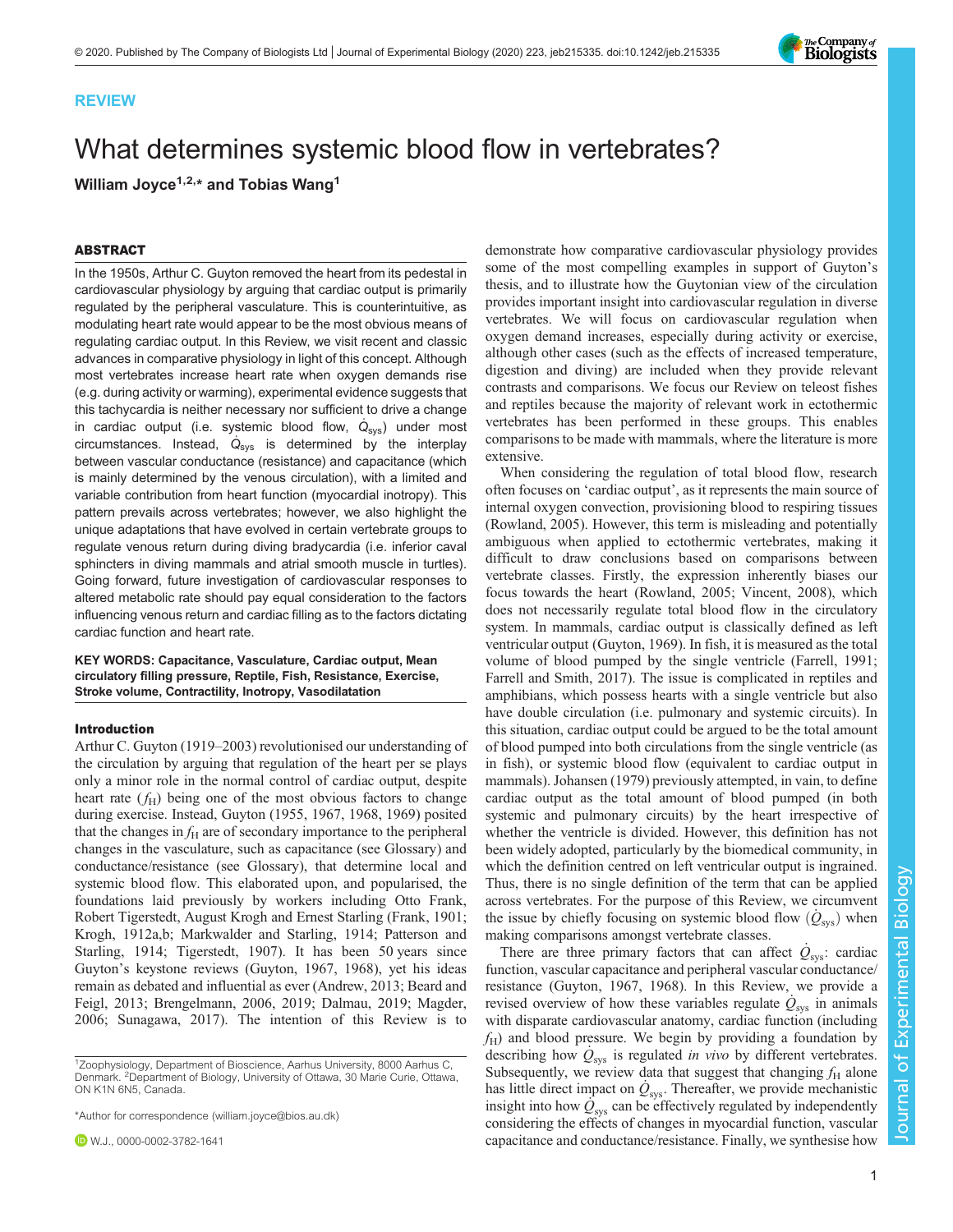<span id="page-1-0"></span>

| <b>List of abbreviations</b> |                                                        |
|------------------------------|--------------------------------------------------------|
| $f_{\rm H}$                  | heart rate                                             |
| G <sub>sys</sub>             | systemic conductance                                   |
| <b>NO</b>                    | nitric oxide                                           |
| $P_{\rm cv}$                 | central venous pressure                                |
| P <sub>mcf</sub>             | mean circulatory filling pressure                      |
| $P_{sys}$                    | systemic blood pressure (mean arterial blood pressure) |
| $\dot{Q}_{\rm sys}$          | systemic blood flow                                    |
| $R_{\rm art}$                | arterial resistance                                    |
| $R_{\rm tot}$                | total peripheral resistance                            |
| $R_{\rm ven}$                | venous resistance                                      |
| <b>SNP</b>                   | sodium nitroprusside                                   |
| <b>SV</b>                    | stressed blood volume                                  |
| <b>USV</b>                   | unstressed blood volume                                |
| <b>VR</b>                    | venous return                                          |
| $V_{\rm S}$                  | stroke volume                                          |

these different components are integrated in the cardiovascular system. Along the way, we provide examples that illustrate similarities and differences between vertebrate groups.

# Frequency- versus volume-mediated regulation of  $Q_{\rm sys}$  when metabolic demands increase

 $\dot{Q}_{\rm sys}$  is the product of  $f_{\rm H}$  and systemic stroke volume ( $V_{\rm S}$ ), and may, therefore, change as one or both of these variables changes (i.e. frequency- or volume-mediated regulation of  $Q_{\text{sys}}$ , respectively). In mammals,  $f_H$  characteristically increases during

## Glossary

**Bradycardia** A slowing of heart rate.

# **Capacitance**

The relationship between volume and distending pressure in a vessel, vascular bed or circulation.

#### **Compliance**

The ratio of the change in volume to the change in pressure in a vessel, vascular bed or circulation. A more compliant system accommodates a greater change in volume for a lesser change in pressure.

#### Mean circulatory filling pressure

The average pressure in the circulatory system when there is no blood flow. This represents the driving force for venous return to the heart.

# Myocardial inotropy

The force of myocardial contraction. The 'inotropic response' refers to a change in the force of myocardial contraction.

#### Stressed volume

The volume in a circulation that, on top of the unstressed volume (see below), exerts a pressure on the blood vessel walls.

## **Tachycardia**

An increase in heart rate.

Unstressed volume

The volume in a circulation that fills the vasculature, preventing it from collapse, but does not exert a pressure.

## Vascular conductance

The ease with which blood flows through a circulation at a given pressure difference (the reciprocal of resistance).

#### Vascular resistance

The hindrance to blood flow in a circulation at a given pressure difference (the reciprocal of conductance).

### Vis-à-fronte ('force from the front') cardiac filling

The mechanism that describes how cardiac contraction can reduce pericardial pressure and promote venous return.

## Vis-à-tergo ('force from behind') cardiac filling

The driving force for venous return generated in the peripheral venous vasculature.

exercise, and some studies also report relatively small increases in  $V<sub>S</sub>$  during exercise [\(Bada et al., 2012](#page-9-0); [Lujan and DiCarlo, 2013](#page-12-0); [Munch et al., 2014](#page-13-0); [Rushmer, 1959;](#page-13-0) [Stray-Gundersen et al., 1986](#page-14-0); [Stubenitsky et al., 1998](#page-14-0); [Thomas and Fregin, 1981\)](#page-14-0). Owing to their high mass-specific oxygen consumption rate and correspondingly high resting  $f_H$  [i.e. 500–700 beats min<sup>-1</sup> in the mouse [\(Janssen](#page-12-0) [et al., 2002; Lujan and DiCarlo, 2013\)](#page-12-0) and 835 beats min−<sup>1</sup> in the smallest living mammal, the Etruscan shrew ([Jürgens et al., 1996](#page-12-0))], small mammals exhibit a relatively smaller scope to increase  $f_H$  and cardiac output during exercise than larger mammals [\(Janssen et al.,](#page-12-0) [2016\)](#page-12-0). For a mechanistic overview of how  $f<sub>H</sub>$  is controlled in mammals and other vertebrates, see Box 1.

As fellow endotherms, birds attain similar  $f<sub>H</sub>$  to mammals of equivalent body mass, and due to their high resting  $f_H$ (>1000 beats min−<sup>1</sup> in hummingbirds), smaller species likewise have a diminished  $f_H$  scope ([Bishop and Butler, 1995](#page-9-0); [Bishop and](#page-9-0) [Spivey, 2013](#page-9-0)). Nevertheless, in birds, tachycardia (see Glossary), with negligible change in  $V<sub>S</sub>$ , also generally characterises the regulation of  $\dot{Q}_{sys}$  during exercise [\(Bech and Nomoto, 1982;](#page-9-0) [Butler](#page-10-0) [et al., 1977;](#page-10-0) [Grubb, 1982;](#page-11-0) [Kiley et al., 1985](#page-12-0)), although a lesser increase in  $V<sub>S</sub>$  has been described in running emus [\(Grubb et al.,](#page-11-0)

#### Box 1. How is heart rate controlled?

Heart rate  $(f_H)$  is predominantly regulated by the autonomic nervous system. This includes the parasympathetic (cholinergic) and sympathetic (adrenergic) limbs, which are inhibitory and stimulatory, respectively ([Burnstock, 1969](#page-10-0); [Wang, 2012](#page-14-0)). The mechanisms underlying  $f_H$ responses can be inferred using muscarinic cholinergeric (e.g. atropine) and β-adrenergic (e.g. propranolol) receptor antagonists, allowing the calculation of cholinergic and adrenergic tone [\(Altimiras](#page-9-0) [et al., 1997\)](#page-9-0). Across vertebrates, the rise in  $f_H$  during acute exercise is achieved by a decreased cholinergic tone and increased adrenergic tone ([Axelsson et al., 1987](#page-9-0); [Iversen et al., 2010; Joyce et al., 2018e;](#page-12-0) [Wang](#page-14-0) [et al., 2001](#page-14-0); [White and Raven, 2014](#page-14-0)). The decrease in cholinergic tone is mediated via decreased vagus nerve activity, whereas the increase in adrenergic activity may occur via sympathetic neuronal innervation or circulating catecholamines (adrenaline and noradrenaline), which have been shown to increase during activity in diverse vertebrate species ([Reid et al., 1998](#page-13-0); [Romero et al., 2004;](#page-13-0) [Stinner and Ely, 1993; Wahlqvist](#page-14-0) [and Campbell, 1988](#page-14-0)).

Until recently, the prevailing dogma in mammals has been that vagal (cholinergic) withdrawal mediates the initial increase in  $f_H$  during mild to moderate exercise, whereas further increases during intense exercise are instigated by the sympathetic nervous system ([Rowell, 1993](#page-13-0)). However, it is now believed that a more gradual change in both types of tone occurs across the entire range of workloads, from rest to maximal oxygen uptake [\(White and Raven, 2014\)](#page-14-0). Similarly, in fish, cholinergic tone seems to gradually decrease as swimming speed increases ([Blasco et al., 2017;](#page-9-0) [Iversen et al., 2010](#page-12-0)). The contribution from adrenergic tone is variable, and in some species (e.g. European sea bass, Dicentrarchus labrax, and sharptooth catfish, Clarias gariepinus) it remains low across a range of exercise intensities ([Blasco et al., 2017](#page-9-0); [Iversen et al., 2010](#page-12-0)), whereas in sea raven (Hemitripterus americanus) it increases during enforced exercise ([Axelsson et al., 1989](#page-9-0)). In reptiles, there are few studies that have measured autonomic tone during exercise, but in boas (Boa constrictor) provoked into activity, cholinergic tone disappears and adrenergic tone doubles [\(Wang et al., 2001\)](#page-14-0). In relatively unstressed swimming alligators, the changes are more subtle ([Joyce et al., 2018e\)](#page-12-0). Going forward, it may prove worthwhile for studies to employ more ecologically relevant and dynamic exercise protocols to investigate the mechanisms underlying changes in  $f_H$ . This may involve telemetric measurements under field conditions ([Burggren et al., 2014](#page-10-0); [Taylor et al., 2014](#page-14-0)), which could utilize implantable injectors [\(Axelsson](#page-9-0) [and Pitsillides, 2009](#page-9-0)) to achieve the pharmacological interventions necessary to calculate autonomic tone.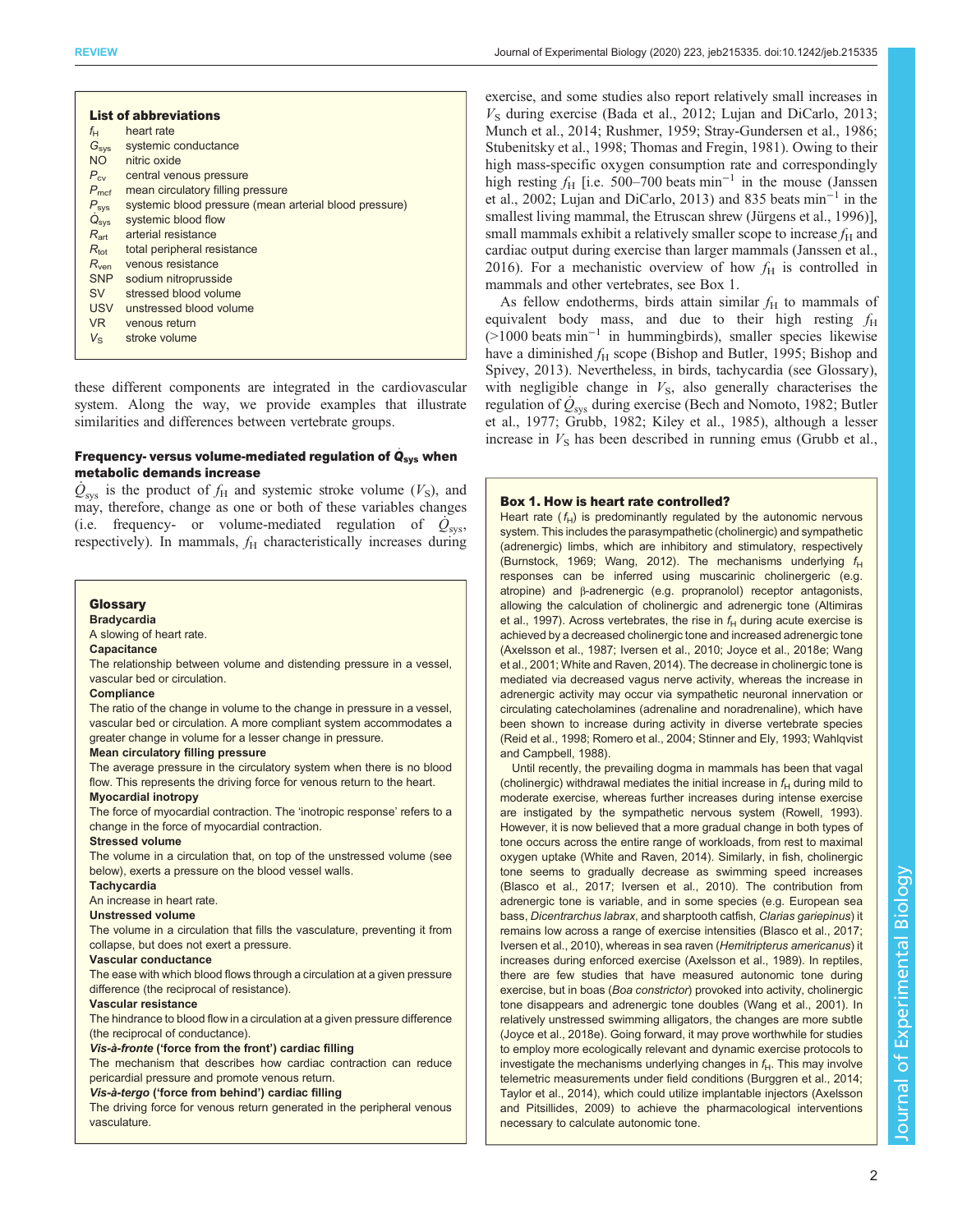[1983](#page-11-0)). Birds, particularly high-altitude species (e.g. bar-headed and Andean geese; [Laguë, 2017](#page-12-0); [Scott et al., 2015\)](#page-13-0), experience hypobaric hypoxia during flight, so cardiovascular control during low oxygen exposure has been a key area of focus. Treadmillrunning bar-headed geese show the typical increase in  $f<sub>H</sub>$  and constant  $V<sub>S</sub>$  during normoxic exercise, but  $V<sub>S</sub>$  falls during hypoxic exercise, offsetting an increase in  $f_H$  and leaving  $\dot{Q}_{\rm sys}$  unchanged [\(Fedde et al., 1989\)](#page-11-0). More recently it was reported that  $V<sub>S</sub>$  declines with both normoxic and hypoxic treadmill exercise in the same species [\(Hawkes et al., 2014](#page-11-0)). During hypoxia at rest, barnacle geese, Andean geese and low-altitude-acclimated bar-headed geese primarily increase  $\dot{Q}_{sys}$  by elevating  $V_s$ , with relatively small changes in  $f<sub>H</sub>$ , whereas high-altitude-acclimated bar-headed geese rely primarily on increasing  $f_H$  [\(Lague et al., 2016, 2017\)](#page-12-0).

To date, virtually all studies on non-avian reptiles, including snakes [\(Secor et al., 2000\)](#page-13-0), lizards [\(Frappell et al., 2002; Gleeson](#page-11-0) [et al., 1980](#page-11-0)), turtles [\(Kirby et al., 2019](#page-12-0); [West et al., 1992](#page-14-0)) and alligators [\(Joyce et al., 2018d](#page-12-0)), also indicate little change in  $V<sub>S</sub>$ , but substantial increases (i.e. 2- to 3-fold) in  $f<sub>H</sub>$  during exercise ([Wang](#page-14-0) [et al., 2019](#page-14-0)). As an exception, varanid lizards show a 60% increase in  $V<sub>S</sub>$ , along with a doubling of  $f<sub>H</sub>$ , during treadmill exercise [\(Clark](#page-10-0) [et al., 2005\)](#page-10-0).

The question of frequency- or volume-mediated regulation of  $\dot{Q}_{\rm sys}$  has proven controversial in teleost fish. The pioneering and influential work (see [Wang and Malte, 2012\)](#page-14-0) of [Kiceniuk and Jones](#page-12-0) [\(1977\)](#page-12-0) on exercise in rainbow trout demonstrated that a 3-fold increase in  $\dot{Q}_\text{sys}$  was predominantly achieved by more than doubling  $V<sub>S</sub>$ , and established a widespread view that the fish heart is generally 'volume regulated' during exercise ([Angelone et al.,](#page-9-0) [2012](#page-9-0); [Chaui-Berlinck and Monteiro, 2017;](#page-10-0) [Farrell, 1991](#page-11-0); [Shiels and](#page-13-0) [White, 2008; Shiels et al., 2006](#page-13-0)). When [Farrell \(1991\)](#page-11-0) originally proposed this hypothesis, the only known exception were tuna, in which it was understood that  $\dot{Q}_{sys}$  could be increased entirely through  $f_H$  during swimming. However, more recently, a wealth of data in other species has demonstrated that many teleost fishes – from polar, temperate and tropical regions – regulate  $\dot{Q}_{sys}$  during swimming chiefly, if not solely, by increasing  $f<sub>H</sub>$  ([Axelsson et al.,](#page-9-0) [1992](#page-9-0); [Clark and Seymour, 2006; Cooke et al., 2003](#page-10-0); [Iversen et al.,](#page-12-0) [2010](#page-12-0); [Korsmeyer et al., 1997;](#page-12-0) [Nelson et al., 2017; Sandblom et al.,](#page-13-0) [2005](#page-13-0)). Thus, the prevailing dogma that fish regulate  $V<sub>S</sub>$  more than  $f<sub>H</sub>$ during exercise is oversimplified; the exceptions are becoming the norm. Furthermore, a major concern pertaining to many older studies is the effect of post-surgical stress. In Atlantic cod, at comparable temperatures, resting  $f<sub>H</sub>$  has 'fallen' from around 60 beats min−<sup>1</sup> in the 1970s ([Helgason and Nilsson, 1973](#page-11-0)) to 33 beats min−<sup>1</sup> in more recent work ([Petersen and Gamperl, 2010](#page-13-0); [Sandblom and Axelsson, 2011\)](#page-13-0). A high resting  $f<sub>H</sub>$  clearly reduces the scope for an increase during exercise. In an illuminating study, [Altimiras and Larsen \(2000\)](#page-9-0) demonstrated a greater scope for changing  $f_H$  in rainbow trout when  $f_H$  was measured non-invasively to avoid surgery. As surgical techniques, analgesia [\(Gräns et al.,](#page-11-0) [2014](#page-11-0)) and biotelemetry technology ([Brijs et al., 2018, 2019;](#page-10-0) [Gräns](#page-11-0) [et al., 2009](#page-11-0), [2010](#page-11-0)) improve, we surmise that more studies will report lower resting  $f_H$ , and hence reveal greater  $f_H$  changes during exercise in fish.

In addition to exercise, oxygen requirements are also increased by an increase in temperature. The effect of increasing temperature on convective oxygen transport in fish is less contentious than the effects of exercise; the majority of studies demonstrate that the increased oxygen requirement is satisfied by an increase in  $f<sub>H</sub>$ , while  $V<sub>S</sub>$  is relatively unchanged ([Eliason and Anttila, 2017;](#page-10-0) [Farrell,](#page-11-0) [2016](#page-11-0)). Thus, vertebrates generally increase  $f_H$  when oxygen demand increases, and the contribution of  $V<sub>S</sub>$  appears to be of lesser importance [\(Hedrick et al., 2015; Hillman and Hedrick, 2015](#page-11-0); [Wang et al., 2019](#page-14-0)).

## $f_H$  does not regulate  $Q_{\rm sys}$  per se

Having established that  $f_H$  is the most evidently labile parameter of cardiac regulation in vertebrates, in this section we consider how changes in  $f_H$  directly affect  $\dot{Q}_{\text{sys}}$ . This was first experimentally addressed in perfused rabbit hearts by [Bock \(1908\),](#page-10-0) who increased  $f_H$  by raising temperature and observed that  $V_S$  largely changes in inverse proportion to  $f_H$ , resulting in constant  $\dot{Q}_{sys}$ . Shortly thereafter, similar results were independently reported by [Markwalder and Starling \(1914\)](#page-12-0) in dog heart–lung preparations. [Markwalder and Starling \(1914\)](#page-12-0) attributed the rise in  $V<sub>S</sub>$  to an increase in cardiac filling pressure ( preload pressure), a concept that Starling quickly elaborated upon when he established the 'law of the heart' [\(Patterson and Starling, 1914;](#page-13-0) [Starling, 1921\)](#page-14-0). However, changing temperature is not a precise method to manipulate  $f_H$ ; temperature also profoundly affects cardiac contractility. In endotherm and ectotherm hearts alike, a decrease in temperature normally increases force (by increasing action potential duration) [\(Kalinin et al., 2009;](#page-12-0) [Templeton et al., 1974\)](#page-14-0), which may have contributed to the increased  $V<sub>S</sub>$  at low temperatures observed by [Markwalder and Starling \(1914\).](#page-12-0) However, a similar phenomenon ('autoregulation of cardiac output'; a proportional increase in  $V<sub>S</sub>$  as  $f_H$  is decreased) has now been reported in rainbow trout ([Altimiras](#page-9-0) [and Axelsson, 2004](#page-9-0)) and freshwater turtle ([Joyce et al., 2018c\)](#page-12-0) in response to zatebradine, a specific bradycardic agent with little or no direct effect on contractility or peripheral vasculature.

 $f<sub>H</sub>$  can also be specifically manipulated with electrical pacing in vivo, and this can be used as another means to investigate the relationship between  $f_H$  and  $\dot{Q}_{\rm sys}$ . A series of studies in the 1960s [\(Miller et al., 1962; Noble et al., 1966; Ross et al., 1965](#page-13-0); [Sugimoto](#page-14-0) [et al., 1966\)](#page-14-0) demonstrated that pacing to increase  $f<sub>H</sub>$  resulted in a decreased  $V<sub>S</sub>$  and unchanged  $\dot{Q}_{sys}$  in the intact cardiovascular systems of conscious humans and dogs. Moreover, in dogs with atrio-ventricular block, in which  $f<sub>H</sub>$  was held constant, it was demonstrated that  $V<sub>S</sub>$  was adequately increased during treadmill exercise, ensuring  $\overline{\dot{Q}}_{\rm sys}$  was still matched to metabolic demand [\(Warner and Toronto, 1960](#page-14-0)). Recent pacing studies have confirmed and extended this early work, revealing that maximum  $f_H$  does not limit maximum  $\dot{Q}_{\rm sys}$ , even during intense exercise in humans ([Bada](#page-9-0) [et al., 2012;](#page-9-0) [Munch et al., 2014\)](#page-13-0).

As an apparent exception,  $\dot{Q}_{\text{sys}}$  appears to increase when  $f_{\text{H}}$  is paced at low rates (<60 beats min−<sup>1</sup> ) in dogs ([Miller et al., 1962\)](#page-13-0) and humans ([Munch et al., 2014\)](#page-13-0). This is pertinent because most ectotherms operate at lower  $f<sub>H</sub>$  than endotherms [\(Hillman and](#page-11-0) [Hedrick, 2015\)](#page-11-0), so the results from mammals may not apply generally to all other vertebrates. However, in American alligators instrumented with pacing electrodes, we recently reported that  $\dot{Q}_\text{sys}$ is independent of  $f_H$  both at rest and during exercise, across a range of  $f_H$  from <30 beats min<sup>-1</sup> to supra-physiological levels (72 beats min−<sup>1</sup> ) [\(Joyce et al., 2018d](#page-12-0)). [Fig. 1](#page-3-0) depicts the striking similarity in the response to pacing in humans and alligators, despite the obvious differences in baseline  $\dot{Q}_{\rm sys}$ . The value of  $\dot{Q}_{\rm sys}$  in humans and dogs may be dependent on  $f_H$  at low frequencies because they show a steep positive force–frequency relationship at low  $f_{\rm H}$ , which then plateaus ([Chung et al., 2018](#page-10-0); [Janssen and](#page-12-0) [Periasamy, 2007](#page-12-0)). This means that as  $f<sub>H</sub>$  increases within low frequencies, there is a large increase in myocardial inotropy (see Glossary); below, we discuss how changes in cardiac function can have appreciable, albeit restricted effects on  $\dot{Q}_\text{sys}$ . By contrast, many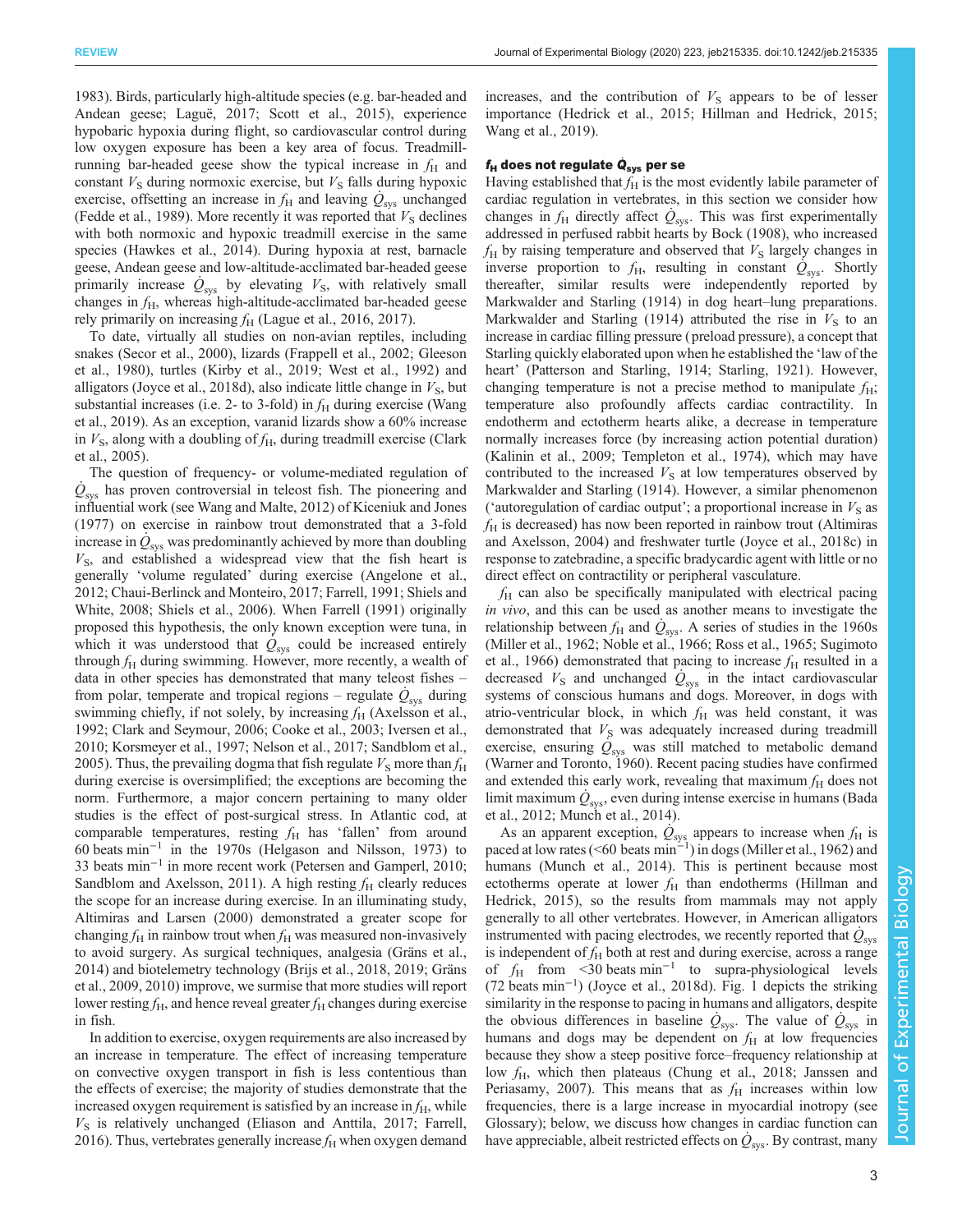<span id="page-3-0"></span>

Fig. 1. Despite the large discrepancies in heart rate (  $f_{\rm H}$ ) and systemic<br>blood flow (Q<sub>sys</sub>), alligators and humans show a striking similitude in<br>their cardiovascular responses to exercise and right atrial pacing. I their cardiovascular responses to exercise and right atrial pacing. In both animals, exercise (swimming in alligators, knee extensor exercise in humans) is associated with an increase in  $f_H$  and  $\dot{Q}_\text{sys}$  (marked by the blue arrows). However, when  $f_H$  was artificially increased by right atrial pacing, both at rest and during the exercise period,  $\dot{Q}_{\rm sys}$  did not change (green bars), indicating that changes in  $f_{\sf H}$  per se do not change  $\dot{\sf Q}_{\sf sys}$ . Human data replotted from [Bada](#page-9-0) [et al. \(2012\),](#page-9-0) alligator data replotted from [Joyce et al. \(2018d\)](#page-12-0).

ectotherms exhibit a negative force–frequency effect, which means that myocardial force generation declines at high contraction frequencies ([Galli et al., 2006;](#page-11-0) [Shiels et al., 2002](#page-13-0)).

An obligatory role for frequency-dependent regulation of  $\dot{Q}_{\rm sys}$ during warming in fishes has been dismissed by Gamperl and colleagues, who have elegantly demonstrated that when the tachycardia normally seen at increased temperatures is prevented by treatment with zatebradine, the essential increase in  $\hat{Q}_{sys}$  can be entirely achieved with an increase in  $V<sub>S</sub>$  [\(Gamperl et al., 2011;](#page-11-0) [Keen](#page-12-0) [and Gamperl, 2012](#page-12-0)). It is thus remarkable that despite pronounced differences in cardiac function and cardiovascular anatomy [\(Boukens et al., 2018](#page-10-0); [Hillman and Hedrick, 2015](#page-11-0)),  $f_H$  is tightly regulated in both ectotherms and endotherms ([Box 1](#page-1-0)), yet is not a primary regulatory mechanism changing  $\dot{Q}_\text{sys}$  either at rest or during periods of increased oxygen demand.

### The regulation of cardiac function

Cardiac function plays a 'permissive' role in the regulation of  $\dot{Q}_{{\rm sys}},$ i.e. maximum cardiac performance sets the upper limit for the circulation as a whole ([Guyton, 1967](#page-11-0), [1968](#page-11-0)). In a typical 'Starling' cardiac function curve, an increase in central venous pressure ( $P_{\rm cv}$ ; a surrogate of end-diastolic volume) results in an increase in  $\dot{Q}_\text{sys}$  until reaching a plateau (Fig. 2, black curve). This 'Frank–Starling effect', the increased force generated when the myocardium is stretched, is common to all vertebrates ([Shiels and White, 2008](#page-13-0)) and results from length-dependent activation of myofilaments [\(de Tombe et al., 2010\)](#page-10-0).

Adrenaline increases cardiomyocyte contractility, primarily via β-adrenergic receptors, by increasing the amplitude of the  $Ca<sup>2+</sup>$ transient that initiates cardiomyocyte contraction. The increase in



Fig. 2. Guyton's graphical analysis of the factors that determine  $\dot{Q}_{\rm sys}$ . The solid black line represents a typical 'Starling curve' in which  $\dot{Q}$  increases in solid black line represents a typical 'Starling curve' in which  $\dot{Q}_{\rm sys}$  increases in response to increased central venous pressure  $(P_{\text{cv}})$ . Adrenergic stimulation of β-adrenergic receptors on the myocardium increases cardiac function (solid red line). Venous return (dashed black line) decreases as  $P_{\text{cv}}$  increases until it reaches zero, when  $P_{cv}$  equals filling pressure (mean circulatory filling pressure;  $P_{\text{mcf}}$ ). Elevating  $P_{\text{mcf}}$  (for example, adrenaline acting via α-adrenergic receptors; dashed purple line) increases venous return. Because venous return must always equal cardiac output at steady state, the 'working'  $\dot{Q}_\text{sys}$  is found where the Starling curves and venous return slopes intersect. Point 'A' represents a theoretical starting point, at baseline  $\dot{Q}_{\rm sys}$ . Point 'B' is the result of increasing cardiac function but not venous function;  $\hat{Q}_{sys}$  is able to increase but  $P_{\text{cv}}$  falls. Point 'C' represents an increase in venous function (increased  $P_{\text{mcf}}$ ) without a change in cardiac function, which increases  $\dot{\mathsf{Q}}_{\text{sys}}$ as  $P_{\text{cv}}$  increases. In situation 'D', both cardiac and venous functions are increased, which increases  $\dot Q_{\rm sys}$  more than either mechanism is able to alone, whilst preserving  $P_{\text{cv}}$ . The axes have been left unitless to render the graph species neutral. Based on [Guyton \(1955\)](#page-11-0).

the Ca<sup>2+</sup> transient is attained by increasing sarcolemmal Ca<sup>2+</sup> influx and augmenting  $Ca^{2+}$ -induced  $Ca^{2+}$  release from the sarcoplasmic reticulum via protein kinase A-dependent phosphorylation [\(Cros](#page-10-0) [et al., 2014; Eisner et al., 2017](#page-10-0); [Shiels, 2017;](#page-13-0) [Vornanen, 2017](#page-14-0)). In many species, including fish, reptiles and mammals, increasing myocardial contractility with adrenaline (such as occurs during exercise) shifts the Starling curve upwards (Fig. 2, red curve), thereby elevating maximum  $\dot{Q}_\text{sys}$  ([Graham and Farrell, 1989;](#page-11-0) [Joyce](#page-12-0) [et al., 2017;](#page-12-0) [Sarnoff, 1955\)](#page-13-0). However, some species exhibit a blunted inotropic response to adrenaline ([Axelsson and Franklin,](#page-9-0) [1995;](#page-9-0) [Farrell et al., 2007](#page-11-0)). This may be, in part, attributable to the negative force–frequency effect that characterises the myocardium of ectotherms ([Shiels et al., 2002](#page-13-0)), including European sea bass [\(Imbert-Auvray et al., 2013](#page-11-0); [Joyce et al., 2016a](#page-12-0)) and crocodilians (Crocodylus rhombifer; W.J. and T.W., unpublished observations) and means that force development is reduced at high contraction frequencies. Thus, even when adrenaline exerts a positive inotropic effect at a given frequency, because it concomitantly increases  $f_H$ , it may overall reduce myocardial force.

Perfused hearts are particularly useful in determining the specific importance of cardiac function, because they allow the effects of adrenaline to be investigated under constant filling and output conditions (i.e. the height of the column filling the heart, and the height of the column the heart pumps blood against) [\(Krogh, 1912b\)](#page-12-0). In two species of fish (sea raven, Hemitripterus americanus, and ocean pout, Macrozoarces americanus), [Farrell et al. \(1983\)](#page-11-0) demonstrated biphasic responses to adrenaline perfusion:  $\dot{Q}_{\text{sys}}$ initially increases when the  $f_H$  response is small, but as  $f_H$ continues to increase,  $V<sub>S</sub>$  falls and  $\dot{Q}_{sys}$  returns to baseline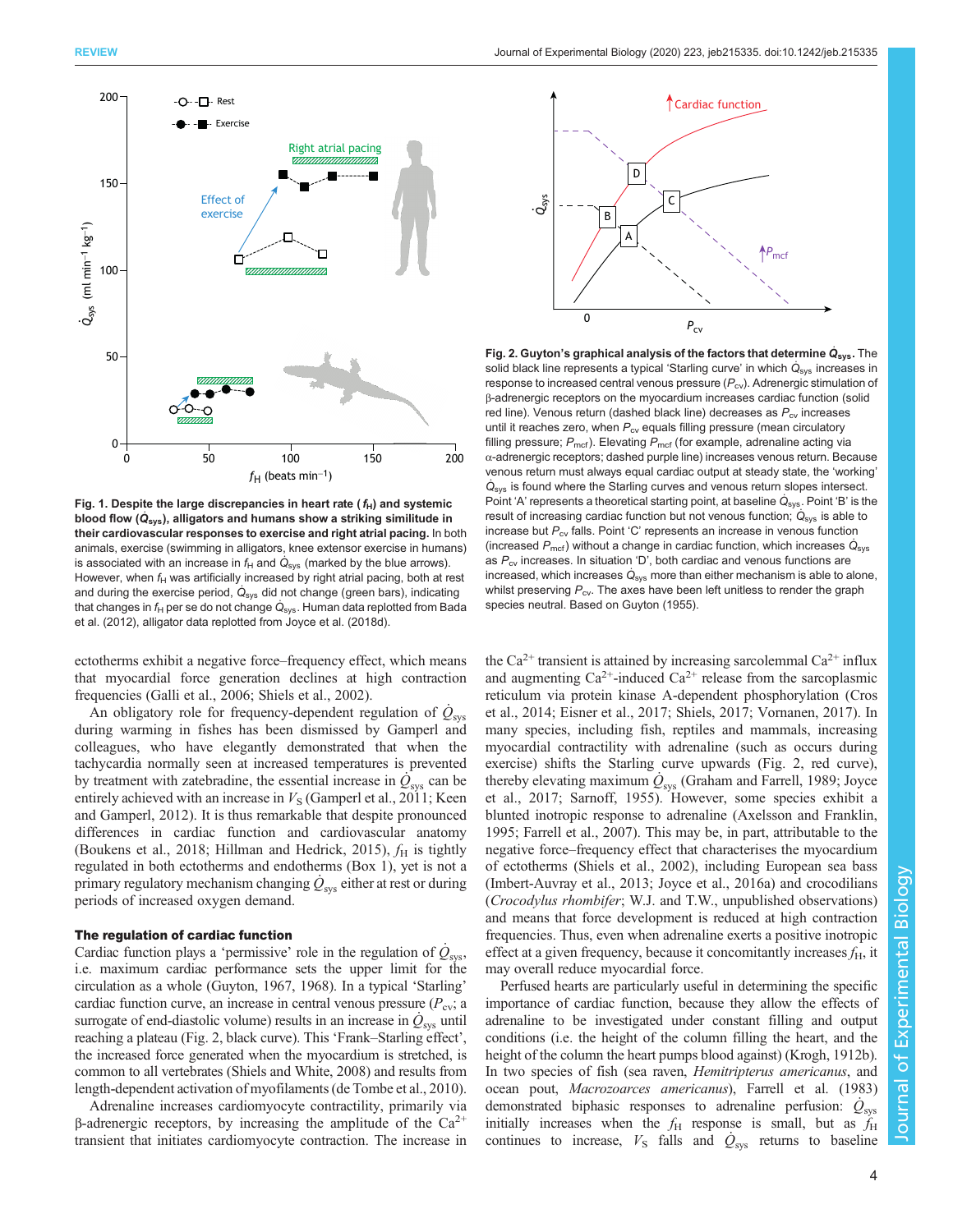conditions. In perfused crocodile hearts, [Axelsson and Franklin](#page-9-0) [\(1995\)](#page-9-0) reported that adrenaline evokes a concentration-dependent tachycardia, accompanied by a proportional decrease in  $V<sub>S</sub>$ , leaving  $\dot{Q}_{\rm sys}$  unchanged. It was therefore unexpected that adrenaline clearly elicits a sustained increase in  $\dot{Q}_{\rm sys}$ , despite a prominent tachycardia in anaconda hearts perfused under similar conditions ([Joyce et al.,](#page-12-0) [2017\)](#page-12-0). This is, nevertheless, reminiscent of the mammalian response [\(Sarnoff, 1955](#page-13-0)). The interspecific differences are attributable to two main factors. In crocodiles, the Starling curve suggests very little inotropic action of adrenaline on the myocardium –  $\dot{Q}_{sys}$  does not increase at any filling pressure [\(Axelsson and Franklin, 1995\)](#page-9-0) – whereas adrenaline clearly elicits a strong positive inotropic effect in anaconda myocardium [\(Joyce et al., 2017](#page-12-0)). This may be related to the force–frequency effect being distinctly negative in crocodiles (W.J. and T.W., unpublished observations), but flat in anacondas, meaning that the change in contraction frequency only compromises force generation in crocodile, not anaconda, hearts. The potential for adrenaline to increase cardiac function of many fish and reptiles may also be limited, because ectotherms are known to typically have very high ejection fractions, approaching  $100\%$  [\(Burggren et al., 2014](#page-10-0); [Franklin and Davie, 1992;](#page-11-0) [Williams et al., 2019](#page-14-0)), thus leaving little scope for end-systolic volume to be further decreased when inotropy is increased.

In vivo, it has been shown that β-adrenergic receptor blockade decreases exercising  $\dot{Q}_{\rm sys}$  in rainbow trout (*Oncorhynchus mykiss*) [\(Gamperl et al., 1995\)](#page-11-0), sea ravens (H. americanus) [\(Axelsson et al.,](#page-9-0) [1989](#page-9-0)), American alligators [\(Joyce et al., 2018e](#page-12-0)), snapping turtles [\(Kirby et al., 2019](#page-12-0)) and various mammals, including dogs, pigs and humans ([Stubenitsky et al., 1998; Tesch, 1985; Versteeg et al.,](#page-14-0) [1983](#page-14-0)). However, in European sea bass, adrenergic receptor blockade does not decrease maximum  $\dot{Q}_\text{sys}$  during swimming [\(Iversen et al., 2010\)](#page-12-0). It is particularly surprising that the studies that identified effects of  $\beta$ -adrenergic receptor blockade on  $\dot{Q}_s$ <sub>sys</sub> during exercise include a fish species (H. americanus) in which [Farrell](#page-11-0) [et al. \(1983\)](#page-11-0) showed little direct effect of adrenaline on  $\dot{Q}_{\rm sys}$  in perfused hearts and a crocodilian, after [Axelsson and Franklin](#page-9-0) [\(1995\)](#page-9-0) observed only small effects of adrenaline perfusion in saltwater crocodile (*C. porosus*) hearts. However, it is not possible to ascertain whether the effects in vivo can be ascribed to a specific effect on cardiac function. It is plausible that β-adrenoceptors influence the peripheral vasculature, which may include decreasing venous ([Magder, 2011](#page-12-0)) or arterial ([Stubenitsky et al., 1998\)](#page-14-0) resistance. β-Adrenoceptors also mediate an increase in coronary blood flow during exercise in fish and mammals [\(Axelsson and](#page-9-0) [Farrell, 1993;](#page-9-0) [DiCarlo et al., 1988;](#page-10-0) [Gamperl et al., 1995; Gorman](#page-11-0) [et al., 2000\)](#page-11-0), so blockade may only indirectly impair cardiac function by restricting oxygen supply, and not merely prevent a normal increase in contractility. This is unlikely to explain the results in alligators, however, in which β-adrenergic receptor stimulation does not appear to increase coronary blood flow [\(Jensen et al., 2016](#page-12-0)). In the future, it may be possible to isolate the specific effects of β-adrenergic receptor inhibition on myocardial contractility using more sophisticated pharmacological or genetic tools [e.g. cardiac-specific gene deletion using the CRISPR-Cas9 system [\(Carroll et al., 2016\)](#page-10-0), which could be applied to adrenergic receptors] to solely target cardiomyocytes.

Although there is some evidence that β-adrenergic receptor stimulation of cardiac contractility could directly confer an increase in  $\dot{Q}_\text{sys}$ , at least in some species, the decrease in filling pressure that occurs in perfused hearts when cardiac function is stimulated with adrenergic activation ([Joyce et al., 2017;](#page-12-0) [Sarnoff, 1955\)](#page-13-0) is at odds with the change in  $P_{cv}$  that occurs in vivo during activity. In vivo measurements of resting  $P_{\rm cv}$  reveal considerable variation across species (recently reviewed in [Sandblom and Gräns, 2017\)](#page-13-0). Because the fish heart is enclosed by a relatively rigid pericardium, blood ejection has the potential to generate negative pericardial pressure, which may be transmitted to the sinus venosus, resulting in negative  $P_{\rm cv}$ . It has therefore been upheld that the fish heart, in particular, primarily acts as a 'suction pump' that fills via a vis-à-fronte ('force from the front') mechanism (see Glossary), in contrast to the vis-à-tergo ('force from behind'; see Glossary) situation established in mammalian hearts [\(Farrell, 1991; Farrell and Jones, 1992](#page-11-0); [Sandblom and Axelsson, 2007b](#page-13-0); [Satchell, 1992](#page-13-0); [Zhang et al.,](#page-14-0) [1998\)](#page-14-0). However, it has been shown that  $P_{\text{cv}}$  at resting  $f_{\text{H}}$  is positive in rainbow trout [\(Altimiras and Axelsson, 2004](#page-9-0)), as well as several other species of teleost fish [\(Joyce et al., 2018a](#page-12-0),[b](#page-12-0); [Sandblom et al.,](#page-13-0) [2005, 2009a; Skals et al., 2006](#page-13-0)). Although elasmobranchs indeed exhibit negative  $P_{cy}$  at rest ([Sandblom et al., 2006b, 2009b](#page-13-0); [Short](#page-13-0) [et al., 1977\)](#page-13-0), owing to their particularly rigid pericardium [\(Sandblom and Gräns, 2017\)](#page-13-0), it increases to positive levels after the injection of adrenaline [\(Sandblom et al., 2006b](#page-13-0)). A classic study on anaesthetised varanid lizards demonstrated negative  $P_{\rm cv}$ [\(Johansen and Burggren, 1984\)](#page-12-0), yet our more recent studies on surgically recovered reptiles (turtles and snakes) have generally revealed positive  $P_{\rm cv}$  [\(Jacobsen et al., 2012](#page-12-0); [Joyce et al., 2018c](#page-12-0); [Skals et al., 2005](#page-13-0)). This does not undermine any contribution from *vis-à-fronte* cardiac filling in species with positive  $P_{\rm cv}$ ; cardiac contraction may still reinforce the pressure gradient driving blood to return to the heart by reducing pericardial pressure and  $P_{\rm cv}$  [\(Joyce](#page-12-0) [et al., 2018c;](#page-12-0) [Sandblom and Gräns, 2017\)](#page-13-0), but most importantly, in exercising animals – including various fish, reptiles and mammals –  $P_{\text{cv}}$  either increases or is unchanged when  $\hat{Q}_{\text{sys}}$  increases during exercise [\(Joyce et al., 2018a](#page-12-0); [Munch et al., 2014; Sandblom et al.,](#page-13-0) [2005, 2006a; Sheriff et al., 1993](#page-13-0)). This directly contrasts with the situation in perfused hearts, in which the measured filling pressure decreases acutely as pump function improves ([Joyce et al., 2017](#page-12-0); [Sarnoff, 1955](#page-13-0)). Together, these data suggest that peripheral factors must be involved in regulating venous return to compensate for or even increase  $P_{\rm cv}$  during the integrated cardiovascular response to exercise.

# The role of vascular (venous) capacitance in regulating  $Q_{sys}$

Arguably Guyton's most notable intellectual contribution was to promote the concept of mean circulatory filling pressure  $(P_{\text{mcf}};$  see Glossary).  $P_{\text{mcf}}$  represents peripheral venous pressure, i.e. the main driver for *vis-à-tergo* cardiac filling. As peripheral venous pressure in the smallest venules is difficult to measure in practice,  $P_{\text{mcf}}$  is typically defined as the plateaued venous pressure measured during brief cardiac arrest. It is therefore essentially determined by blood volume and vascular capacitance, i.e. the relationship between blood volume and distending pressure. At a given blood volume, a decrease in capacitance increases  $P_{\text{mcf}}$ . In mammals, routine  $P_{\text{mcf}}$  is approximately 0.9–1.2 kPa [\(Rothe, 1983; Rothe, 1993](#page-13-0)), whereas it is much lower (0.15–0.27 kPa) in fishes [\(Sandblom and Axelsson,](#page-13-0) [2006; Sandblom et al., 2005; Sandblom et al., 2006b; Sandblom](#page-13-0) [et al., 2009a\)](#page-13-0) and intermediate (0.3–0.8 kPa) in reptiles ([Enok et al.,](#page-11-0) [2016;](#page-11-0) [Joyce et al., 2018c](#page-12-0); [Skals et al., 2005](#page-13-0)).

 $P_{\text{mcf}}$  is specifically determined by the 'stressed' blood volume (SV; see Glossary), which exerts a hydrostatic pressure on blood vessel walls, in contrast to the 'unstressed' component (unstressed blood volume, USV; see Glossary), which is the volume of blood that merely fills blood vessels, keeping them from collapse, without generating pressure. In mammals, routine USV is 60–70% of total blood volume [\(Pang, 2000; Rothe, 1983\)](#page-13-0). Similar values have been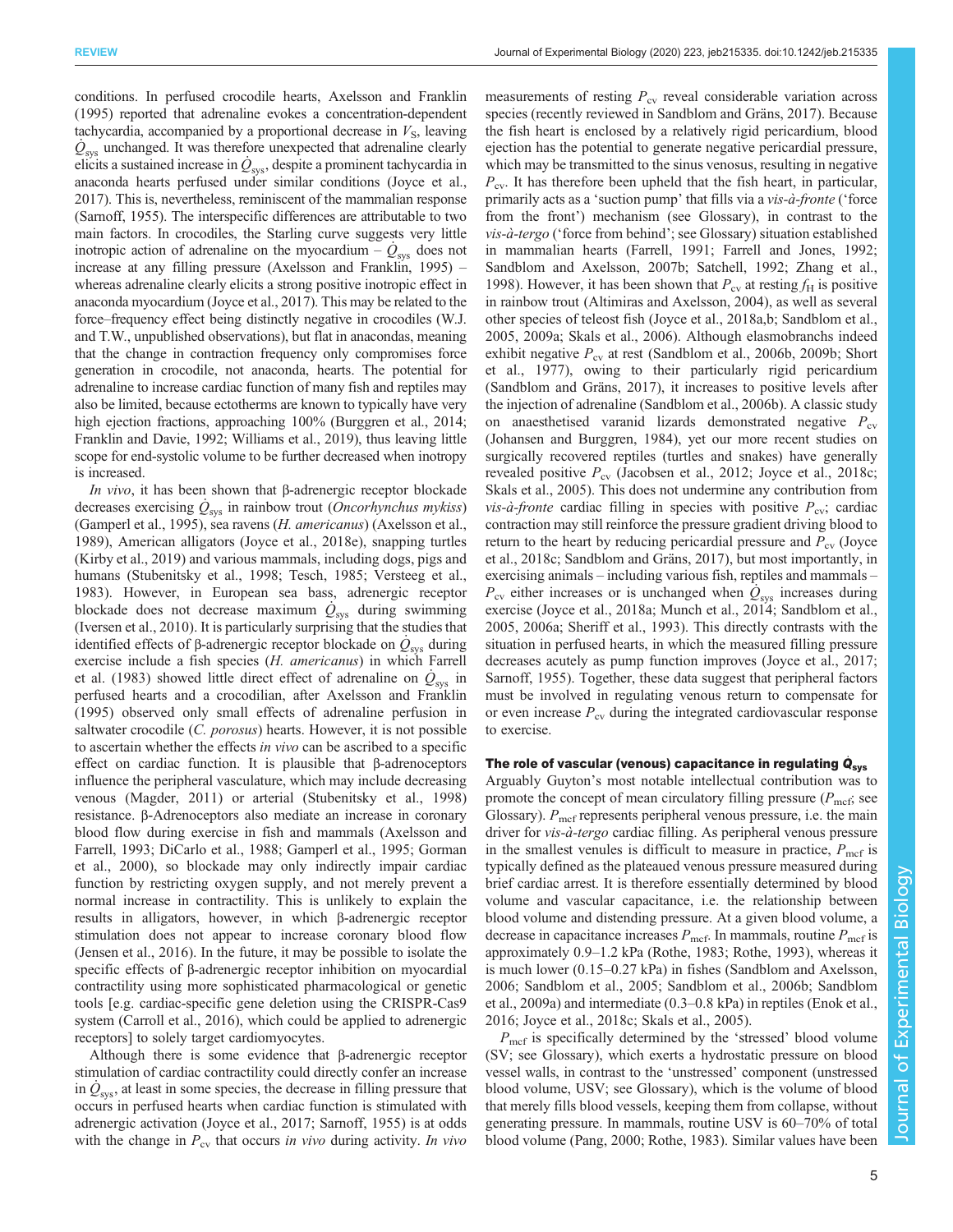reported in fish [\(Sandblom and Axelsson, 2006](#page-13-0); [Zhang et al., 1998\)](#page-14-0), whereas two studies in snakes ([Enok et al., 2016](#page-11-0); [Skals et al., 2005\)](#page-13-0) reported that USV makes up ∼50% of total blood volume. Because the majority of blood [70% in resting mammals ([Pang, 2000\)](#page-13-0), although the value is not known for ectotherms] lies in the venous circulation,  $P_{\text{mcf}}$  is primarily determined by venous capacitance, and it provides a close approximation of pressure in small veins, which is impractical to measure directly [\(Guyton, 1955](#page-11-0); [Rothe, 1993](#page-13-0); [Sandblom and Axelsson, 2007b](#page-13-0)).

The rate of venous return (VR), which, under steady state, must equal  $\dot{Q}_{\text{sys}}$ , is determined by venous resistance  $(R_{\text{ven}})$  and the pressure difference between the start of the venous circulation  $(\approx P_{\rm mcf})$  and  $P_{\rm cv}$ , according to the equation:

$$
VR = \frac{P_{\text{mcf}} - P_{\text{cv}}}{R_{\text{ven}}}.\tag{1}
$$

In a series of experiments in dogs, [Guyton et al. \(1955\)](#page-11-0) demonstrated that, at a constant  $P_{\text{mcf}}$ , increasing  $P_{\text{cv}}$  acts as a 'back pressure' and linearly reduces VR (dashed black line in [Fig. 2\)](#page-3-0) [\(Guyton et al., 1955\)](#page-11-0). When  $P_{\text{cv}}=P_{\text{mcf}}$ , VR is zero (i.e. the x-intercept in [Fig. 2](#page-3-0)). A limitation exists at  $P_{\text{cv}}$  below zero, at which point central veins begin to collapse and thus cannot conduct more blood flow.

Both VR curves and  $\dot{Q}_\text{sys}$  on a typical Starling curve are plotted against  $P_{\text{cv}}$  in [Fig. 2](#page-3-0). Because  $\dot{Q}_{\text{sys}}$  must equal VR at steady state, the intercept of the superimposed cardiac function curve and the VR curve predicts the 'working'  $P_{\text{cv}}$  and  $\dot{Q}_{\text{sys}}$  ([Fig. 2](#page-3-0), point A). It emerges from this framework that cardiac and venous functions potentially limit one another. An increase in cardiac function [\(Fig. 2,](#page-3-0) point B) can only increase total blood flow as far as the given VR function permits. This corresponds with the decrease in preload pressure observed in anaconda hearts perfused with adrenaline under otherwise unchanged filling conditions ([Joyce et al., 2017\)](#page-12-0). Likewise, increasing  $P_{\text{mcf}}$ , but not the cardiac function curve [\(Fig. 2,](#page-3-0) point C), has limited effects on  $\dot{Q}_{\rm sys}$ . Concurrent elevation of VR and cardiac function can increase  $Q_{\rm sys}$  more than either mechanism alone [\(Fig. 2,](#page-3-0) point D).

Critics of Guyton's analysis argue that there is misidentification of the independent variable in his experiments [\(Beard and Feigl,](#page-9-0) [2013](#page-9-0); [Brengelmann, 2003, 2006, 2016](#page-10-0)). Although  $P_{\rm cv}$  (or right atrial pressure in Guyton's original work) was plotted on the  $x$ -axis, this was not the independent variable – instead, it was VR that was manipulated by a pump via a Starling resistor. Similar arguments regarding the 'true' independent variable have been levied against our conventional understanding of Starling curves ([Berlin and](#page-9-0) [Bakker, 2015](#page-9-0)). Nevertheless, Guyton's model provides a conceptually useful approach to explain why and how regulation of vascular capacitance and/or blood volume contribute to the control of  $\dot{Q}_{\rm sys}$  [\(Henderson et al., 2010](#page-11-0); [Magder, 2016\)](#page-12-0).

 $P_{\text{mcf}}$  can be changed via three distinct mechanisms: (1) by changing venous capacitance (Fig. 3, line B), (2) by changing compliance (see Glossary; Fig. 3, line C) and (3) by changing total blood volume (Fig. 3, line D). Fig. 3 depicts a series of vascular capacitance curves obtained by in vivo measures of  $P_{\text{mcf}}$  at a range of blood volumes (i.e. following blood withdrawal or infusion). Line A in Fig. 3 represents a routine state, in which it can be seen that the blood volume when  $P_{\text{mcf}}$ =0 represents the USV. Constriction of the venous capacitance vessels converts USV into SV (Fig. 3, line B). This is primarily achieved by contraction of smooth muscle in venules, which may be mediated by α-adrenoceptor activation by circulating catecholamines or the sympathetic nervous system, as



Fig. 3. Venous capacitance curves demonstrate how  $P_{\text{mcf}}$  can be changed. In the routine situation (line A), there is a linear relationship between blood volume and  $P_{\text{mcf}}$ , in which the y-intercept, i.e. where  $P_{\text{mcf}}=0$ , reveals the unstressed blood volume (USV). Line B demonstrates how increasing venous tone decreases USV, thus increasing stressed blood volume (SV), which, at a constant total blood volume, increases  $P_{\text{mcf}}$ . A change in compliance changes the slope of the pressure–volume relationship. Line C demonstrates how decreasing vascular compliance increases  $P_{\text{mcf}}$ , without changing USV or SV. Line D demonstrates how an increase in total blood volume, without changing USV or compliance, can also elevate  $P_{\text{mcf}}$ . The axes have been left unitless to render the graph species neutral. Adapted and redrawn from [Sandblom and Axelsson \(2007b\)](#page-13-0).

has been demonstrated in fishes, mammals and reptiles [\(Guyton,](#page-11-0) [1955;](#page-11-0) [Joyce et al., 2018c](#page-12-0); [Rothe, 1993](#page-13-0); [Sandblom and Axelsson,](#page-13-0) [2007b; Shepherd, 1966; Skals et al., 2005, 2006\)](#page-13-0).

Compliance refers to the slope of the pressure–volume line:

$$
Compliance = \frac{\Delta V}{\Delta P}.
$$
 (2)

Fig. 3, line C demonstrates how a decrease in compliance can change  $P_{\text{mcf}}$  without affecting USV and SV.  $\alpha$ -Adrenergic stimulation decreases vascular compliance, although it remains unclear how this is effected, as it depends upon a change in the physical (elastic) properties of the vessels [\(Olson et al., 1997](#page-13-0); [Rothe, 1983](#page-13-0)).

A change in total blood volume (Fig. 3, line D) affects  $P_{\text{mcf}}$ . Assuming that USV is unchanged, an increase in blood volume directly increases SV. If compliance is unchanged,  $P_{\text{mcf}}$  increases by the same amount whether SV is increased by recruitment from USV (Fig. 3, line B) or addition of total blood volume (Fig. 3, line D).

The comparative literature provides strong support for the notion that circumstances that require an increase in  $\hat{Q}_{sys}$  are invariably associated with an increased  $P_{\text{mcf}}$ . A suite of studies by Sandblom, Axelsson and co-workers have demonstrated that  $P_{\text{mcf}}$  increases during acute warming and exercise in fishes [\(Sandblom and](#page-13-0) [Axelsson, 2007a,b](#page-13-0); [Sandblom et al., 2005](#page-13-0), [2006a](#page-13-0), [2009b\)](#page-13-0). In the air-breathing swamp eel (Synbranchus marmoratus), [Skals et al.](#page-13-0) [\(2006\)](#page-13-0) demonstrated that  $P_{\text{mcf}}$  increases during aerial ventilation to support an increase in  $\dot{Q}_{\rm sys}$ . Because of the technical difficulties associated with measuring vascular compliance (this would require rapid blood volume manipulation with serial determinations of  $P<sub>mcf</sub>$ ), it is unclear whether these increases are associated with changes in compliance or venous tone [\(Sandblom and Axelsson,](#page-13-0) [2007b\)](#page-13-0). Given that catecholamines are known to both increase venous tone and decrease compliance [\(Zhang et al., 1998](#page-14-0)), it is likely that the two components change simultaneously.

In swimming alligators, β-adrenergic receptor blockade (by propranolol) abolishes exercise tachycardia but only attenuates the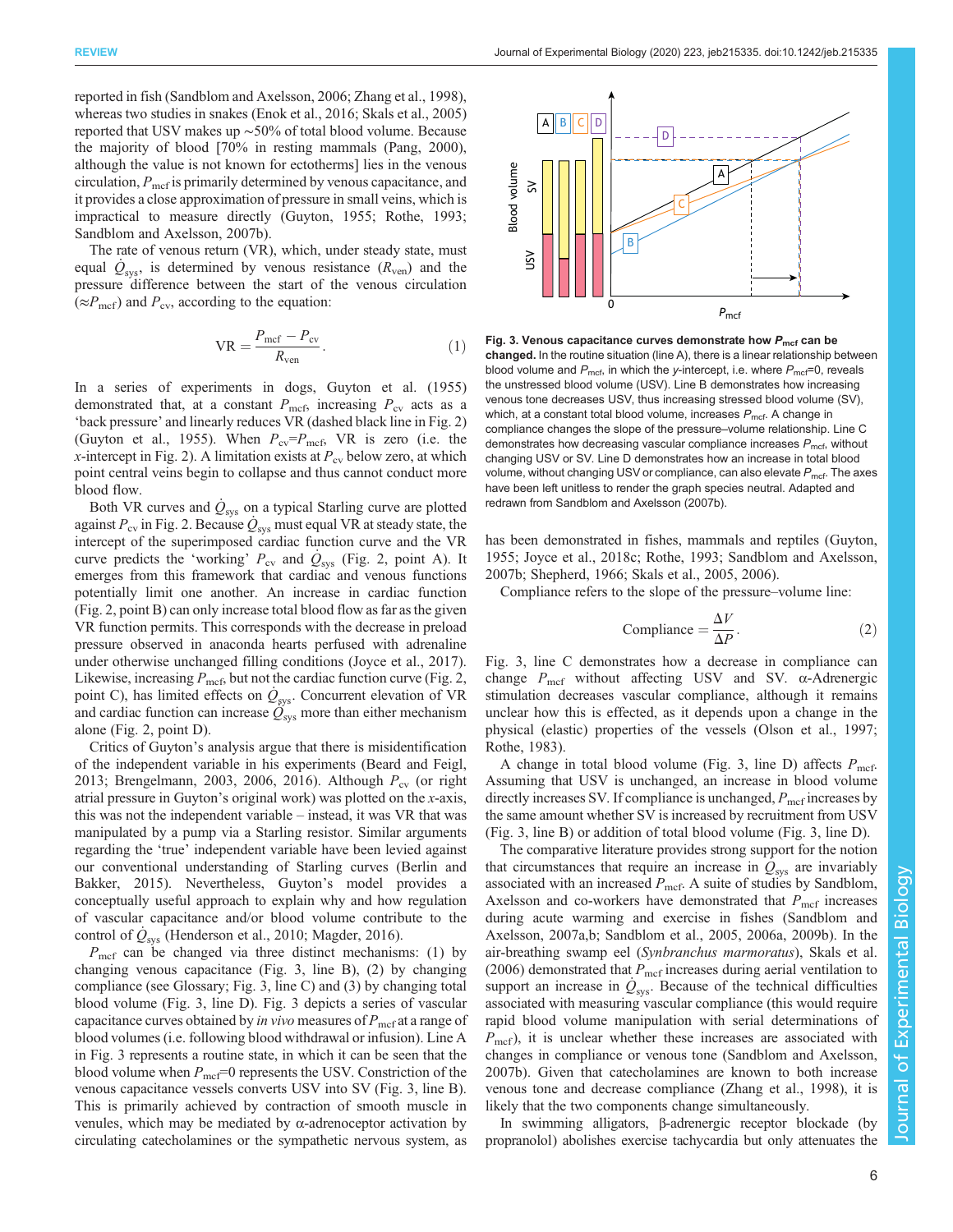increase in  $\dot{Q}_{sys}$  during swimming by ~50% (Fig. 4; [Joyce et al.,](#page-12-0) [2018e\)](#page-12-0). The change in  $\dot{Q}_{\rm sys}$ , however, is abolished by subsequent treatment with an α-adrenergic receptor antagonist (phentolamine), which is probably due to the  $\alpha$ -adrenergic control of venous capacitance, although this awaits confirmation with  $P_{\text{mcf}}$ 



Fig. 4. The effects of autonomic receptor antagonists on the response of combined right aortic arch and subclavian flow  $(Q_{RA0+SC})$  and  $f_H$  to exercise (swimming) in American alligators, Atropine (Atr.), proprate exercise (swimming) in American alligators. Atropine (Atr.), propranolol (Propr.) and phentolamine (Phent.) – antagonists of muscarinic cholinergeric receptors, β-adrenergic receptors and α-adrenergic receptors, respectively – were administered in series between swimming trials. All antagonists were administered at 3 mg kg−<sup>1</sup> and have long-lasting effects that were maintained for the duration of the study. Asterisks indicate significant changes in a variable between rest and exercise. Although atropine increased  $f_H$  at rest and during swimming, it had no effect on  $\dot{\mathsf{Q}}_\mathsf{RAo+SC}$  in either state. Propranolol abolished  $f_\mathsf{H}$ tachycardia and approximately halved the increase in  $\dot{\mathsf{Q}}_\mathsf{RAo+SC}$  associated with exercise. Phentolamine had no additional effects on  $f_H$ , but abolished the remaining increase in  $\dot{\mathsf{Q}}_\textsf{RAo+SC}$  during exercise. Data replotted from [Joyce et al.](#page-12-0) [\(2018e\);](#page-12-0) hypoxic and normoxic programmed animals were pooled as no differences were observed between the groups for either  $\dot{\mathsf{Q}}_{\mathsf{RAo+SC}}$  or  $f_{\mathsf{H}}$  in the original study.

measurements. In pythons, it has recently been demonstrated that the increase in  $\dot{Q}_{\rm sys}$  during digestion is associated with an increase in  $P<sub>mcf</sub>$ , achieved by decreasing compliance and increasing venous tone (decreasing USV) with no change in blood volume, although the relevant regulatory mechanisms remain unknown [\(Enok et al., 2016\)](#page-11-0).

Changes in total blood volume may provide a viable means to regulate  $\tilde{Q}_{sys}$  over longer time scales. It was recently demonstrated that  $\dot{Q}_{sys}$  increases in a  $V_S$ -dependent manner, and in parallel with an increase in  $P_{\rm cv}$ , in an Antarctic notothenioid fish (Notothenia coriiceps) acclimated at 5°C versus 0°C ([Joyce](#page-12-0) [et al., 2018b](#page-12-0)). This is predicted to be the result of an increased blood volume. Blood volume increases by >25% in brook trout (Salvelinus fontinalis) acclimated at 5°C versus 2°C ([Houston and](#page-11-0) [Anne DeWilde, 1969](#page-11-0)); however, it has yet to be definitively shown that, within a given fish species, blood volume is actively regulated to change  $\dot{Q}_{\text{sys}}$  during thermal acclimation.

# Peculiar adaptations to regulate venous return in diving vertebrates

With the use of pneumatic cuffs placed around the major veins in dogs, Guyton experimentally demonstrated that VR (and therefore  $\dot{Q}_{\text{sys}}$ ) is exquisitely sensitive to changes in  $R_{\text{ven}}$  ([Guyton et al.,](#page-11-0) [1959\)](#page-11-0). A striking natural correlate is found in diving mammals, and is most prominently expressed in seals. Diving is associated with a well-characterised bradycardia (see Glossary), during which  $f_H$  can fall from over 100 beats min−<sup>1</sup> to, in extreme cases, less than 5 beats min−<sup>1</sup> [\(Thompson and Fedak, 1993](#page-14-0)). As has now been established, based on intrinsic mechanisms alone this would be predicted to be associated with a tremendous increase in  $V<sub>S</sub>$ . However, this does not occur;  $V<sub>S</sub>$  in fact decreases during the dive response ([Blix et al., 1983;](#page-10-0) [Kjekshus et al., 1982;](#page-12-0) [Zapol et al.,](#page-14-0) [1979\)](#page-14-0). To protect the heart from volume overload, seals have a welldeveloped sphincter in the inferior vena cava that regulates VR [\(Blix, 2011, 2018; Burow, 1838](#page-10-0); [Elsner et al., 1971](#page-10-0); [Harrison and](#page-11-0) [Tomlinson, 1956\)](#page-11-0). This specific regulation of  $R_{\rm ven}$  allows  $\dot{Q}_{\rm sys}$  to fall and ensures that the increase in peripheral resistance (which diverts blood away from non-vital organs towards the brain) does not incur a catastrophic increase in arterial blood pressure ([Blix, 2018\)](#page-10-0). Similar but less well-developed sphincters are present in other diving mammals, including cetaceans and otters ([Barnett et al.,](#page-9-0) [1958;](#page-9-0) [Harrison and Tomlinson, 1956;](#page-11-0) [Lillie et al., 2018\)](#page-12-0), and may play an equivalent role during diving bradycardia.

Turtles also exhibit a pronounced diving bradycardia, during which  $V<sub>S</sub>$  is maintained ([Joyce et al., 2018c](#page-12-0); [Wang and Hicks, 1996a\)](#page-14-0) or may even be decreased [\(Burggren et al., 1997\)](#page-10-0). We recently proposed that atrial smooth muscle, which was first discovered over a century ago [\(Bottazzi, 1906](#page-10-0); [Fano, 1887](#page-11-0); [Shaner, 1923;](#page-13-0) [Snyder and](#page-14-0) [Andrus, 1919\)](#page-14-0), plays a unique role in the regulation of  $V<sub>S</sub>$  during diving in freshwater turtles [\(Joyce et al., 2019a](#page-12-0)). Contraction of smooth muscle restricts cardiac filling, thereby mediating a large decrease in  $V<sub>S</sub>$ . The classical studies established that vagal stimulation is a powerful stimulator of atrial smooth muscle contraction [\(Bottazzi,](#page-10-0) [1900;](#page-10-0) [Fano and Fayod, 1888;](#page-11-0) [Meek, 1927\)](#page-13-0), suggesting that it probably co-occurs with the dive bradycardia, which is also vagally mediated [\(Burggren, 1975](#page-10-0)). Atrial smooth muscle is generally more prevalent in aquatic than in terrestrial species of turtle [\(Joyce et al.,](#page-12-0) [2019d](#page-12-0)), further supporting the idea that it is involved in the regulation of cardiac output during diving.

# Peripheral vascular resistance/conductance

Above, we have considered the contribution of venous resistance to  $\dot{Q}_\text{sys}$ ; however, venous resistance makes up just one part of total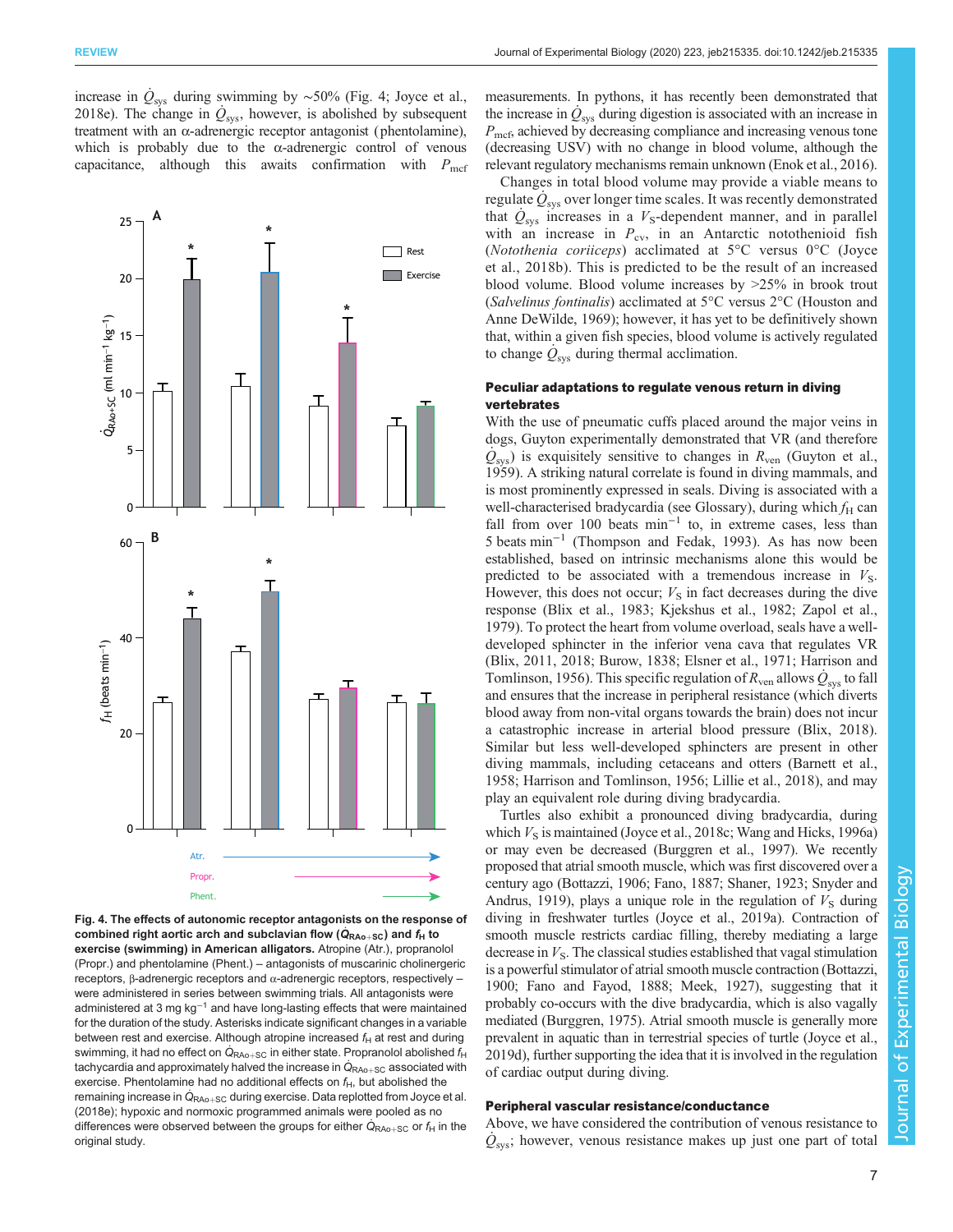peripheral resistance ( $R_{\text{tot}}$ ), which affects  $\dot{Q}_{\text{sys}}$  as described in the following equation:

$$
\dot{Q}_{\rm sys} = \frac{P_{\rm sys} - P_{\rm cv}}{R_{\rm tot}}.\tag{3}
$$

In mammals ([Samar and Coleman, 1978](#page-13-0)), reptiles ([Enok et al.,](#page-11-0) [2016](#page-11-0); [Joyce et al., 2018c](#page-12-0); [Skals et al., 2005](#page-13-0)) and fish ([Sandblom](#page-13-0) [et al., 2005](#page-13-0), [2006a](#page-13-0),[b\)](#page-13-0), arterial blood pressure  $(P_{\text{sys}})$  is 5- to 15-fold higher than  $P_{\text{mcf}}$ ; thus,  $R_{\text{tot}}$  is much higher than  $R_{\text{ven}}$ , and the arterial side of the circulation makes up the majority of the resistance. However, Guyton showed that injecting glass beads [\(Guyton et al.,](#page-11-0) [1955](#page-11-0)) or plastic microspheres ([Guyton et al., 1959](#page-11-0)) into the arterial bed, in order to occlude a subset of arteries and selectively increase arterial resistance ( $R_{\text{art}}$ ), had little effect on  $\dot{Q}_{\text{sys}}$ ; instead,  $P_{\text{sys}}$ increased. Guyton concluded that the regulation of  $R_{\text{ven}}$  is of greater consequence for the regulation of  $\dot{Q}_{sys}$  than the regulation of  $R_{art}$ [\(Guyton, 1968; Guyton et al., 1959\)](#page-11-0). However, in the 50 years since Guyton's work, our understanding of the regulation of  $R_{\text{art}}$  has deepened. Our knowledge on the regulation of arterial vessels, in particular, has expanded enormously, most notably to recognise the large contribution of purines ([Burnstock, 1987; Burnstock and](#page-10-0) [Ralevic, 2014](#page-10-0)) and nitric oxide (NO) [\(Palmer et al., 1987](#page-13-0)), which can act as potent vasodilators of arterial smooth muscle during exercise (see Box 2). Concurrent with the discovery of novel vasodilators, our appreciation of how  $P_{\rm sys}$  and  $\dot{Q}_{\rm sys}$  change in vivo, especially during activity, has changed. Physiological changes in vascular tone may be associated with large changes in  $\dot{Q}_{sys}$  but remarkably little change in  $P_{\rm sys}$  ([Magder, 2018](#page-12-0)), which is the reverse of the results of Guyton's artificial experiments ([Guyton et al.,](#page-11-0) [1955](#page-11-0), [1959\)](#page-11-0). When  $\dot{Q}_{sys}$  changes and  $P_{sys}$  does not, the relationship between  $\dot{Q}_{\rm sys}$  and  $R_{\rm sys}$  is curvilinear, which makes comparisons difficult. For that reason, when changes in  $\dot{Q}_{sys}$  are to be understood

## Box 2. The regulation of systemic conductance  $(G_{sys})$

Systemic conductance  $(G_{sys})$  is a critical determinant of systemic blood flow  $(\dot{Q}_{\rm sys})$  that can be changed by peripheral vascular tone (i.e. vasodilatation and vasoconstriction). Vascular tone is regulated by both the autonomic nervous system and local signalling. Adrenergic stimulation (i.e. circulating catecholamines and sympathetic innervation) typically results in α-adrenoceptor-mediated vasoconstriction [\(Sandblom and](#page-13-0) [Gräns, 2017](#page-13-0); [Sheng and Zhu, 2018](#page-13-0); [Thomas, 2011](#page-14-0)). Acetylcholine, the parasympathetic neurotransmitter, may directly act on vascular smooth muscle muscarinic receptors, inducing vasoconstriction, or cause vasodilatation by inducing endothelial cells to release nitric oxide (NO) ([Furchgott and Zawadzki, 1980;](#page-11-0) [Sheng and Zhu, 2018](#page-13-0)).

NO may also be released by endothelial cells in response to sheer stress ([Green et al., 1996\)](#page-11-0) or can be generated by the nitrite reductase activity of deoxygenated haemoglobin [\(Cosby et al., 2003\)](#page-10-0). The evolution of NO-mediated regulation of vasomotor tone is complex ([Donald et al.,](#page-10-0) [2015](#page-10-0)), and NO-dependent vasodilatation may be absent in many fishes ([Jennings et al., 2007\)](#page-12-0), although it is clearly evident in amphibians, reptiles and mammals ([Crossley et al., 2000](#page-10-0); [Jennings and Donald,](#page-12-0) [2008](#page-12-0); [Skovgaard et al., 2005](#page-14-0)).

Adenosine, a purine that was only starting to come to prominence at the time of Guyton'[s \(1968\)](#page-11-0) review, is released by tissues when oxygen supply does not meet demand, including during activity [\(Mubagwa et al.,](#page-13-0) [1996](#page-13-0)). Adenosine is now recognised as a potent vasodilator of systemic vessels across vertebrates, including fish ([Joyce et al., 2019c;](#page-12-0) [Sundin](#page-14-0) [and Nilsson, 1996\)](#page-14-0), reptiles ([Joyce and Wang, 2014\)](#page-12-0) and mammals ([Rådegran and Calbet, 2001\)](#page-13-0). ATP exerts similar vasoactive effects ([González-Alonso et al., 2008;](#page-11-0) [Rådegran and Calbet, 2001](#page-13-0)), and is released by erythrocytes [\(Kalsi et al., 2017](#page-12-0)) or endothelial cells in response to sheer stress [\(Burnstock and Ralevic, 2014\)](#page-10-0).

in terms of vascular tone, the reciprocal of  $R_{\rm sys}$ , vascular conductance  $(G_{sys};$  see Glossary) is preferable [\(Joyce et al.,](#page-12-0) [2019b; Lautt, 1989;](#page-12-0) [Stark, 1968\)](#page-14-0):

$$
\dot{Q}_{\rm sys} = G_{\rm sys} \times (P_{\rm sys} - P_{\rm cv}).\tag{4}
$$

For this reason, below, we will consider  $G_{\text{sys}}$  as opposed to  $R_{\text{sys}}$  in terms of the effects on  $\dot{Q}_{\rm sys}$ .

A number of recent human studies have used the vasodilative effects of adenosine or ATP to determine the consequences of regulation of vascular tone. Strikingly, ATP infusion alone mimics the increase in leg blood flow during one-legged knee-extensor exercise, and can invoke a similar (over 2-fold) increase in total  $\dot{Q}_\text{sys}$ [\(Bada et al., 2012](#page-9-0); [González-Alonso et al., 2008\)](#page-11-0). This suggests that peripheral vasodilatation can change  $\dot{Q}_\text{sys}$  independently of central cardiac control and the muscle pump driving VR ([Bada et al., 2012](#page-9-0); [González-Alonso et al., 2008\)](#page-11-0). Importantly, [González-Alonso et al.](#page-11-0) [\(2008\)](#page-11-0) demonstrated that infusion of ATP into the femoral vein had no effect on leg blood flow or  $\dot{Q}_\text{sys}$ , invoking arteriolar or capillary level effects as opposed to a change in  $R_{\text{ven}}$ . In Antarctic icefish, it was also recently demonstrated that adenosine injection gives rise to a large increase in  $\dot{Q}_{\rm sys}$  and systemic conductance [\(Joyce et al.,](#page-12-0) [2019c](#page-12-0)), similar to that during activity [\(Joyce et al., 2018a\)](#page-12-0). Although the underlying signalling mechanisms remain unclear,  $\dot{Q}_\text{sys}$  also increases severalfold when pythons digest meals in the absence of muscular activity [\(Enok et al., 2016\)](#page-11-0), and this is probably driven by the large rise in  $G_{\text{sys}}$ .

In both the icefish and human cases,  $\dot{Q}_{\rm sys}$  increases simultaneously with a decrease in ventral aortic or mean arterial pressure, respectively. Thus, a 'cardiocentrist' may argue that the rise in  $\dot{Q}_\text{sys}$  stems from decreased cardiac afterload and hence can be ascribed to heart performance. However, in icefish this does not appear to be the case because the peak in  $\dot{Q}_{sys}$  occurs considerably (1.5 min) after the transient peak decrease in ventral aortic pressure. Moreover, in red-blooded Antarctic fish (Pagothenia borchgrevinki) [\(Sundin et al., 1999\)](#page-14-0) and rainbow trout (O. mykiss) [\(Sundin and](#page-14-0) [Nilsson, 1996](#page-14-0)), although adenosine increases  $G_{\text{sys}}$ , it decreases branchial conductance (i.e. it increases branchial resistance). This means that ventral aortic pressure (i.e. cardiac afterload) rises, but nevertheless  $\dot{Q}_{sys}$  increases, demonstrating that systemic vasodilatation is determining  $\dot{Q}_{\rm sys}$ .

The effects of systemic vasodilators are complex in non-avian reptiles, such as turtles and rattlesnakes, as the undivided ventricle allows large intraventricular shunts, which means that a portion of oxygen-poor blood from the right atrium may re-enter the systemic circulation ( pulmonary bypass; right-to-left shunt) or oxygenated blood returning from the lungs may re-enter the pulmonary artery (left-to-right shunt) ([Hicks, 2002; Hicks and Wang, 2012](#page-11-0); [Joyce et al., 2016b\)](#page-12-0). Both adenosine and NO cause systemic vasodilatation in non-avian reptiles, as shown by an increase in  $G_{\rm sys}$ , and thereby increase in  $\dot{Q}_\text{sys}$  ([Crossley et al., 2000](#page-10-0); [Galli et al., 2005](#page-11-0); [Joyce and Wang, 2014;](#page-12-0) [Skovgaard et al., 2005\)](#page-14-0). However, although pulmonary conductance is not directly affected by adenosine or NO, pulmonary blood flow decreases because the right-to-left shunt passively increases, diverting flow towards the systemic circulation. This could compromise blood oxygenation [\(Wang and Hicks,](#page-14-0) [1996b\)](#page-14-0); thus, during exercise, other cardiovascular responses (i.e. decreased vascular capacitance, increased cardiac function and regulation of the pulmonary vasculature) must contribute to the integrated response to maintain pulmonary blood flow when systemic conductance increases. β-Adrenergic receptor stimulation may decrease pulmonary resistance ([Berger, 1972;](#page-9-0) [Burggren, 1977](#page-10-0);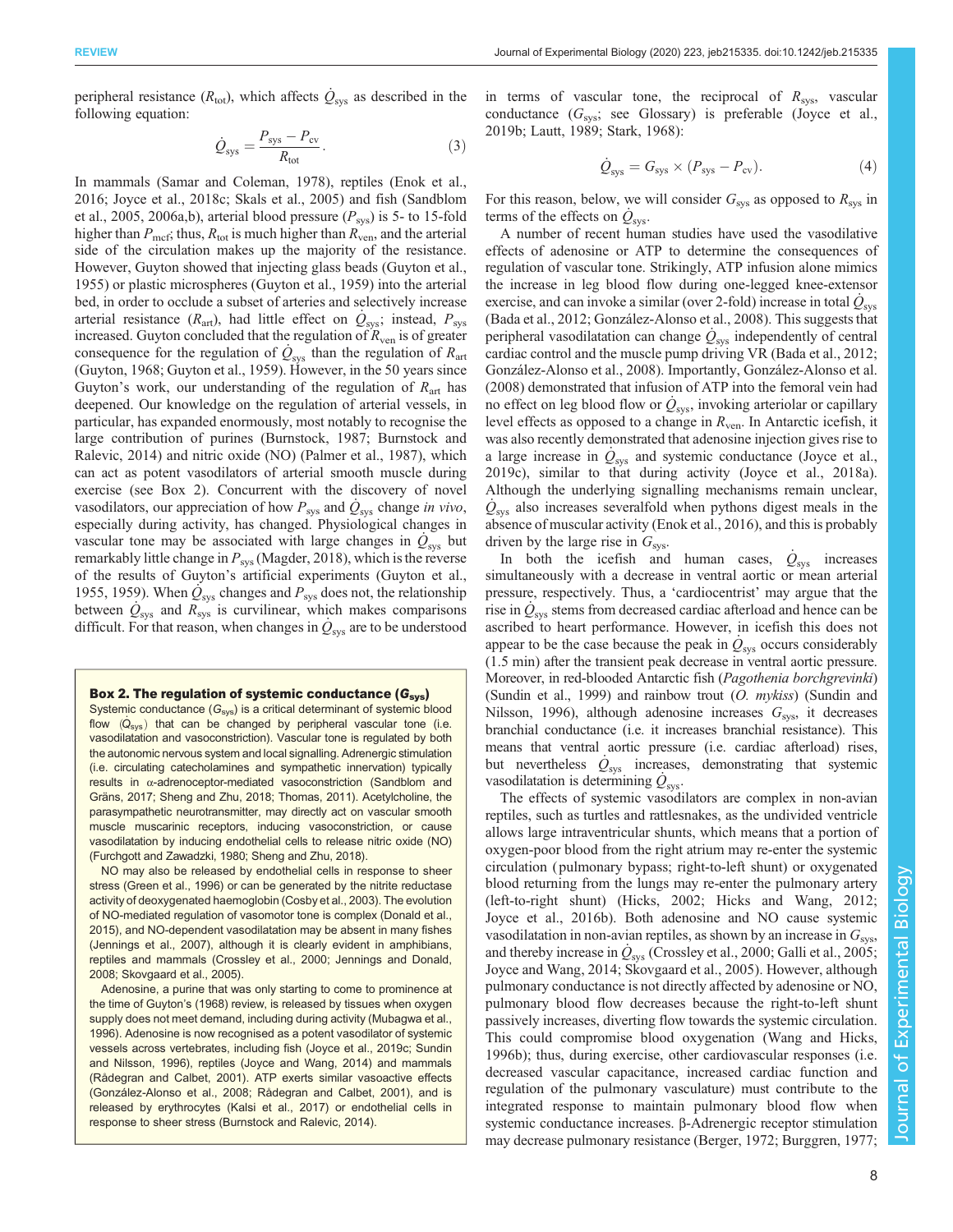[Donald et al., 1990;](#page-10-0) [Overgaard et al., 2002\)](#page-13-0). In anaesthetised alligators, adenosine and NO increase  $G_{\rm sys}$ , but do not affect  $\dot{Q}_{\rm sys}$  as  $P_{\text{sys}}$  falls in parallel ([Jensen et al., 2016\)](#page-12-0), which is more in line with Guyton's original understanding of arterial resistance. It may be worthwhile for future studies to explore how the peripheral vasculature, including resistance and capacitance, controls  $\dot{Q}_{\rm sys}$  in crocodilians, at rest and during exercise.

## Integrating changes in cardiac function, vascular capacitance and peripheral conductance

It is difficult to dissociate the relative contributions of the many factors that influence and change cardiac function and the vasculature (capacitance and conductance) to the global regulation of  $\dot{Q}_{\rm sys}$ . Furthermore, it is sometimes unclear which variables are regulated and which accommodate passive changes. However, some insight can be gleaned from the influence of pharmacological agents exerting specific effects on the vasculature that would be predicted to have opposing effects on  $\dot{Q}_{\text{sys}}$ . In this section, we will focus on a few select examples where the isolated effects of a given regulator (i.e. NO, α- or β-adrenergic receptor stimulation) are relatively well resolved in a particular species.

In many vertebrates, NO either has no effect on myocardial contractility or exerts a small negative inotropic effect [\(Filogonio](#page-11-0) [et al., 2017;](#page-11-0) [Imbrogno et al., 2001](#page-12-0), [2018](#page-12-0); [Misfeldt et al., 2009](#page-13-0); [Pedersen et al., 2010](#page-13-0)). As discussed above, NO is a potent vasodilator, so NO donors, such as sodium nitroprusside (SNP), increase  $G_{sys}$  [\(Bower and Law, 1993;](#page-10-0) [Galli et al., 2005](#page-11-0); [Olson et al.,](#page-13-0) [1997](#page-13-0)). This general vasodilatation decreases  $P_{\text{mcf}}$  because vascular tone is reduced ([Bower and Law, 1993](#page-10-0); [Olson et al., 1997; Skals](#page-13-0) [et al., 2005\)](#page-13-0). In rattlesnakes, the increase in capacitance appears to largely offset the increase in  $G_{\rm sys}$ , as the overall change in  $\dot{Q}_{\rm sys}$  is minor in response to SNP ([Galli et al., 2005](#page-11-0); [Skals et al., 2005](#page-13-0)). In cats under control conditions, SNP treatment results in a small decrease in  $\dot{Q}_{\rm sys}$ , suggesting that the pronounced decrease in  $P_{\rm met}$ outweighs the increase in  $G_{sys}$  ([Bower and Law, 1993](#page-10-0)). However, when basal NO synthesis is inhibited with L-NAME, the SNPdependent increase in  $G_{sys}$  is severalfold greater, whereas the increased sensitivity of  $P_{\text{mcf}}$  is much smaller. Under these conditions, instead of decreasing,  $\dot{Q}_{sys}$  increases during SNP infusion [\(Bower and Law, 1993\)](#page-10-0). In trout, treatment with SNP causes little change in the venous vasculature, but large changes in arteriolar vasomotor tone, increasing  $G_{\text{sys}}$ , which in turn increases  $\dot{Q}_\text{sys}$  ([Olson et al., 1997\)](#page-13-0). Thus, it appears that the integrated effect of  $\overrightarrow{SNP}$  on  $\dot{Q}_{\text{sys}}$  is determined by the opposing effects on capacitance and  $G_{sys}$ ; only when there is a large change in  $G_{sys}$  can this overcome a decrease in  $P_{\text{mcf}}$ .

In mammals,  $\alpha$ -adrenergic receptor stimulation of the myocardium exerts complex species- and tissue-specific inotropic effects, which include positive and negative inotropy [\(Endoh, 2016](#page-10-0); [Endoh et al., 1991](#page-10-0); [Wang et al., 2006\)](#page-14-0). The role of α-adrenergic receptor stimulation in the hearts of ectothermic vertebrates is not well understood; however, in perfused rainbow trout hearts, there is no effect of α-adrenergic receptor stimulation with the specific agonist phenylephrine ([Farrell et al., 1986](#page-11-0)). [van Harn et al. \(1973\)](#page-14-0) also found no evidence for the presence of  $\alpha$ -adrenergic receptors in the turtle ventricle [\(Van Harn et al., 1973](#page-14-0)), and we likewise saw no effect of phenylephrine in crocodile myocardium (W.J. and T.W., unpublished).  $P_{\text{mcf}}$  is increased by phenylephrine universally in vertebrates [\(Sandblom et al., 2006b, 2009a; Skals et al., 2005,](#page-13-0) [2006](#page-13-0)), which would be predicted to increase cardiac filling and  $\dot{Q}_\text{sys}$ . However, owing to its potent and general vasoconstrictive effects, phenylephrine decreases  $G_{\rm sys}$ , which decreases  $\dot{Q}_{\rm sys}$  in most species,

including rattlesnake, swamp eel and an Antarctic notothenioid (Pagothenia borchgrevinki) ([Sandblom et al., 2009a](#page-13-0); [Skals et al.,](#page-13-0) [2005, 2006\)](#page-13-0). In dogfish, there is no significant change in  $\dot{Q}_{sys}$  in response to phenylephrine ([Sandblom et al., 2006b](#page-13-0)). In a particularly elegant study on anaesthetised pigs, [Cannesson et al.](#page-10-0) [\(2012](#page-10-0)) demonstrated that when  $\dot{Q}_{\rm sys}$  is 'pre-load dependent', i.e. on the ascending portion of the Frank–Starling curve, phenylephrine increases  $\dot{Q}_{\text{sys}}$ , suggesting that the increase in  $P_{\text{mcf}}$  outweighs the decrease in  $G_{\text{sys}}$ . Conversely, when cardiac output is preload independent (on the plateau phase of the Frank–Starling curve), phenylephrine decreases  $\dot{Q}_{\rm sys}$ .

β-Adrenergic receptor stimulation is known to exert positive inotropic effects across the vertebrate phylogeny [\(Farrell et al.,](#page-11-0) [1986; Gesser et al., 1982](#page-11-0); [Shiels et al., 2015;](#page-13-0) [Van Harn et al., 1973\)](#page-14-0). β-Adrenergic receptor stimulation also elicits vasodilatation, thus increasing  $G_{sys}$  ([Sandblom et al., 2006b](#page-13-0), [2009a; Skals et al., 2005\)](#page-13-0), which, in most species (e.g. rattlesnake, swamp eel), contributes to elevating  $\dot{Q}_\text{sys}$ . However, in some species, such as dogfish and turtle [\(Overgaard et al., 2002](#page-13-0); [Sandblom et al., 2006b\)](#page-13-0),  $\dot{Q}_{sys}$  does not change, as the increase in  $f_H$  is associated with a decrease in  $V_S$ . This may occur because, despite the fact that an increased cardiac function and  $G_{sys}$  should increase  $\dot{Q}_{sys}$ , β-adrenergic receptor stimulation concomitantly decreases  $P_{\text{mcf}}$  [\(Sandblom et al., 2006b](#page-13-0); [Skals et al., 2005, 2006\)](#page-13-0).

These 'artificial' examples, with pharmacological agents exerting specific effects on the heart and vasculature, demonstrate that a given change in cardiac function,  $P_{\text{mcf}}$  or  $G_{\text{sys}}$  cannot predict a change in  $\tilde{Q}_{sys}$  when considered in isolation. To effectively increase  $\dot{Q}_{\text{sys}}$ , the cardiovascular system orchestrates a compartmentalised response achieved by different innervation and different distribution of receptor sub-types. For example, during activity, the elevated levels of circulating catecholamines ([Reid et al., 1998;](#page-13-0) [Stinner and](#page-14-0) [Ely, 1993\)](#page-14-0) bind to β-adrenoceptors on the heart to increase cardiac function ([Gamperl et al., 1994;](#page-11-0) [Van Harn et al., 1973](#page-14-0)). By contrast, in the venules, where vasomotor tone determines capacitance (and therefore  $P_{\text{mcf}}$ ), we know that α-adrenergic vasoconstriction dominates over β-adrenergic vasodilatation, because exogenous adrenaline (capable of binding to either subtype) elicits an increase in  $P_{\text{mcf}}$  that is attenuated by  $\alpha$ -adrenergic receptor antagonists [\(Sandblom et al., 2006b](#page-13-0), [2009a;](#page-13-0) [Zhang et al., 1998\)](#page-14-0). However, in the conductance vessels that determine venous resistance, the activation of β-adrenoceptors by catecholamines during exercise ensures that VR is not compromised [\(Deschamps and Magder,](#page-10-0) [1992;](#page-10-0) [Magder, 2011](#page-12-0)). Adrenaline alone would be expected to decrease  $G_{\text{sys}}$  by eliciting arterial vasoconstriction; however, crucially, vasodilators such as adenosine, ATP and NO exert 'sympatholytic' effects [\(Buckwalter et al., 2004](#page-10-0); [Hearon et al.,](#page-11-0) [2017\)](#page-11-0) that are known to contribute to the increased vascular conductance observed during exercise [\(Casey et al., 2010;](#page-10-0) [Rådegran](#page-13-0) [and Calbet, 2001\)](#page-13-0). Together, this complex system integrates to allow the exquisite control of  $\dot{Q}_{\text{sys}}$ .

# Why do most animals regulate  $f_H$  during activity?

In this Review, we have argued that  $\dot{Q}_{sys}$  is largely regulated by the interplay between  $P_{\text{mcf}}$  and  $G_{\text{sys}}$ , whereas cardiac function plays a limited functional role, but is important in terms of regulation. We also posit that  $f_H$  alone, at least within the physiological range, has essentially no effect on  $\dot{Q}_{\rm sys}$ . A conundrum naturally arises; why do most animals evidently regulate  $f_H$  during activity?

It is known that dogs, for example, are able to regulate  $\dot{Q}_{\text{sys}}$ without altering  $f<sub>H</sub>$  during mild exercise ([Warner and Toronto,](#page-14-0) [1960\)](#page-14-0), and resting fish increase routine  $\dot{Q}_{sys}$  through  $V_S$  when the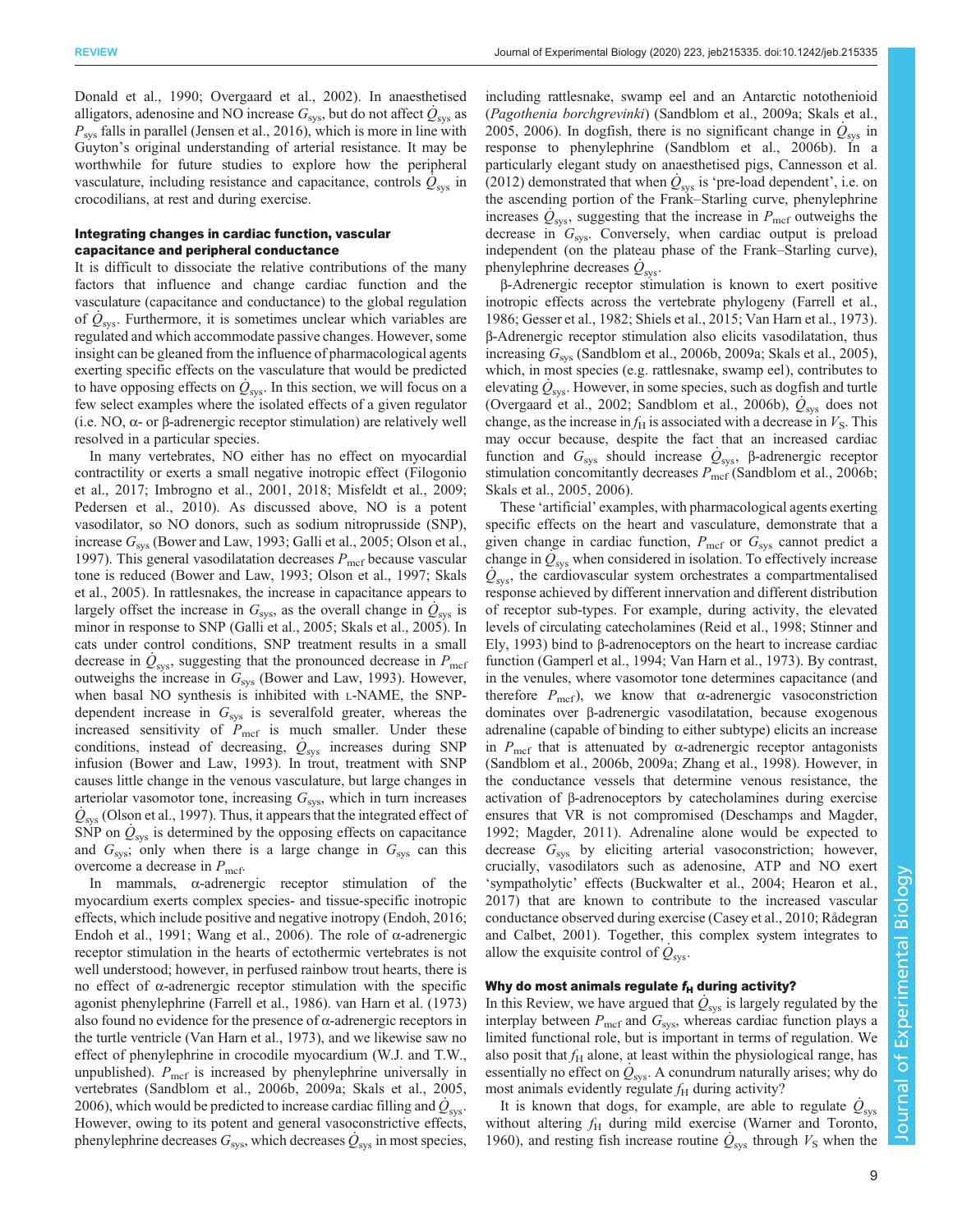<span id="page-9-0"></span>normal tachycardia is prevented during warming [\(Gamperl et al.,](#page-11-0) [2011](#page-11-0)); however, it is unclear whether similar principles apply at maximum aerobic performance. Here, it is likely that  $\hat{V}_{\rm S}$  limits  $\hat{Q}_{\rm sys}$ . This would be alleviated if end-diastolic volume were increased, but to maintain wall thickness (as is necessary to compensate for wall stress; [Seymour and Blaylock, 2000\)](#page-13-0), this would require an increase in heart mass so would be energetically costly; thus,  $f_H$  changes may allow heart size to be maintained as small as possible. Ventricular compliance also limits  $V<sub>S</sub>$ , and it is intriguing that the larger maximum  $V<sub>S</sub>$  of athletes is associated with larger compliance of the ventricular wall (Arbab-Zadeh et al., 2004; [Levine et al., 1991\)](#page-12-0). Thus, although  $V<sub>S</sub>$  may not be limiting during non-maximal activity,  $f_H$  changes may nevertheless be 'default' in vertebrates because natural selection has favoured this to benefit maximum cardiac performance. Furthermore, uncompensated volume overload is harmful to the heart ([Neves et al., 2016\)](#page-13-0).  $f_H$  is exquisitely matched to VR to maintain a constant  $V<sub>S</sub>$ , which may protect the myocardium by avoiding excessive stretch.

Finally, there is convincing evidence that  $\dot{Q}_{\rm sys}$  can increase faster when  $f<sub>H</sub>$  is able to change. Dogs in which the heart has been denervated, which have a suppressed capacity to change  $f_H$ (although the exercise-associated tachycardia is not abolished because of the action of circulating catecholamines), can attain similar maximum  $\dot{Q}_{\rm sys}$  and oxygen consumption to control animals [\(Donald and Shepherd, 1964a](#page-10-0)). However, the initial rise in cardiac output is markedly slowed ([Donald and Shepherd, 1964b](#page-10-0); [Versteeg et al., 1983](#page-14-0)). Although fight-or-flight situations may be largely anaerobic, there may nevertheless be a strong selection pressure on being able to increase oxygen transport as quickly as possible. As a line for future research, it would be interesting to study the immediate cardiovascular responses to transitions in workload, given that past studies have focused on steady-state conditions.

#### **Conclusions**

Despite prominent differences in cardiovascular anatomy and function, a number of general principles emerge from our comparative framework. Although most vertebrates increase  $f<sub>H</sub>$ (with a varied, albeit typically lesser, contribution from  $V<sub>S</sub>$ ) when oxygen requirements increase, the change in  $f<sub>H</sub>$  is neither necessary nor sufficient to drive a change in  $\dot{Q}_\text{sys}$  under most normal conditions. Instead,  $\dot{Q}_{sys}$  is primarily controlled by a balance of arterial vasodilatation (regulation of  $G_{\text{sys}}$ ) and venous constriction (regulation of vascular capacitance). Cardiac function can also become limiting, so increased myocardial inotropy is also important for augmenting  $\dot{Q}_{\text{sys}}$ . Increased sympathetic nervous activity and circulating catecholamines play a fundamental role in the regulation of cardiac function (including the largely inconsequential regulation of  $f_{\rm H}$ ) and vascular capacitance, whereas local sympatholytic vasodilators (adenosine, ATP, NO) allow  $G_{\text{sys}}$  to be controlled independently. Beyond these commonalities, some vertebrate groups have evolved unique methods to regulate  $\dot{Q}_\text{sys}$  (via VR) during special circumstances, such as venous sphincters in diving mammals and atrial smooth muscle in freshwater turtles, which offer analogous solutions to the cardiovascular challenges associated with diving. We propose that future comparative studies on cardiovascular responses to altered metabolic rate must be integrative, and need to pay equal consideration to the factors changing cardiac filling as to the factors dictating cardiac function. It may be particularly interesting to investigate the potential limitations of heart size and  $V<sub>S</sub>$  at maximum aerobic performance when  $f<sub>H</sub>$  is clamped, especially in different species with different metabolic capacities.

#### Acknowledgements

We thank our collaborators, including James W. Hicks, Michael Axelsson, Bjarke Jensen, Steve Warburton and Dane Crossley II, with whom much of our original work supporting the concepts explored in this Review was conducted. We additionally thank Erik Sandblom, Jordi Altimiras, and an anonymous reviewer for insightful suggestions, along with Charlotte Rutledge for excellent editorial assistance.

#### Competing interests

The authors declare no competing or financial interests.

#### Funding

W.J. received an EliteForsk travel grant from the Danish Ministry of Higher Education and Science (Uddannelses- og Forskningsministeriet). T.W. is supported by The Danish Council for Independent Research/Natural Sciences (Danmarks Frie Forskningsfond).

#### References

- Altimiras, J. and Axelsson, M. [\(2004\). Intrinsic autoregulation of cardiac output in](https://doi.org/10.1242/jeb.00742) [rainbow trout \(Oncorhynchus mykiss\) at different heart rates.](https://doi.org/10.1242/jeb.00742) J. Exp. Biol. 207, [195-201. doi:10.1242/jeb.00742](https://doi.org/10.1242/jeb.00742)
- Altimiras, J. and Larsen, E. [\(2000\). Non-invasive recording of heart rate and](https://doi.org/10.1111/j.1095-8649.2000.tb00786.x) [ventilation rate in rainbow trout during rest and swimming. Fish go wireless!](https://doi.org/10.1111/j.1095-8649.2000.tb00786.x) J. Fish Biol. 57[, 197-209. doi:10.1111/j.1095-8649.2000.tb00786.x](https://doi.org/10.1111/j.1095-8649.2000.tb00786.x)
- [Altimiras, J., Aissaoui, A., Tort, L. and Axelsson, M.](https://doi.org/10.1016/S0300-9629(96)00402-1) (1997). Cholinergic and [adrenergic tones in the control of heart rate in teleosts. How should they be](https://doi.org/10.1016/S0300-9629(96)00402-1) calculated? [Comp. Biochem. Physiol. A Physiol.](https://doi.org/10.1016/S0300-9629(96)00402-1) 118, 131-139. doi:10.1016/ [S0300-9629\(96\)00402-1](https://doi.org/10.1016/S0300-9629(96)00402-1)
- Andrew, P. [\(2013\). CrossTalk proposal: Guyton](https://doi.org/10.1113/jphysiol.2013.261438)'s venous return curves should be taught. J. Physiol. 591[, 5791-5793. doi:10.1113/jphysiol.2013.261438](https://doi.org/10.1113/jphysiol.2013.261438)
- [Angelone, T., Gattuso, A., Imbrogno, S., Mazza, R. and Tota, B.](https://doi.org/10.1152/ajpregu.00616.2011) (2012). Nitrite is a [positive modulator of the Frank-Starling response in the vertebrate heart.](https://doi.org/10.1152/ajpregu.00616.2011) [Am. J. Physiol. Regul. Integr. Comp. Physiol.](https://doi.org/10.1152/ajpregu.00616.2011) 302, R1271-R1281. doi:10.1152/ [ajpregu.00616.2011](https://doi.org/10.1152/ajpregu.00616.2011)
- [Arbab-Zadeh, A., Dijk, E., Prasad, A., Fu, Q., Torres, P., Zhang, R., Thomas,](https://doi.org/10.1161/01.CIR.0000142863.71285.74) J. D., Palmer, D. and Levine, B. D. [\(2004\). Effect of aging and physical activity on](https://doi.org/10.1161/01.CIR.0000142863.71285.74) left ventricular compliance. Circulation 110[, 1799-1805. doi:10.1161/01.CIR.](https://doi.org/10.1161/01.CIR.0000142863.71285.74) [0000142863.71285.74](https://doi.org/10.1161/01.CIR.0000142863.71285.74)
- Axelsson, M. and Farrell, A. P. [\(1993\). Coronary blood flow in vivo in the coho](https://doi.org/10.1152/ajpregu.1993.264.5.R963) [salmon \(Oncorhynchus kisutch\).](https://doi.org/10.1152/ajpregu.1993.264.5.R963) Am. J. Physiol. 264, R963-R971. doi:10.1152/ [ajpregu.1993.264.5.R963](https://doi.org/10.1152/ajpregu.1993.264.5.R963)
- Axelsson, M. and Franklin, C. (1995). The role of the pericardium and the effects of adrenaline and changes in oxygen tension on the performance of an in situ perfused crocodile heart. J. Exp. Biol. 198, 2509-2518.
- Axelsson, M. and Pitsillides, K. (2009). A fully implantable bolus injector for biotelemetric studies. FASEB J. 23, 812.7.
- Axelsson, M., Ehrenström, F. and Nilsson, S. (1987). Cholinergic and adrenergic influence on the teleost heart in vivo. Exp Biol 46, 179-186.
- [Axelsson, M., Driedzic, W. R., Farrell, A. P. and Nilsson, S.](https://doi.org/10.1007/BF01881686) (1989). Regulation of cardiac output and gut blood flow in the sea raven, Hemitripterus americanus. Fish Physiol. Biochem. 6[, 315-326. doi:10.1007/BF01881686](https://doi.org/10.1007/BF01881686)
- Axelsson, M., Davison, W., Forster, M. E. and Farrell, A. P. (1992). Cardiovascular responses of the red-blooded antarctic fishes Pagothenia bernacchii and P. borchgrevinki. J. Exp. Biol. 167, 179-201.
- [Bada, A. A., Svendsen, J. H., Secher, N. H., Saltin, B. and Mortensen, S. P.](https://doi.org/10.1113/jphysiol.2011.225334) [\(2012\). Peripheral vasodilatation determines cardiac output in exercising humans:](https://doi.org/10.1113/jphysiol.2011.225334) insight from atrial pacing. J. Physiol. 590[, 2051-2060. doi:10.1113/jphysiol.2011.](https://doi.org/10.1113/jphysiol.2011.225334) [225334](https://doi.org/10.1113/jphysiol.2011.225334)
- [Barnett, C. H., Harrison, R. J. and Tomlinson, J. D. W.](https://doi.org/10.1111/j.1469-185X.1958.tb01411.x) (1958). Variations in the venous systems of mammals. Biol. Rev. 33[, 442-487. doi:10.1111/j.1469-185X.](https://doi.org/10.1111/j.1469-185X.1958.tb01411.x) [1958.tb01411.x](https://doi.org/10.1111/j.1469-185X.1958.tb01411.x)
- Beard, D. A. and Feigl, E. O. [\(2013\). CrossTalk opposing view: Guyton](https://doi.org/10.1113/jphysiol.2013.260034)'s venous [return curves should not be taught.](https://doi.org/10.1113/jphysiol.2013.260034) J. Physiol. 591, 5795-5797. doi:10.1113/ [jphysiol.2013.260034](https://doi.org/10.1113/jphysiol.2013.260034)
- Bech, C. and Nomoto, S. (1982). Cardiovascular changes associated with treadmill running in the Pekin duck. J. Exp. Biol. 97, 345-358.
- Berger, P. J. [\(1972\). The vagal and sympathetic innervation of the isolated](https://doi.org/10.1016/0010-4035(72)90048-1) [pulmonary artery of a lizard and a tortoise.](https://doi.org/10.1016/0010-4035(72)90048-1) Comp. Gen. Pharmacol. 3, 113-124. [doi:10.1016/0010-4035\(72\)90048-1](https://doi.org/10.1016/0010-4035(72)90048-1)
- Berlin, D. A. and Bakker, J. [\(2015\). Starling curves and central venous pressure.](https://doi.org/10.1186/s13054-015-0776-1) Crit. Care 19[, 55. doi:10.1186/s13054-015-0776-1](https://doi.org/10.1186/s13054-015-0776-1)
- Bishop, C. and Butler, P. (1995). Physiological modelling of oxygen consumption in birds during flight. J. Exp. Biol. 198, 2153-2163.
- Bishop, C. M. and Spivey, R. J. [\(2013\). Integration of exercise response and](https://doi.org/10.1016/j.jtbi.2013.01.002) [allometric scaling in endotherms.](https://doi.org/10.1016/j.jtbi.2013.01.002) J. Theor. Biol. 323, 11-19. doi:10.1016/j.jtbi. [2013.01.002](https://doi.org/10.1016/j.jtbi.2013.01.002)
- [Blasco, F. R., McKenzie, D. J., Taylor, E. W. and Rantin, F. T.](https://doi.org/10.1016/j.cbpa.2016.09.023) (2017). The role of [the autonomic nervous system in control of cardiac and air-breathing responses to](https://doi.org/10.1016/j.cbpa.2016.09.023) [sustained aerobic exercise in the African sharptooth catfish Clarias gariepinus.](https://doi.org/10.1016/j.cbpa.2016.09.023)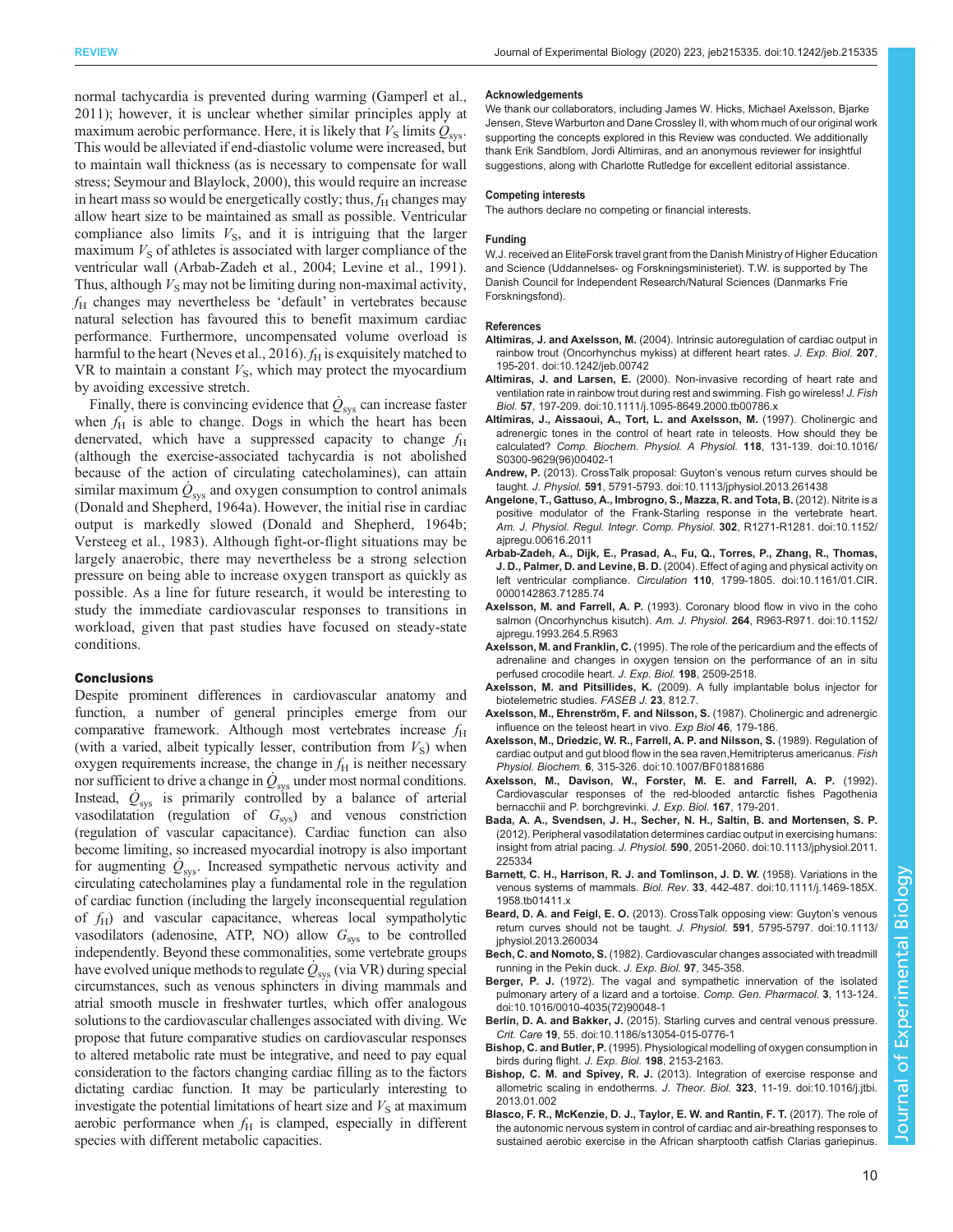<span id="page-10-0"></span>[Comp. Biochem. Physiol. A Mol. Integr. Physiol.](https://doi.org/10.1016/j.cbpa.2016.09.023) 203, 273-280. doi:10.1016/j. [cbpa.2016.09.023](https://doi.org/10.1016/j.cbpa.2016.09.023)

- Blix, A. S. [\(2011\). The venous system of seals, with new ideas on the significance of](https://doi.org/10.1242/jeb.056127) [the extradural intravertebral vein.](https://doi.org/10.1242/jeb.056127) J. Exp. Biol. 214, 3507-3510. doi:10.1242/jeb. [056127](https://doi.org/10.1242/jeb.056127)
- Blix, A. S. [\(2018\). Adaptations to deep and prolonged diving in phocid seals.](https://doi.org/10.1242/jeb.182972) J. Exp. Biol. 221[, jeb182972. doi:10.1242/jeb.182972](https://doi.org/10.1242/jeb.182972)
- [Blix, A. S., Elsner, R. and Kjekshus, J. K.](https://doi.org/10.1111/j.1748-1716.1983.tb07250.x) (1983). Cardiac output and its [distribution through capillaries and A-V shunts in diving seals.](https://doi.org/10.1111/j.1748-1716.1983.tb07250.x) Acta Physiol. Scand. 118[, 109-116. doi:10.1111/j.1748-1716.1983.tb07250.x](https://doi.org/10.1111/j.1748-1716.1983.tb07250.x)
- Bock, J. (1908). Beiträge znr Methodik der Isolierung des Herz-Lungenkreislaufes und Untersuchungen über die Arbeit des Herzens bei Fiebertemperatur. Arch. Exp. Pathol. Pharmakol. Supplementband (Supplemental Volume), 83-92.
- Bottazzi, P. (1900). Action du vague et du sympathique sur les oreillettes du coeur de l'Emys europaea. Arch. Ital. Biol. 34, 2-35.
- Bottazzi, P. (1906). Ricerche sulla muscolatura cardiale dell Emys europaea. Z. Allg. Physiol. 6, 140.
- [Boukens, B. J. D., Kristensen, D. L., Filogonio, R., Carreira, L. B. T., Sartori,](https://doi.org/10.1016/j.pbiomolbio.2018.08.005) [M. R., Abe, A. S., Currie, S., Joyce, W., Conner, J., Opthof, T. et al.](https://doi.org/10.1016/j.pbiomolbio.2018.08.005) (2018). The [electrocardiogram of vertebrates: Evolutionary changes from ectothermy to](https://doi.org/10.1016/j.pbiomolbio.2018.08.005) endothermy. Prog. Biophys. Mol. Biol. 144[, 16-29. doi:10.1016/j.pbiomolbio.2018.](https://doi.org/10.1016/j.pbiomolbio.2018.08.005) [08.005](https://doi.org/10.1016/j.pbiomolbio.2018.08.005)
- [Bower, E. A. and Law, A. C. K.](https://doi.org/10.1111/j.1476-5381.1993.tb13489.x) (1993). The effects of Nω-nitro-L-arginine methyl [ester, sodium nitroprusside and noradrenaline on venous return in the](https://doi.org/10.1111/j.1476-5381.1993.tb13489.x) anaesthetized cat. Br. J. Pharmacol. 108[, 933-940. doi:10.1111/j.1476-5381.](https://doi.org/10.1111/j.1476-5381.1993.tb13489.x) [1993.tb13489.x](https://doi.org/10.1111/j.1476-5381.1993.tb13489.x)
- Brengelmann, G. L. [\(2003\). A critical analysis of the view that right atrial pressure](https://doi.org/10.1152/japplphysiol.00868.2002) [determines venous return.](https://doi.org/10.1152/japplphysiol.00868.2002) J. Appl. Physiol. 94, 849-859. doi:10.1152/ [japplphysiol.00868.2002](https://doi.org/10.1152/japplphysiol.00868.2002)
- Brengelmann, G. L. [\(2006\). Counterpoint: the classical Guyton view that mean](https://doi.org/10.1152/japplphysiol.00698a.2006) [systemic pressure, right atrial pressure, and venous resistance govern venous](https://doi.org/10.1152/japplphysiol.00698a.2006) return is not correct. J. Appl. Physiol. 101[, 1525-1526; discussion 1526-1527.](https://doi.org/10.1152/japplphysiol.00698a.2006) [doi:10.1152/japplphysiol.00698a.2006](https://doi.org/10.1152/japplphysiol.00698a.2006)
- Brengelmann, G. L. [\(2016\). Letter to the editor: why persist in the fallacy that mean](https://doi.org/10.1152/ajpheart.00536.2016) [systemic pressure drives venous return?](https://doi.org/10.1152/ajpheart.00536.2016) Am. J. Physiol. Heart Circ. Physiol. 311, [H1333-H1335. doi:10.1152/ajpheart.00536.2016](https://doi.org/10.1152/ajpheart.00536.2016)
- Brengelmann, G. L. [\(2019\). Venous return and the physical connection between](https://doi.org/10.1152/ajpheart.00381.2019) [distribution of segmental pressures and volumes.](https://doi.org/10.1152/ajpheart.00381.2019) Am. J. Physiol. Heart Circ. Physiol. 317[, H939-H953. doi:10.1152/ajpheart.00381.2019](https://doi.org/10.1152/ajpheart.00381.2019)
- [Brijs, J., Sandblom, E., Axelsson, M., Sundell, K., Sundh, H., Huyben, D.,](https://doi.org/10.1016/j.aquaculture.2018.06.081) Broström, R., Kiessling, A., Berg, C. and Gräns, A. (2018). The final [countdown: Continuous physiological welfare evaluation of farmed fish during](https://doi.org/10.1016/j.aquaculture.2018.06.081) [common aquaculture practices before and during harvest.](https://doi.org/10.1016/j.aquaculture.2018.06.081) Aquaculture 495, [903-911. doi:10.1016/j.aquaculture.2018.06.081](https://doi.org/10.1016/j.aquaculture.2018.06.081)
- [Brijs, J., Sandblom, E., Axelsson, M., Sundell, K., Sundh, H., Kiessling, A.,](https://doi.org/10.1038/s41598-019-45657-3) Berg, C. and Gräns, A. [\(2019\). Remote physiological monitoring provides unique](https://doi.org/10.1038/s41598-019-45657-3) [insights on the cardiovascular performance and stress responses of freely](https://doi.org/10.1038/s41598-019-45657-3) [swimming rainbow trout in aquaculture.](https://doi.org/10.1038/s41598-019-45657-3) Sci. Rep. 9, 9090. doi:10.1038/s41598- [019-45657-3](https://doi.org/10.1038/s41598-019-45657-3)
- [Buckwalter, J. B., Taylor, J. C., Hamann, J. J. and Clifford, P. S.](https://doi.org/10.1152/japplphysiol.01181.2003) (2004). Role of [nitric oxide in exercise sympatholysis.](https://doi.org/10.1152/japplphysiol.01181.2003) J. Appl. Physiol. 97, 417-423. doi:10.1152/ [japplphysiol.01181.2003](https://doi.org/10.1152/japplphysiol.01181.2003)
- Burggren, W. W. (1975). A quantitative analysis of ventilation tachycardia and its control in two chelonians, Pseudemys scripta and Testudo graeca. J. Exp. Biol. 63, 367-380.
- Burggren, W. [\(1977\). The pulmonary circulation of the chelonian reptile:](https://doi.org/10.1007/BF00689039) [Morphology, haemodynamics and pharmacology.](https://doi.org/10.1007/BF00689039) J. Comp. Physiol. B 116, [303-323. doi:10.1007/BF00689039](https://doi.org/10.1007/BF00689039)
- Burggren, W., Farrell, A. and Lillywhite, H. (1997). Vertebrate cardiovascular systems. In Comprehensive Physiology (ed. R. Terjung), pp. 215-308. Hoboken, NJ, USA: John Wiley & Sons, Inc.
- [Burggren, W. W., Christoffels, V. M., Crossley, D. A., Enok, S., Farrell, A. P.,](https://doi.org/10.1111/apha.12170) [Hedrick, M. S., Hicks, J. W., Jensen, B., Moorman, A. F. M., Mueller, C. A. et al.](https://doi.org/10.1111/apha.12170) [\(2014\). Comparative cardiovascular physiology: future trends, opportunities and](https://doi.org/10.1111/apha.12170) challenges. Acta Physiol. (Oxf.) 210[, 257-276. doi:10.1111/apha.12170](https://doi.org/10.1111/apha.12170)
- Burnstock, G. (1969). Evolution of the autonomic innervation of visceral and cardiovascular systems in vertebrates. Pharmacol. Rev. 21, 247-324.
- Burnstock, G. [\(1987\). Local control of blood pressure by purines.](https://doi.org/10.1159/000158691) Blood Vessels 24, [156-160. doi:10.1159/000158691](https://doi.org/10.1159/000158691)
- Burnstock, G. and Ralevic, V. [\(2014\). Purinergic Signaling and Blood Vessels in](https://doi.org/10.1124/pr.113.008029) Health and Disease. Pharmacol. Rev. 66[, 102-192. doi:10.1124/pr.113.008029](https://doi.org/10.1124/pr.113.008029)
- Burow, A. (1838). Ueber das Gefasssystem der Robben. In Müller's Arch. Anat. Physiol., p. 230.
- Butler, P. J., West, N. H. and Jones, D. R. (1977). Respiratory and cardiovascular responses of the pigeon to sustained, level flight in a wind-tunnel. J. Exp. Biol. 71, 7-26.
- [Cannesson, M., Jian, Z., Chen, G., Vu, T. Q. and Hatib, F.](https://doi.org/10.1152/japplphysiol.00126.2012) (2012). Effects of [phenylephrine on cardiac output and venous return depend on the position of the](https://doi.org/10.1152/japplphysiol.00126.2012) [heart on the Frank-Starling relationship.](https://doi.org/10.1152/japplphysiol.00126.2012) J. Appl. Physiol. 113, 281-289. doi:10. [1152/japplphysiol.00126.2012](https://doi.org/10.1152/japplphysiol.00126.2012)
- [Carroll, K. J., Makarewich, C. A., McAnally, J., Anderson, D. M., Zentilin, L., Liu,](https://doi.org/10.1073/pnas.1523918113) [N., Giacca, M., Bassel-Duby, R. and Olson, E. N.](https://doi.org/10.1073/pnas.1523918113) (2016). A mouse model for [adult cardiac-specific gene deletion with CRISPR/Cas9.](https://doi.org/10.1073/pnas.1523918113) Proc. Natl. Acad. Sci. USA 113[, 338-343. doi:10.1073/pnas.1523918113](https://doi.org/10.1073/pnas.1523918113)
- [Casey, D. P., Madery, B. D., Curry, T. B., Eisenach, J. H., Wilkins, B. W. and](https://doi.org/10.1113/jphysiol.2009.180489) Joyner, M. J. [\(2010\). Nitric oxide contributes to the augmented vasodilatation](https://doi.org/10.1113/jphysiol.2009.180489) during hypoxic exercise. J. Physiol. 588[, 373-385. doi:10.1113/jphysiol.2009.](https://doi.org/10.1113/jphysiol.2009.180489) [180489](https://doi.org/10.1113/jphysiol.2009.180489)
- [Chaui-Berlinck, J. G. and Monteiro, L. H. A.](https://doi.org/10.1242/jeb.167106) (2017). Frank–Starling mechanism [and short-term adjustment of cardiac flow.](https://doi.org/10.1242/jeb.167106) J. Exp. Biol. 220, 4391-4398. doi:10. [1242/jeb.167106](https://doi.org/10.1242/jeb.167106)
- [Chung, J.-H., Martin, B. L., Canan, B. D., Elnakish, M. T., Milani-Nejad, N., Saad,](https://doi.org/10.1016/j.yjmcc.2018.07.005) [N. S., Repas, S. J., Schultz, J. E. J., Murray, J. D., Slabaugh, J. L. et al.](https://doi.org/10.1016/j.yjmcc.2018.07.005) (2018). [Etiology-dependent impairment of relaxation kinetics in right ventricular end-stage](https://doi.org/10.1016/j.yjmcc.2018.07.005) failing human myocardium. J. Mol. Cell. Cardiol. 121[, 81-93. doi:10.1016/j.yjmcc.](https://doi.org/10.1016/j.yjmcc.2018.07.005) [2018.07.005](https://doi.org/10.1016/j.yjmcc.2018.07.005)
- Clark, T. D. and Seymour, R. S. [\(2006\). Cardiorespiratory physiology and](https://doi.org/10.1242/jeb.02440) [swimming energetics of a high-energy-demand teleost, the yellowtail kingfish](https://doi.org/10.1242/jeb.02440) (Seriola lalandi). J. Exp. Biol. 209[, 3940-3951. doi:10.1242/jeb.02440](https://doi.org/10.1242/jeb.02440)
- [Clark, T. D., Wang, T., Butler, P. J. and Frappell, P. B.](https://doi.org/10.1152/ajpregu.00593.2004) (2005). Factorial scopes of [cardio-metabolic variables remain constant with changes in body temperature in](https://doi.org/10.1152/ajpregu.00593.2004) [the varanid lizard, Varanus rosenbergi.](https://doi.org/10.1152/ajpregu.00593.2004) Am. J. Physiol. Regul. Integr. Comp. Physiol. 288[, R992-R997. doi:10.1152/ajpregu.00593.2004](https://doi.org/10.1152/ajpregu.00593.2004)
- [Cooke, S. J., Grant, E. C., Schreer, J. F., Philipp, D. P. and Devries, A. L.](https://doi.org/10.1016/S1095-6433(02)00240-4) (2003). [Low temperature cardiac response to exhaustive exercise in fish with different](https://doi.org/10.1016/S1095-6433(02)00240-4) levels of winter quiescence. [Comp. Biochem. Physiol. A Mol. Integr. Physiol.](https://doi.org/10.1016/S1095-6433(02)00240-4) 134, [157-165. doi:10.1016/S1095-6433\(02\)00240-4](https://doi.org/10.1016/S1095-6433(02)00240-4)
- [Cosby, K., Partovi, K. S., Crawford, J. H., Patel, R. P., Reiter, C. D., Martyr, S.,](https://doi.org/10.1038/nm954) [Yang, B. K., Waclawiw, M. A., Zalos, G., Xu, X. et al.](https://doi.org/10.1038/nm954) (2003). Nitrite reduction to [nitric oxide by deoxyhemoglobin vasodilates the human circulation.](https://doi.org/10.1038/nm954) Nat. Med. 9, [1498-1505. doi:10.1038/nm954](https://doi.org/10.1038/nm954)
- Cros, C., Sallé[, L., Warren, D. E., Shiels, H. A. and Brette, F.](https://doi.org/10.1152/ajpregu.00127.2014) (2014). The calcium [stored in the sarcoplasmic reticulum acts as a safety mechanism in rainbow trout](https://doi.org/10.1152/ajpregu.00127.2014) heart. [Am. J. Physiol. Regul. Integr. Comp. Physiol.](https://doi.org/10.1152/ajpregu.00127.2014) 307, R1493-R1501. doi:10. [1152/ajpregu.00127.2014](https://doi.org/10.1152/ajpregu.00127.2014)
- [Crossley, D. A., Wang, T. and Altimiras, J.](https://doi.org/10.1002/(SICI)1097-010X(20000601)286:7%3C683::AID-JEZ2%3E3.0.CO;2-4) (2000). Role of nitric oxide in the [systemic and pulmonary circulation of anesthetized turtles \(Trachemys scripta\).](https://doi.org/10.1002/(SICI)1097-010X(20000601)286:7%3C683::AID-JEZ2%3E3.0.CO;2-4) J. Exp. Zool. 286[, 683-689. doi:10.1002/\(SICI\)1097-010X\(20000601\)286:7<683::](https://doi.org/10.1002/(SICI)1097-010X(20000601)286:7%3C683::AID-JEZ2%3E3.0.CO;2-4) [AID-JEZ2>3.0.CO;2-4](https://doi.org/10.1002/(SICI)1097-010X(20000601)286:7%3C683::AID-JEZ2%3E3.0.CO;2-4)
- Dalmau, R. [\(2019\). Venous return: a fresh start.](https://doi.org/10.1152/ajpheart.00575.2019) Am. J. Physiol. Heart Circ. Physiol. 317[, H1102-H1104. doi:10.1152/ajpheart.00575.2019](https://doi.org/10.1152/ajpheart.00575.2019)
- [de Tombe, P. P., Mateja, R. D., Tachampa, K., Mou, Y. A., Farman, G. P. and](https://doi.org/10.1016/j.yjmcc.2009.12.017) Irving, T. C. [\(2010\). Myofilament length dependent activation.](https://doi.org/10.1016/j.yjmcc.2009.12.017) J. Mol. Cell. Cardiol. 48[, 851-858. doi:10.1016/j.yjmcc.2009.12.017](https://doi.org/10.1016/j.yjmcc.2009.12.017)
- Deschamps, A. and Magder, S. [\(1992\). Baroreflex control of regional capacitance](https://doi.org/10.1152/ajpheart.1992.263.6.H1755) [and blood flow distribution with or without alpha-adrenergic blockade.](https://doi.org/10.1152/ajpheart.1992.263.6.H1755) Am. J. Physiol. 263[, H1755-H1763. doi:10.1152/ajpheart.1992.263.6.H1755](https://doi.org/10.1152/ajpheart.1992.263.6.H1755)
- [DiCarlo, S. E., Blair, R. W., Bishop, V. S. and Stone, H. L.](https://doi.org/10.1152/jappl.1988.64.6.2287) (1988). Role of beta 2 [adrenergic receptors on coronary resistance during exercise.](https://doi.org/10.1152/jappl.1988.64.6.2287) J. Appl. Physiol. 64, [2287-2293. doi:10.1152/jappl.1988.64.6.2287](https://doi.org/10.1152/jappl.1988.64.6.2287)
- Donald, D. E. and Shepherd, J. T. [\(1964a\). Sustained capacity for exercise in dogs](https://doi.org/10.1016/0002-9149(64)90013-X) [after complete cardiac denervation.](https://doi.org/10.1016/0002-9149(64)90013-X) Am. J. Cardiol. 14, 853-859. doi:10.1016/ [0002-9149\(64\)90013-X](https://doi.org/10.1016/0002-9149(64)90013-X)
- Donald, D. E. and Shepherd, J. T. [\(1964b\). Initial cardiovascular adjustment to](https://doi.org/10.1152/ajplegacy.1964.207.6.1325) [exercise in dogs with chronic cardiac denervation.](https://doi.org/10.1152/ajplegacy.1964.207.6.1325) Am. J. Physiol. Legacy Content 207[, 1325-1329. doi:10.1152/ajplegacy.1964.207.6.1325](https://doi.org/10.1152/ajplegacy.1964.207.6.1325)
- Donald, J. A., O'[Shea, J. E. and Lillywhite, H. B.](https://doi.org/10.1007/BF00691713) (1990). Neural regulation of the [pulmonary vasculature in a semi-arboreal snake, Elaphe obsoleta.](https://doi.org/10.1007/BF00691713) J. Comp. [Physiol. B, Biochem. Syst. Environ. Physiol.](https://doi.org/10.1007/BF00691713) 159, 677-685. doi:10.1007/ [BF00691713](https://doi.org/10.1007/BF00691713)
- [Donald, J. A., Forgan, L. G. and Cameron, M. S.](https://doi.org/10.1007/s00360-014-0877-1) (2015). The evolution of nitric [oxide signalling in vertebrate blood vessels.](https://doi.org/10.1007/s00360-014-0877-1) J. Comp. Physiol. B Biochem. Syst. Environ. Physiol. 185[, 153-171. doi:10.1007/s00360-014-0877-1](https://doi.org/10.1007/s00360-014-0877-1)
- Eisner, D. A., Caldwell, J. L., Kistamás, K. and Trafford, A. W. (2017). Calcium [and excitation-contraction coupling in the heart.](https://doi.org/10.1161/CIRCRESAHA.117.310230) Circ. Res. 121, 181-195. doi:10. [1161/CIRCRESAHA.117.310230](https://doi.org/10.1161/CIRCRESAHA.117.310230)
- Eliason, E. J. and Anttila, K. (2017). 4 Temperature and the cardiovascular system. In Fish Physiology (ed. A. K. Gamperl, T. E. Gillis, A. P. Farrell and C. J. Brauner), pp. 235-297. Academic Press.
- [Elsner, R., Hanafee, W. N. and Hammond, D. D.](https://doi.org/10.1152/ajplegacy.1971.220.5.1155) (1971). Angiography of the inferior [vena cava of the harbor seal during simulated diving.](https://doi.org/10.1152/ajplegacy.1971.220.5.1155) Am. J. Physiol. 220, [1155-1157. doi:10.1152/ajplegacy.1971.220.5.1155](https://doi.org/10.1152/ajplegacy.1971.220.5.1155)
- Endoh, M. (2016). Cardiac  $\alpha$ [1-adrenoceptors and inotropy: myofilament Ca2+](https://doi.org/10.1161/CIRCRESAHA.116.309502) [sensitivity, intracellular Ca2+ mobilization, signaling pathway, and](https://doi.org/10.1161/CIRCRESAHA.116.309502) [pathophysiological relevance.](https://doi.org/10.1161/CIRCRESAHA.116.309502) Circ. Res. 119, 587-590. doi:10.1161/ [CIRCRESAHA.116.309502](https://doi.org/10.1161/CIRCRESAHA.116.309502)
- [Endoh, M., Hiramoto, T., Ishihata, A., Takanashi, M. and Inui, J.](https://doi.org/10.1161/01.RES.68.5.1179) (1991). [Myocardial alpha 1-adrenoceptors mediate positive inotropic effect and changes](https://doi.org/10.1161/01.RES.68.5.1179) [in phosphatidylinositol metabolism. Species differences in receptor distribution](https://doi.org/10.1161/01.RES.68.5.1179)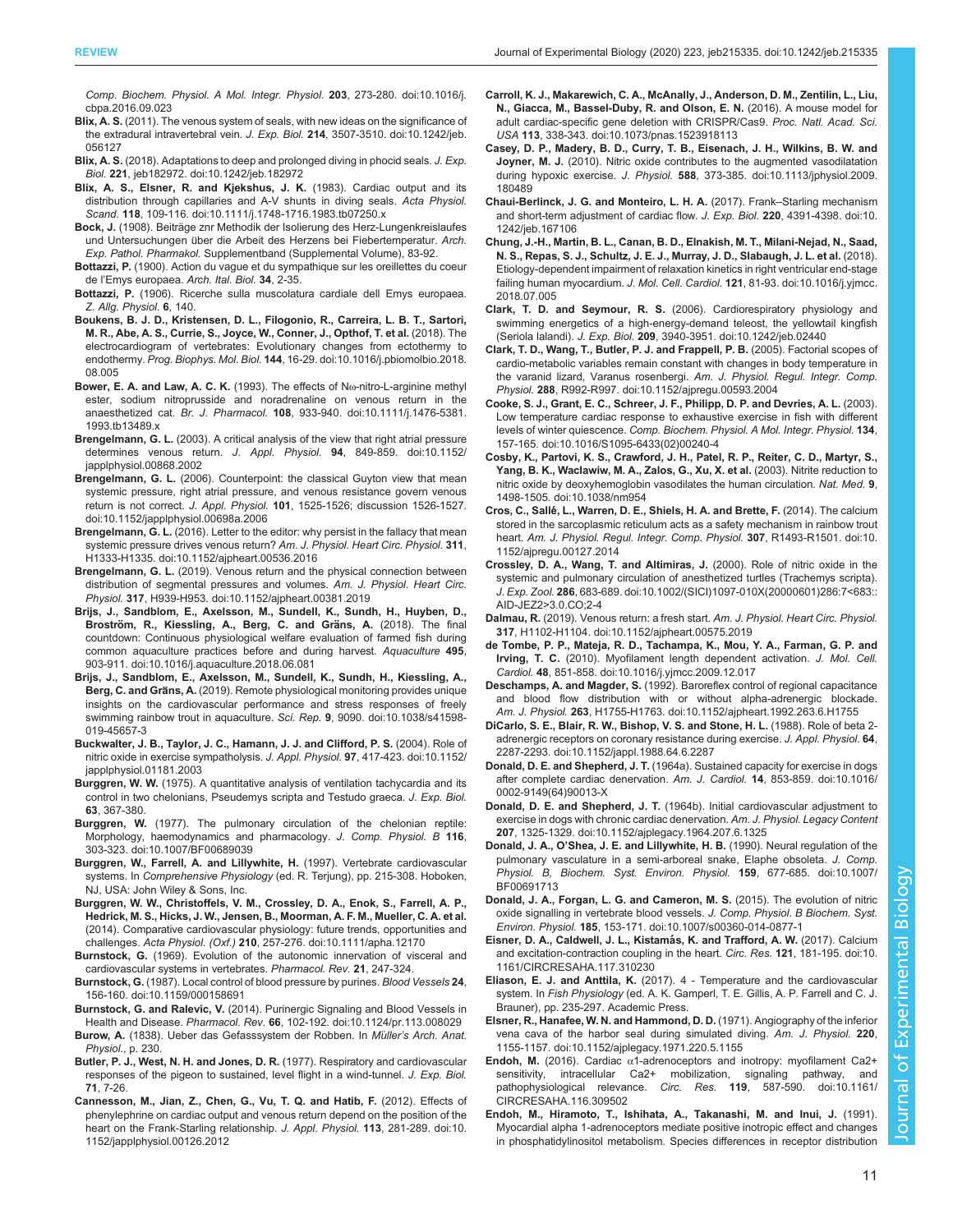<span id="page-11-0"></span>[and the intracellular coupling process in mammalian ventricular myocardium.](https://doi.org/10.1161/01.RES.68.5.1179) Circ. Res. 68[, 1179-1190. doi:10.1161/01.RES.68.5.1179](https://doi.org/10.1161/01.RES.68.5.1179)

- [Enok, S., Leite, G. S. P. C., Leite, C. A. C., Gesser, H., Hedrick, M. S. and Wang,](https://doi.org/10.1242/jeb.142729) T. [\(2016\). Improved cardiac filling facilitates the postprandial elevation of stroke](https://doi.org/10.1242/jeb.142729) volume in Python regius. J. Exp. Biol. 219[, 3009-3018. doi:10.1242/jeb.142729](https://doi.org/10.1242/jeb.142729)
- Fano, G. (1887). Ueber die Tonusschwankungen der Atrien des Herzens von Emys europaea. J. B. Hirschfeld.
- Fano, G. and Fayod, V. (1888). De quelques rapports entre les propriétés contractiles et les propriétés electriques des oreillettes du coeur. Arch. Ital. de Biol. 4, 61.
- Farrell, A. P. [\(1991\). From hagfish to tuna: a perspective on cardiac function in fish.](https://doi.org/10.1086/physzool.64.5.30156237) Physiol. Zool. 64[, 1137-1164. doi:10.1086/physzool.64.5.30156237](https://doi.org/10.1086/physzool.64.5.30156237)
- Farrell, A. P. [\(2016\). Pragmatic perspective on aerobic scope: peaking, plummeting,](https://doi.org/10.1111/jfb.12789) pejus and apportioning. J. Fish Biol. 88[, 322-343. doi:10.1111/jfb.12789](https://doi.org/10.1111/jfb.12789)
- Farrell, A. P. and Jones, D. R. (1992). 1 The heart. In Fish Physiology (ed. W. S. Hoar, D. J. Randall and A. P. Farrell), pp. 1-88. Academic Press.
- Farrell, A. P. and Smith, F. (2017). 4 Cardiac form, function and physiology. In Fish Physiology (ed. A. K. Gamperl, T. E. Gillis, A. P. Farrell and C. J. Brauner), pp. 155-264. Academic Press.
- Farrell, A. P., MacLeod, K. R., Driedzic, W. R. and Wood, S. (1983). Cardiac performance in the in situ perfused fish heart during extracellular acidosis: interactive effects of adrenaline. J. Exp. Biol. 107, 415-429.
- Farrell, A. P., MacLeod, K. R. and Chancey, B. (1986). Intrinsic mechanical properties of the perfused rainbow trout heart and the effects of catecholamines and extracellular calcium under control and acidotic conditions. J. Exp. Biol. 125, 319-345.
- [Farrell, A. P., Axelsson, M., Altimiras, J., Sandblom, E. and Claireaux, G.](https://doi.org/10.1242/jeb.002881) (2007). [Maximum cardiac performance and adrenergic sensitivity of the sea bass](https://doi.org/10.1242/jeb.002881) [Dicentrarchus labrax at high temperatures.](https://doi.org/10.1242/jeb.002881) J. Exp. Biol. 210, 1216-1224. doi:10. [1242/jeb.002881](https://doi.org/10.1242/jeb.002881)
- [Fedde, M. R., Orr, J. A., Shams, H. and Scheid, P.](https://doi.org/10.1016/0034-5687(89)90010-8) (1989). Cardiopulmonary [function in exercising bar-headed geese during normoxia and hypoxia.](https://doi.org/10.1016/0034-5687(89)90010-8) Respir. Physiol. 77[, 239-252. doi:10.1016/0034-5687\(89\)90010-8](https://doi.org/10.1016/0034-5687(89)90010-8)
- Filogonio, R., Joyce, W. and Wang, T. [\(2017\). Nitrergic cardiovascular regulation in](https://doi.org/10.1016/j.cbpa.2016.12.030) [the African lungfish, Protopterus aethiopicus.](https://doi.org/10.1016/j.cbpa.2016.12.030) Comp. Biochem. Physiol. A Mol. Integr. Physiol. 207[, 52-56. doi:10.1016/j.cbpa.2016.12.030](https://doi.org/10.1016/j.cbpa.2016.12.030)
- Frank, O. (1901). Einfluss der Häufigkeit des Herzschlags auf den Blutdruck. Z. Biol. 41, 1-13.
- Franklin, C. E. and Davie, P. S. (1992). Dimensional analysis of the ventricle of an in situ perfused trout heart using echocardiography. J. Exp. Biol. 166, 47-60.
- Frappell, P., Schultz, T. and Christian, K. (2002). Oxygen transfer during aerobic exercise in a varanid lizard Varanus mertensi is limited by the circulation. J. Exp. Biol. 205, 2725-2736.
- Furchgott, R. F. and Zawadzki, J. V. [\(1980\). The obligatory role of endothelial cells](https://doi.org/10.1038/288373a0) [in the relaxation of arterial smooth muscle by acetylcholine.](https://doi.org/10.1038/288373a0) Nature 288, 373-376. [doi:10.1038/288373a0](https://doi.org/10.1038/288373a0)
- [Galli, G. L. J., Skovgaard, N., Abe, A. S., Taylor, E. W. and Wang, T.](https://doi.org/10.1007/s00360-005-0476-2) (2005). The [role of nitric oxide in the regulation of the systemic and pulmonary vasculature of](https://doi.org/10.1007/s00360-005-0476-2) [the rattlesnake, Crotalus durissus terrificus.](https://doi.org/10.1007/s00360-005-0476-2) J. Comp. Physiol. B Biochem. Syst. Environ. Physiol. 175[, 201-208. doi:10.1007/s00360-005-0476-2](https://doi.org/10.1007/s00360-005-0476-2)
- [Galli, G. L. J., Gesser, H., Taylor, E. W., Shiels, H. A. and Wang, T.](https://doi.org/10.1242/jeb.02228) (2006). The [role of the sarcoplasmic reticulum in the generation of high heart rates and blood](https://doi.org/10.1242/jeb.02228) pressures in reptiles. J. Exp. Biol. 209[, 1956-1963. doi:10.1242/jeb.02228](https://doi.org/10.1242/jeb.02228)
- [Gamperl, A. K., Wilkinson, M. and Boutilier, R. G.](https://doi.org/10.1006/gcen.1994.1123) (1994). β-adrenoreceptors in [the trout \(Oncorhynchus mykiss\) heart: characterization, quantification, and](https://doi.org/10.1006/gcen.1994.1123) [effects of repeated catecholamine exposure.](https://doi.org/10.1006/gcen.1994.1123) Gen. Comp. Endocrinol. 95, [259-272. doi:10.1006/gcen.1994.1123](https://doi.org/10.1006/gcen.1994.1123)
- [Gamperl, A. K., Axelsson, M. and Farrell, A. P.](https://doi.org/10.1152/ajpregu.1995.269.5.R1258) (1995). Effects of swimming and [environmental hypoxia on coronary blood flow in rainbow trout.](https://doi.org/10.1152/ajpregu.1995.269.5.R1258) Am. J. Physiol. Regul. Integr. Comp. Physiol. 269[, R1258-R1266. doi:10.1152/ajpregu.1995.269.](https://doi.org/10.1152/ajpregu.1995.269.5.R1258) [5.R1258](https://doi.org/10.1152/ajpregu.1995.269.5.R1258)
- [Gamperl, A. K., Swafford, B. L. and Rodnick, K. J.](https://doi.org/10.1016/j.jtherbio.2010.08.007) (2011). Elevated temperature, [per se, does not limit the ability of rainbow trout to increase stroke volume.](https://doi.org/10.1016/j.jtherbio.2010.08.007) J. Therm. Biol. 36[, 7-14. doi:10.1016/j.jtherbio.2010.08.007](https://doi.org/10.1016/j.jtherbio.2010.08.007)
- [Gesser, H., Andresen, P., Brams, P. and Sund-Laursen, J.](https://doi.org/10.1007/BF00689300) (1982). Inotropic [effects of adrenaline on the anoxic or hypercapnic myocardium of rainbow trout](https://doi.org/10.1007/BF00689300) and eel. J. Comp. Physiol. B 147[, 123-128. doi:10.1007/BF00689300](https://doi.org/10.1007/BF00689300)
- [Gleeson, T. T., Mitchell, G. S. and Bennett, A. F.](https://doi.org/10.1152/ajpregu.1980.239.1.R174) (1980). Cardiovascular [responses to graded activity in the lizards Varanus and Iguana.](https://doi.org/10.1152/ajpregu.1980.239.1.R174) Am. J. Physiol. 239[, R174-R179. doi:10.1152/ajpregu.1980.239.1.R174](https://doi.org/10.1152/ajpregu.1980.239.1.R174)
- Gonzá[lez-Alonso, J., Mortensen, S. P., Jeppesen, T. D., Ali, L., Barker, H.,](https://doi.org/10.1113/jphysiol.2008.152058) [Damsgaard, R., Secher, N. H., Dawson, E. A. and Dufour, S. P.](https://doi.org/10.1113/jphysiol.2008.152058) (2008). [Haemodynamic responses to exercise, ATP infusion and thigh compression in](https://doi.org/10.1113/jphysiol.2008.152058) [humans: insight into the role of muscle mechanisms on cardiovascular function.](https://doi.org/10.1113/jphysiol.2008.152058) J. Physiol. (Lond.) 586[, 2405-2417. doi:10.1113/jphysiol.2008.152058](https://doi.org/10.1113/jphysiol.2008.152058)
- [Gorman, M. W., Tune, J. D., Richmond, K. N. and Feigl, E. O.](https://doi.org/10.1152/jappl.2000.89.5.1903) (2000). Quantitative [analysis of feedforward sympathetic coronary vasodilation in exercising dogs.](https://doi.org/10.1152/jappl.2000.89.5.1903) J. Appl. Physiol. 89[, 1903-1911. doi:10.1152/jappl.2000.89.5.1903](https://doi.org/10.1152/jappl.2000.89.5.1903)
- Graham, M. S. and Farrell, A. P. [\(1989\). The effect of temperature acclimation and](https://doi.org/10.1086/physzool.62.1.30159997) [adrenaline on the performance of a perfused trout heart.](https://doi.org/10.1086/physzool.62.1.30159997) Physiol. Zool. 62, 38-61. [doi:10.1086/physzool.62.1.30159997](https://doi.org/10.1086/physzool.62.1.30159997)
- Gräns, A., Axelsson, M., Pitsillides, K., Olsson, C., Höjesjö, J., Kaufman, R. C. and Cech, J. J. [\(2009\). A fully implantable multi-channel biotelemetry system for](https://doi.org/10.1007/s10750-008-9578-7) [measurement of blood flow and temperature: a first evaluation in the green](https://doi.org/10.1007/s10750-008-9578-7) sturgeon. Hydrobiologia 619[, 11. doi:10.1007/s10750-008-9578-7](https://doi.org/10.1007/s10750-008-9578-7)
- Grä[ns, A., Olsson, C., Pitsillides, K., Nelson, H. E., Cech, J. J. and Axelsson, M.](https://doi.org/10.1242/jeb.043570) [\(2010\). Effects of feeding on thermoregulatory behaviours and gut blood flow in](https://doi.org/10.1242/jeb.043570) [white sturgeon \(Acipenser transmontanus\) using biotelemetry in combination with](https://doi.org/10.1242/jeb.043570) standard techniques. J. Exp. Biol. 213[, 3198-3206. doi:10.1242/jeb.043570](https://doi.org/10.1242/jeb.043570)
- Grä[ns, A., Sandblom, E., Kiessling, A. and Axelsson, M.](https://doi.org/10.1371/journal.pone.0095283) (2014). Post-surgical [analgesia in rainbow trout: is reduced cardioventilatory activity a sign of improved](https://doi.org/10.1371/journal.pone.0095283) [animal welfare or the adverse effects of an opioid drug?](https://doi.org/10.1371/journal.pone.0095283) PLoS ONE 9, e95283. [doi:10.1371/journal.pone.0095283](https://doi.org/10.1371/journal.pone.0095283)
- Green, D. J., O'[Driscoll, G., Blanksby, B. A. and Taylor, R. R.](https://doi.org/10.2165/00007256-199621020-00004) (1996). Control of [skeletal muscle blood flow during dynamic exercise: contribution of endothelium](https://doi.org/10.2165/00007256-199621020-00004)derived nitric oxide. Sports Med. 21[, 119-146. doi:10.2165/00007256-](https://doi.org/10.2165/00007256-199621020-00004) [199621020-00004](https://doi.org/10.2165/00007256-199621020-00004)
- Grubb, B. R. [\(1982\). Cardiac output and stroke volume in exercising ducks and](https://doi.org/10.1152/jappl.1982.53.1.207) pigeons. [J. Appl. Physiol. Respir. Environ. Exerc. Physiol.](https://doi.org/10.1152/jappl.1982.53.1.207) 53, 207-211. doi:10. [1152/jappl.1982.53.1.207](https://doi.org/10.1152/jappl.1982.53.1.207)
- Grubb, B., Jorgensen, D. D. and Conner, M. (1983). Cardiovascular changes in the exercising emu. J. Exp. Biol. 104, 193-201.
- Guyton, A. C. [\(1955\). Determination of cardiac output by equating venous return](https://doi.org/10.1152/physrev.1955.35.1.123) [curves with cardiac response curves.](https://doi.org/10.1152/physrev.1955.35.1.123) Physiol. Rev. 35, 123-129. doi:10.1152/ [physrev.1955.35.1.123](https://doi.org/10.1152/physrev.1955.35.1.123)
- Guyton, A. C. [\(1967\). Regulation of cardiac output.](https://doi.org/10.1056/NEJM196710122771509) N. Engl. J. Med. 277, 805-812. [doi:10.1056/NEJM196710122771509](https://doi.org/10.1056/NEJM196710122771509)
- Guyton, A. C. [\(1968\). Regulation of cardiac output.](https://doi.org/10.1097/00000542-196803000-00016) Anesthesiology 29, 314-326. [doi:10.1097/00000542-196803000-00016](https://doi.org/10.1097/00000542-196803000-00016)
- Guyton, A. C. (1969). Cardiac output, venous return, and their regulationan integrative analysis of the circulation. In Textbook of Medical Physiology (ed. A. C. Guyton), pp. 337-352. W.B. Saunders Company.
- [Guyton, A. C., Lindsey, A. W. and Kaufmann, B. N.](https://doi.org/10.1152/ajplegacy.1955.180.3.463) (1955). Effect of mean [circulatory filling pressure and other peripheral circulatory factors on cardiac](https://doi.org/10.1152/ajplegacy.1955.180.3.463) output. Am. J. Physiol. Legacy Content 180[, 463-468. doi:10.1152/ajplegacy.](https://doi.org/10.1152/ajplegacy.1955.180.3.463) [1955.180.3.463](https://doi.org/10.1152/ajplegacy.1955.180.3.463)
- [Guyton, A. C., Abernathy, B., Langston, J. B., Kaufmann, B. N. and Fairchild,](https://doi.org/10.1152/ajplegacy.1959.196.5.1008) H. M. [\(1959\). Relative importance of venous and arterial resistances in controlling](https://doi.org/10.1152/ajplegacy.1959.196.5.1008) [venous return and cardiac output.](https://doi.org/10.1152/ajplegacy.1959.196.5.1008) Am. J. Physiol. 196, 1008-1014. doi:10.1152/ [ajplegacy.1959.196.5.1008](https://doi.org/10.1152/ajplegacy.1959.196.5.1008)
- [Harrison, R. J. and Tomlinson, J. D. W.](https://doi.org/10.1111/j.1096-3642.1956.tb00433.x) (1956). Observations on the Venous [System in Certain Pinnipedia and Cetacea.](https://doi.org/10.1111/j.1096-3642.1956.tb00433.x) Proc. Zool. Soc. Lond. 126, 205-234. [doi:10.1111/j.1096-3642.1956.tb00433.x](https://doi.org/10.1111/j.1096-3642.1956.tb00433.x)
- [Hawkes, L. A., Butler, P. J., Frappell, P. B., Meir, J. U., Milsom, W. K., Scott, G. R.](https://doi.org/10.1371/journal.pone.0094015) and Bishop, C. M. [\(2014\). Maximum running speed of captive bar-headed geese](https://doi.org/10.1371/journal.pone.0094015) is unaffected by severe hypoxia. PLoS ONE 9[, e94015. doi:10.1371/journal.pone.](https://doi.org/10.1371/journal.pone.0094015) [0094015](https://doi.org/10.1371/journal.pone.0094015)
- [Hearon, C. M., Richards, J. C., Racine, M. L., Luckasen, G. J., Larson, D. G.,](https://doi.org/10.1113/JP274532) Joyner, M. J. and Dinenno, F. A. [\(2017\). Sympatholytic effect of intravascular](https://doi.org/10.1113/JP274532) [ATP is independent of nitric oxide, prostaglandins, Na+/K+-ATPase and KIR](https://doi.org/10.1113/JP274532) channels in humans. J. Physiol. 595[, 5175-5190. doi:10.1113/JP274532](https://doi.org/10.1113/JP274532)
- [Hedrick, M. S., Hancock, T. V. and Hillman, S. S.](https://doi.org/10.1002/cphy.c130032) (2015). Metabolism at the max: [how vertebrate organisms respond to physical activity.](https://doi.org/10.1002/cphy.c130032) Compr. Physiol. 5, [1677-1703. doi:10.1002/cphy.c130032](https://doi.org/10.1002/cphy.c130032)
- Helgason, S. S. and Nilsson, S. [\(1973\). Drug effects on pre- and post-branchial](https://doi.org/10.1111/j.1748-1716.1973.tb05482.x) [blood pressure and heart rate in a free-swimming marine teleost, Gadus morhua.](https://doi.org/10.1111/j.1748-1716.1973.tb05482.x) Acta Physiol. Scand. 88[, 533-540. doi:10.1111/j.1748-1716.1973.tb05482.x](https://doi.org/10.1111/j.1748-1716.1973.tb05482.x)
- [Henderson, W. R., Griesdale, D. E. G., Walley, K. R. and Sheel, A. W.](https://doi.org/10.1186/cc9247) (2010). [Clinical review: Guyton - the role of mean circulatory filling pressure and right atrial](https://doi.org/10.1186/cc9247) [pressure in controlling cardiac output.](https://doi.org/10.1186/cc9247) Crit. Care 14, 243. doi:10.1186/cc9247
- Hicks, J. W. [\(2002\). The physiological and evolutionary significance of](https://doi.org/10.1152/nips.01397.2002) [cardiovascular shunting patterns in reptiles.](https://doi.org/10.1152/nips.01397.2002) Physiology 17, 241-245. doi:10. [1152/nips.01397.2002](https://doi.org/10.1152/nips.01397.2002)
- Hicks, J. W. and Wang, T. (2012). The functional significance of the reptilian heart: new insights into an old question. In Ontogeny and Phylogeny of the Vertebrate Heart (ed. D. Sedmera and T. Wang), pp. 207-227. New York, NY: Springer New York.
- Hillman, S. S. and Hedrick, M. S. [\(2015\). A meta-analysis of in vivo vertebrate](https://doi.org/10.1242/jeb.118372) [cardiac performance: implications for cardiovascular support in the evolution of](https://doi.org/10.1242/jeb.118372) endothermy. J. Exp. Biol. 218[, 1143-1150. doi:10.1242/jeb.118372](https://doi.org/10.1242/jeb.118372)
- Houston, A. H. and Anne DeWilde, M. [\(1969\). Environmental temperature and the](https://doi.org/10.1016/0010-406X(69)92121-5) [body fluid system of the fresh-water teleost](https://doi.org/10.1016/0010-406X(69)92121-5)—III. Hematology and blood volume of [thermally acclimated brook trout, Salvelinus fontinalis.](https://doi.org/10.1016/0010-406X(69)92121-5) Comp. Biochem. Physiol. 28[, 877-885. doi:10.1016/0010-406X\(69\)92121-5](https://doi.org/10.1016/0010-406X(69)92121-5)
- [Imbert-Auvray, N., Mercier, C., Huet, V. and Bois, P.](https://doi.org/10.1007/s00360-012-0733-0) (2013). Sarcoplasmic [reticulum: a key factor in cardiac contractility of sea bass Dicentrarchus labrax and](https://doi.org/10.1007/s00360-012-0733-0) [common sole Solea solea during thermal acclimations.](https://doi.org/10.1007/s00360-012-0733-0) J. Comp. Physiol. B Biochem. Syst. Environ. Physiol. 183[, 477-489. doi:10.1007/s00360-012-0733-0](https://doi.org/10.1007/s00360-012-0733-0)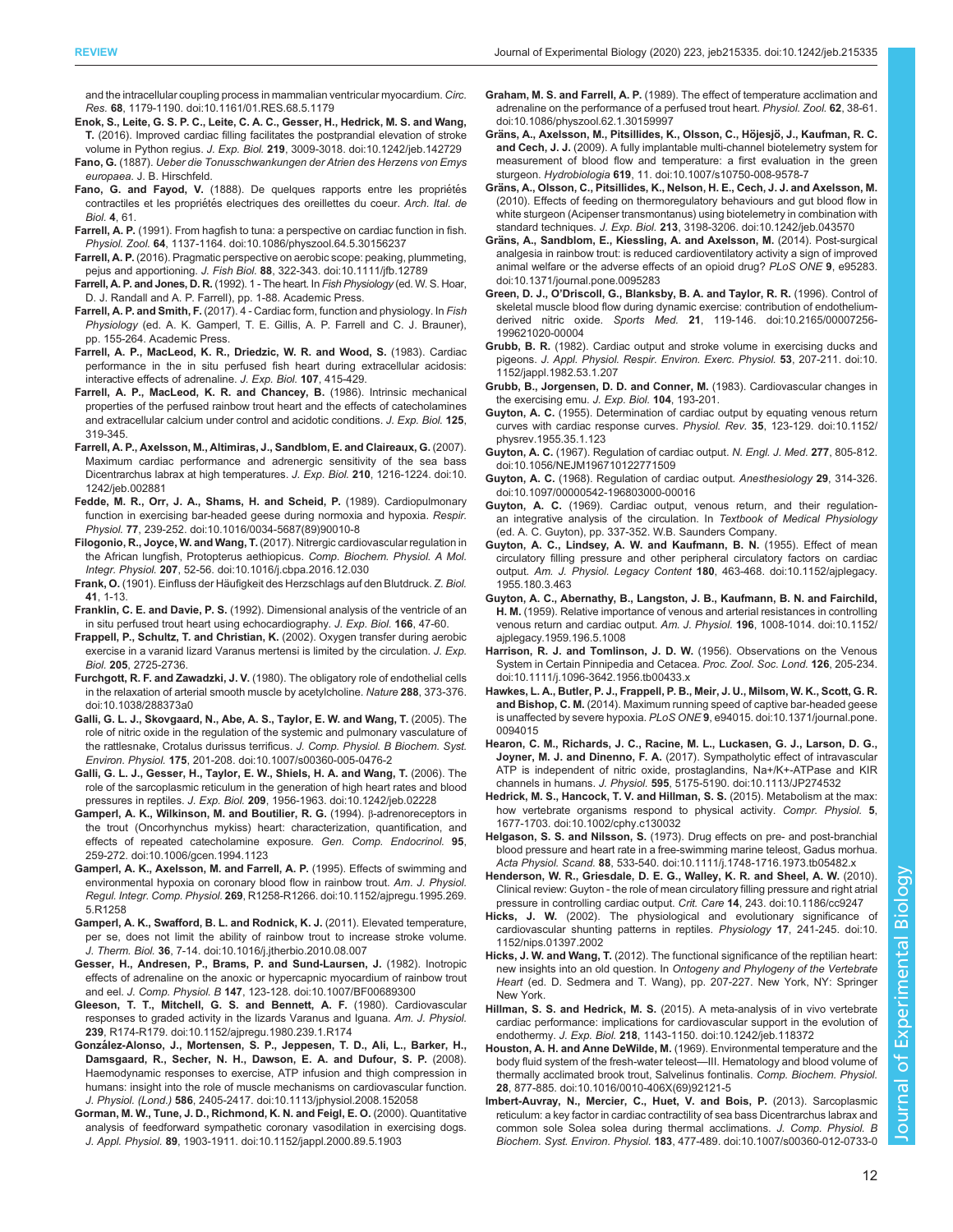- <span id="page-12-0"></span>Imbrogno, S., De Iuri, L., Mazza, R. and Tota, B. (2001). Nitric oxide modulates cardiac performance in the heart of Anguilla anguilla. J. Exp. Biol. 204, 1719-1727.
- [Imbrogno, S., Filice, M., Cerra, M. C. and Gattuso, A.](https://doi.org/10.1111/apha.13035) (2018). NO, CO and H<sub>2</sub>S: [what about gasotransmitters in fish and amphibian heart?](https://doi.org/10.1111/apha.13035) Acta Physiol. (Oxf.) 223[, e13035. doi:10.1111/apha.13035](https://doi.org/10.1111/apha.13035)
- [Iversen, N. K., Dupont-Prinet, A., Findorf, I., McKenzie, D. J. and Wang, T.](https://doi.org/10.1016/j.cbpa.2010.03.026) [\(2010\). Autonomic regulation of the heart during digestion and aerobic swimming](https://doi.org/10.1016/j.cbpa.2010.03.026) [in the European sea bass \(Dicentrarchus labrax\).](https://doi.org/10.1016/j.cbpa.2010.03.026) Comp. Biochem. Physiol. A Mol. Integr. Physiol. 156[, 463-468. doi:10.1016/j.cbpa.2010.03.026](https://doi.org/10.1016/j.cbpa.2010.03.026)
- [Jacobsen, S. B., Hansen, M. N., Jensen, F. B., Skovgaard, N., Wang, T. and](https://doi.org/10.1242/jeb.070367) Fago, A. [\(2012\). Circulating nitric oxide metabolites and cardiovascular changes](https://doi.org/10.1242/jeb.070367) [in the turtle Trachemys scripta during normoxia, anoxia and reoxygenation.](https://doi.org/10.1242/jeb.070367) J. Exp. Biol. 215[, 2560-2566. doi:10.1242/jeb.070367](https://doi.org/10.1242/jeb.070367)
- [Janssen, P. M. L. and Periasamy, M.](https://doi.org/10.1016/j.yjmcc.2007.08.012) (2007). Determinants of frequency[dependent contraction and relaxation of mammalian myocardium.](https://doi.org/10.1016/j.yjmcc.2007.08.012) J. Mol. Cell. Cardiol. 43[, 523-531. doi:10.1016/j.yjmcc.2007.08.012](https://doi.org/10.1016/j.yjmcc.2007.08.012)
- [Janssen, B., Debets, J., Leenders, P. and Smits, J.](https://doi.org/10.1152/ajpregu.00406.2001) (2002). Chronic measurement of cardiac output in conscious mice. [Am. J. Physiol. Regul. Integr. Comp. Physiol.](https://doi.org/10.1152/ajpregu.00406.2001) 282[, R928-R935. doi:10.1152/ajpregu.00406.2001](https://doi.org/10.1152/ajpregu.00406.2001)
- [Janssen, P. M. L., Biesiadecki, B. J., Ziolo, M. T. and Davis, J. P.](https://doi.org/10.1161/CIRCRESAHA.116.309126) (2016). The [need for speed: mice, men, and myocardial kinetic reserve.](https://doi.org/10.1161/CIRCRESAHA.116.309126) Circ. Res. 119, [418-421. doi:10.1161/CIRCRESAHA.116.309126](https://doi.org/10.1161/CIRCRESAHA.116.309126)
- Jennings, B. L. and Donald, J. A. [\(2008\). Neurally-derived nitric oxide regulates](https://doi.org/10.1152/ajpregu.00057.2008) [vascular tone in pulmonary and cutaneous arteries of the toad, Bufo marinus.](https://doi.org/10.1152/ajpregu.00057.2008) [Am. J. Physiol. Regul. Integr. Comp. Physiol.](https://doi.org/10.1152/ajpregu.00057.2008) 295, R1640-R1646. doi:10.1152/ [ajpregu.00057.2008](https://doi.org/10.1152/ajpregu.00057.2008)
- [Jennings, B. L., Bell, J. D., Hyodo, S., Toop, T. and Donald, J. A.](https://doi.org/10.1007/s00360-007-0154-7) (2007). [Mechanisms of vasodilation in the dorsal aorta of the elephant fish, Callorhinchus](https://doi.org/10.1007/s00360-007-0154-7) milii (Chimaeriformes: Holocephali). [J. Comp. Physiol. B Biochem. Syst. Environ.](https://doi.org/10.1007/s00360-007-0154-7) Physiol. 177[, 557-567. doi:10.1007/s00360-007-0154-7](https://doi.org/10.1007/s00360-007-0154-7)
- [Jensen, B., Elfwing, M., Elsey, R. M., Wang, T. and Crossley, D. A.](https://doi.org/10.1016/j.cbpa.2015.09.018) (2016). [Coronary blood flow in the anesthetized American alligator \(Alligator](https://doi.org/10.1016/j.cbpa.2015.09.018) mississippiensis). [Comp. Biochem. Physiol. A Mol. Integr. Physiol.](https://doi.org/10.1016/j.cbpa.2015.09.018) 191, 44-52. [doi:10.1016/j.cbpa.2015.09.018](https://doi.org/10.1016/j.cbpa.2015.09.018)
- Johansen, K. (1979). Cardiovascular support of metabolic functions in vertebrates. In Evolution of Respiratory Processes: A Comparative Approach (ed. S. C. Wood and C. Lenfant), pp. 107-182. Informa Healthcare.
- Johansen, K. and Burggren, W. W. (1984). Venous return and cardiac filling in varanid lizards. J. Exp. Biol. 113, 389-399.
- Joyce, W. and Wang, T. [\(2014\). Adenosinergic regulation of the cardiovascular](https://doi.org/10.1016/j.cbpa.2014.04.002) [system in the red-eared slider Trachemys scripta.](https://doi.org/10.1016/j.cbpa.2014.04.002) Comp. Biochem. Physiol. A Mol. Integr. Physiol. 174[, 18-22. doi:10.1016/j.cbpa.2014.04.002](https://doi.org/10.1016/j.cbpa.2014.04.002)
- [Joyce, W., Ozolina, K., Mauduit, F., Ollivier, H., Claireaux, G. and Shiels, H. A.](https://doi.org/10.1098/rsbl.2015.0708) [\(2016a\). Individual variation in whole-animal hypoxia tolerance is associated with](https://doi.org/10.1098/rsbl.2015.0708) [cardiac hypoxia tolerance in a marine teleost.](https://doi.org/10.1098/rsbl.2015.0708) Biol. Lett. 12, 20150708. doi:10. [1098/rsbl.2015.0708](https://doi.org/10.1098/rsbl.2015.0708)
- [Joyce, W., Axelsson, M., Altimiras, J. and Wang, T.](https://doi.org/10.1242/jeb.139543) (2016b). In situ cardiac [perfusion reveals interspecific variation of intraventricular flow separation in](https://doi.org/10.1242/jeb.139543) reptiles. J. Exp. Biol. 219[, 2220-2227. doi:10.1242/jeb.139543](https://doi.org/10.1242/jeb.139543)
- Joyce, W., Axelsson, M. and Wang, T. [\(2017\). Autoregulation of cardiac output is](https://doi.org/10.1242/jeb.149237) [overcome by adrenergic stimulation in the anaconda heart.](https://doi.org/10.1242/jeb.149237) J. Exp. Biol. 220, [336-340. doi:10.1242/jeb.149237](https://doi.org/10.1242/jeb.149237)
- [Joyce, W., Egginton, S., Farrell, A. P., Crockett, E. L., O](https://doi.org/10.1242/jeb.183160)'Brien, K. M. and Axelsson, M. (2018a). Exploring nature'[s natural knockouts: in vivo](https://doi.org/10.1242/jeb.183160) [cardiorespiratory performance of Antarctic fishes during acute warming.](https://doi.org/10.1242/jeb.183160) J. Exp. Biol. 221[, jeb.183160. doi:10.1242/jeb.183160](https://doi.org/10.1242/jeb.183160)
- [Joyce, W., Axelsson, M., Egginton, S., Farrell, A. P., Crockett, E. L. and O](https://doi.org/10.1093/conphys/coy069)'Brien, K. M. [\(2018b\). The effects of thermal acclimation on cardio-respiratory](https://doi.org/10.1093/conphys/coy069) [performance in an Antarctic fish \(Notothenia coriiceps\).](https://doi.org/10.1093/conphys/coy069) Conserv Physiol 6, [coy069. doi:10.1093/conphys/coy069](https://doi.org/10.1093/conphys/coy069)
- [Joyce, W., Williams, C. J. A., Crossley, D. A. and Wang, T.](https://doi.org/10.1007/s00360-017-1132-3) (2018c). Venous [pressures and cardiac filling in turtles during apnoea and intermittent ventilation.](https://doi.org/10.1007/s00360-017-1132-3) [J. Comp. Physiol. B Biochem. Syst. Environ. Physiol.](https://doi.org/10.1007/s00360-017-1132-3) 188, 481-490. doi:10.1007/ [s00360-017-1132-3](https://doi.org/10.1007/s00360-017-1132-3)
- [Joyce, W., Elsey, R. M., Wang, T. and Crossley, D. A.](https://doi.org/10.1152/ajpregu.00027.2018) (2018d). Maximum heart [rate does not limit cardiac output at rest or during exercise in the American alligator](https://doi.org/10.1152/ajpregu.00027.2018) (Alligator mississippiensis). [Am. J. Physiol. Regul. Integr. Comp. Physiol.](https://doi.org/10.1152/ajpregu.00027.2018) 315, [R296-R302. doi:10.1152/ajpregu.00027.2018](https://doi.org/10.1152/ajpregu.00027.2018)
- [Joyce, W., Miller, T. E., Elsey, R. M., Wang, T. and Crossley, D. A., II](https://doi.org/10.1007/s00360-018-1181-2). (2018e). The [effects of embryonic hypoxic programming on cardiovascular function and](https://doi.org/10.1007/s00360-018-1181-2) [autonomic regulation in the American alligator \(Alligator mississippiensis\) at rest](https://doi.org/10.1007/s00360-018-1181-2) and during swimming. [J. Comp. Physiol. B, Biochem. Syst. Environ. Physiol.](https://doi.org/10.1007/s00360-018-1181-2) 188, [967-976. doi:10.1007/s00360-018-1181-2](https://doi.org/10.1007/s00360-018-1181-2)
- [Joyce, W., Axelsson, M. and Wang, T.](https://doi.org/10.1242/jeb.199828) (2019a). Contraction of atrial smooth [muscle reduces cardiac output in perfused turtle hearts.](https://doi.org/10.1242/jeb.199828) J. Exp. Biol. 222, [jeb199828. doi:10.1242/jeb.199828](https://doi.org/10.1242/jeb.199828)
- [Joyce, W., White, D. W., Raven, P. B. and Wang, T.](https://doi.org/10.1242/jeb.197426) (2019b). Weighing the [evidence for using vascular conductance, not resistance, in comparative](https://doi.org/10.1242/jeb.197426) cardiovascular physiology. J. Exp. Biol. 222[, jeb197426. doi:10.1242/jeb.197426](https://doi.org/10.1242/jeb.197426)
- [Joyce, W., Egginton, S., Farrell, A. P. and Axelsson, M.](https://doi.org/10.1016/j.cbpa.2018.12.012) (2019c). Adrenergic and [adenosinergic regulation of the cardiovascular system in an Antarctic icefish:](https://doi.org/10.1016/j.cbpa.2018.12.012) [Insight into central and peripheral determinants of cardiac output.](https://doi.org/10.1016/j.cbpa.2018.12.012) Comp. [Biochem. Physiol. A Mol. Integr. Physiol.](https://doi.org/10.1016/j.cbpa.2018.12.012) 230, 28-38. doi:10.1016/j.cbpa.2018. [12.012](https://doi.org/10.1016/j.cbpa.2018.12.012)
- [Joyce, W., Crossley, D. A., Wang, T. and Jensen, B.](https://doi.org/ 10.1002/ar.24257) (2019d). Smooth muscle in [cardiac chambers is common in turtles and extensive in the emydid turtle,](https://doi.org/ 10.1002/ar.24257) Trachemys scripta. Anat. Rec. [doi: 10.1002/ar.24257](https://doi.org/ 10.1002/ar.24257)
- Jürgens, K. D., Fons, R., Peters, T. and Sender, S. (1996). Heart and respiratory rates and their significance for convective oxygen transport rates in the smallest mammal, the Etruscan shrew Suncus etruscus. J. Exp. Biol. 199, 2579-2584.
- Kalinin, A. L., Costa, M. J., Rantin, F. T. and Glass, M. L. (2009). Effects of temperature on cardiac function in teleost fish. In Cardio-Respiratory Control in Vertebrates: Comparative and Evolutionary Aspects (ed. M. L. Glass and S. C. Wood), pp. 121-160. Berlin, Heidelberg: Springer Berlin Heidelberg.
- Kalsi, K. K., Chiesa, S. T., Trangmar, S. J., Ali, L., Lotlikar, M. D. and González-Alonso, J. [\(2017\). Mechanisms for the control of local tissue blood flow during](https://doi.org/10.1113/EP085910) [thermal interventions: influence of temperature-dependent ATP release from](https://doi.org/10.1113/EP085910) [human blood and endothelial cells.](https://doi.org/10.1113/EP085910) Exp. Physiol. 102, 228-244. doi:10.1113/ [EP085910](https://doi.org/10.1113/EP085910)
- Keen, A. N. and Gamperl, A. K. [\(2012\). Blood oxygenation and cardiorespiratory](https://doi.org/10.1016/j.jtherbio.2012.01.002) [function in steelhead trout \(Oncorhynchus mykiss\) challenged with an acute](https://doi.org/10.1016/j.jtherbio.2012.01.002) [temperature increase and zatebradine-induced bradycardia.](https://doi.org/10.1016/j.jtherbio.2012.01.002) J. Therm. Biol. 37, [201-210. doi:10.1016/j.jtherbio.2012.01.002](https://doi.org/10.1016/j.jtherbio.2012.01.002)
- Kiceniuk, J. W. and Jones, D. R. (1977). The oxygen transport system in trout (Salmo gairdneri) during sustained exercise. J. Exp. Biol. 69, 247-260.
- [Kiley, J. P., Faraci, F. M. and Fedde, M. R.](https://doi.org/10.1016/0034-5687(85)90022-2) (1985). Gas exchange during exercise in hypoxic ducks. Respir. Physiol. 59[, 105-115. doi:10.1016/0034-5687\(85\)90022-2](https://doi.org/10.1016/0034-5687(85)90022-2)
- [Kirby, A. R., Smith, B. and Crossley, D. A.](https://doi.org/10.1242/jeb.205211) (2019). Regulation of blood flow in the [pulmonary and systemic circuits during submerged swimming in common](https://doi.org/10.1242/jeb.205211) [snapping turtle \(Chelydra serpentina\).](https://doi.org/10.1242/jeb.205211) J. Exp. Biol. 222, jeb205211. doi:10. [1242/jeb.205211](https://doi.org/10.1242/jeb.205211)
- [Kjekshus, J. K., Blix, A. S., Elsner, R., Hol, R. and Amundsen, E.](https://doi.org/10.1152/ajpregu.1982.242.1.R97) (1982). [Myocardial blood flow and metabolism in the diving seal.](https://doi.org/10.1152/ajpregu.1982.242.1.R97) Am. J. Physiol. Regul. Integr. Comp. Physiol. 242[, R97-R104. doi:10.1152/ajpregu.1982.242.1.R97](https://doi.org/10.1152/ajpregu.1982.242.1.R97)
- Korsmeyer, K. E., Lai, N. C., Shadwick, R. E. and Graham, J. B. (1997). Heart rate and stroke volume contribution to cardiac output in swimming yellowfin tuna: response to exercise and temperature. J. Exp. Biol. 200, 1975-1986.
- Krogh, A. [\(1912a\). The regulation of the supply of blood to the right heart1.](https://doi.org/10.1111/j.1748-1716.1912.tb00643.x) Skand. Arch. Physiol. 27[, 227-248. doi:10.1111/j.1748-1716.1912.tb00643.x](https://doi.org/10.1111/j.1748-1716.1912.tb00643.x)
- Krogh, A. [\(1912b\). On the influence of the venous supply upon the output of the](https://doi.org/10.1111/j.1748-1716.1912.tb00641.x) heart1. Skand. Arch. Physiol. 27[, 126-140. doi:10.1111/j.1748-1716.1912.](https://doi.org/10.1111/j.1748-1716.1912.tb00641.x) [tb00641.x](https://doi.org/10.1111/j.1748-1716.1912.tb00641.x)
- Laguë, S. L. [\(2017\). High-altitude champions: birds that live and migrate at altitude.](https://doi.org/10.1152/japplphysiol.00110.2017) J. Appl. Physiol. 123[, 942-950. doi:10.1152/japplphysiol.00110.2017](https://doi.org/10.1152/japplphysiol.00110.2017)
- [Lague, S. L., Chua, B., Farrell, A. P., Wang, Y. and Milsom, W. K.](https://doi.org/10.1242/jeb.132431) (2016). Altitude [matters: differences in cardiovascular and respiratory responses to hypoxia in bar](https://doi.org/10.1242/jeb.132431)[headed geese reared at high and low altitudes.](https://doi.org/10.1242/jeb.132431) J. Exp. Biol. 219, 1974-1984. [doi:10.1242/jeb.132431](https://doi.org/10.1242/jeb.132431)
- [Lague, S. L., Chua, B., Alza, L., Scott, G. R., Frappell, P. B., Zhong, Y., Farrell,](https://doi.org/10.1242/jeb.168799) [A. P., McCracken, K. G., Wang, Y. and Milsom, W. K.](https://doi.org/10.1242/jeb.168799) (2017). Divergent [respiratory and cardiovascular responses to hypoxia in bar-headed geese and](https://doi.org/10.1242/jeb.168799) Andean birds. J. Exp. Biol. 220[, 4186-4194. doi:10.1242/jeb.168799](https://doi.org/10.1242/jeb.168799)
- Lautt, W. W. [\(1989\). Resistance or conductance for expression of arterial vascular](https://doi.org/10.1016/0026-2862(89)90040-X) tone. Microvasc. Res. 37[, 230-236. doi:10.1016/0026-2862\(89\)90040-X](https://doi.org/10.1016/0026-2862(89)90040-X)
- [Levine, B. D., Lane, L. D., Buckey, J. C., Friedman, D. B. and Blomqvist, C. G.](https://doi.org/10.1161/01.CIR.84.3.1016) [\(1991\). Left ventricular pressure-volume and Frank-Starling relations in](https://doi.org/10.1161/01.CIR.84.3.1016) [endurance athletes. Implications for orthostatic tolerance and exercise](https://doi.org/10.1161/01.CIR.84.3.1016) performance. Circulation 84[, 1016-1023. doi:10.1161/01.CIR.84.3.1016](https://doi.org/10.1161/01.CIR.84.3.1016)
- [Lillie, M. A., Vogl, A. W., Raverty, S., Haulena, M., McLellan, W. A., Stenson,](https://doi.org/10.1242/jeb.177212) G. B. and Shadwick, R. E. [\(2018\). The caval sphincter in cetaceans and its](https://doi.org/10.1242/jeb.177212) [predicted role in controlling venous flow during a dive.](https://doi.org/10.1242/jeb.177212) J. Exp. Biol. 221, [jeb.177212. doi:10.1242/jeb.177212](https://doi.org/10.1242/jeb.177212)
- Lujan, H. L. and DiCarlo, S. E. [\(2013\). Cardiac output, at rest and during exercise,](https://doi.org/10.1152/ajpregu.00517.2012) [before and during myocardial ischemia, reperfusion, and infarction in conscious](https://doi.org/10.1152/ajpregu.00517.2012) mice. [Am. J. Physiol. Regul. Integr. Comp. Physiol.](https://doi.org/10.1152/ajpregu.00517.2012) 304, R286-R295. doi:10.1152/ [ajpregu.00517.2012](https://doi.org/10.1152/ajpregu.00517.2012)
- Magder, S. [\(2006\). Point:Counterpoint: The classical Guyton view that mean](https://doi.org/10.1152/japplphysiol.00698.2006) [systemic pressure, right atrial pressure, and venous resistance govern venous](https://doi.org/10.1152/japplphysiol.00698.2006) return is/is not correct. J. Appl. Physiol. 101[, 1523-1525. doi:10.1152/japplphysiol.](https://doi.org/10.1152/japplphysiol.00698.2006) [00698.2006](https://doi.org/10.1152/japplphysiol.00698.2006)
- Magder, S. [\(2011\). Phenylephrine and tangible bias.](https://doi.org/10.1213/ANE.0b013e318220406a) Anesth. Analg. 113, 211-213. [doi:10.1213/ANE.0b013e318220406a](https://doi.org/10.1213/ANE.0b013e318220406a)
- Magder, S. [\(2016\). Volume and its relationship to cardiac output and venous return.](https://doi.org/10.1186/s13054-016-1438-7) Crit. Care 20[, 271. doi:10.1186/s13054-016-1438-7](https://doi.org/10.1186/s13054-016-1438-7)
- Magder, S. [\(2018\). The meaning of blood pressure.](https://doi.org/10.1186/s13054-018-2171-1) Crit. Care 22, 257. doi:10.1186/ [s13054-018-2171-1](https://doi.org/10.1186/s13054-018-2171-1)
- Markwalder, J. and Starling, E. H. [\(1914\). On the constancy of the systolic output](https://doi.org/10.1113/jphysiol.1914.sp001668) under varying conditions. J. Physiol. 48[, 348-356. doi:10.1113/jphysiol.1914.](https://doi.org/10.1113/jphysiol.1914.sp001668) [sp001668](https://doi.org/10.1113/jphysiol.1914.sp001668)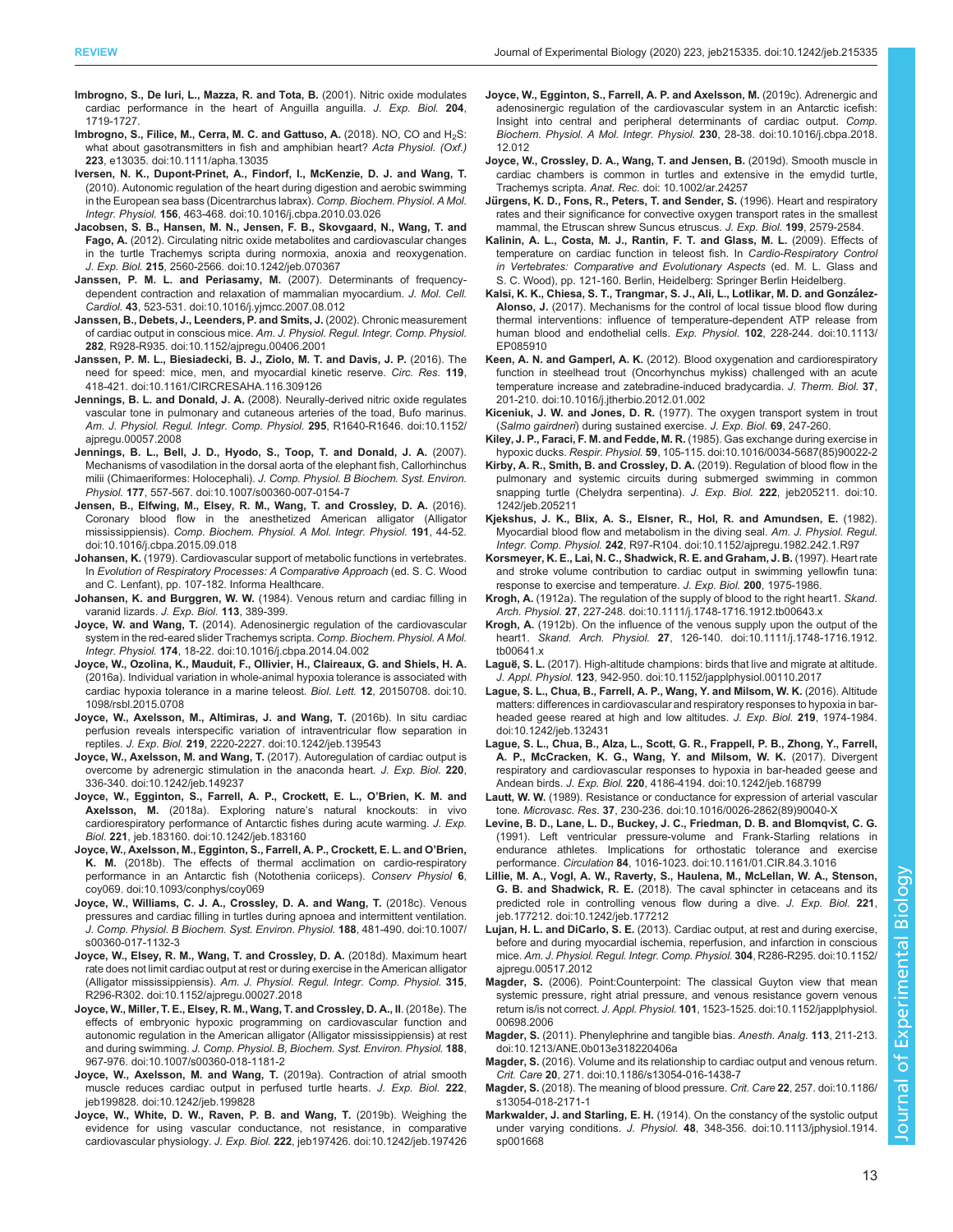<span id="page-13-0"></span>Meek, W. J. [\(1927\). The question of cardiac tonus.](https://doi.org/10.1152/physrev.1927.7.2.259) Physiol. Rev. 7, 259-287. doi:10. [1152/physrev.1927.7.2.259](https://doi.org/10.1152/physrev.1927.7.2.259)

- [Miller, D. E., Gleason, W. L., Whalen, R. E., Morris, J. J., Jr. and Mclntosh, H. D.](https://doi.org/10.1161/01.RES.10.4.658) [\(1962\). Effect of ventricular rate on the cardiac output in the dog with chronic heart](https://doi.org/10.1161/01.RES.10.4.658) block. Circ. Res. 10[, 658-663. doi:10.1161/01.RES.10.4.658](https://doi.org/10.1161/01.RES.10.4.658)
- Misfeldt, M., Fago, A. and Gesser, H. [\(2009\). Nitric oxide increases myocardial](https://doi.org/10.1242/jeb.025171) [efficiency in the hypoxia-tolerant turtle Trachemys scripta.](https://doi.org/10.1242/jeb.025171) J. Exp. Biol. 212, [954-960. doi:10.1242/jeb.025171](https://doi.org/10.1242/jeb.025171)
- [Mubagwa, K., Mullane, K. and Flameng, W.](https://doi.org/10.1016/S0008-6363(96)00140-X) (1996). Role of adenosine in the heart and circulation. Cardiovasc. Res. 32[, 797-813. doi:10.1016/S0008-](https://doi.org/10.1016/S0008-6363(96)00140-X) [6363\(96\)00140-X](https://doi.org/10.1016/S0008-6363(96)00140-X)
- Munch, G. D. W., Svendsen, J. H., Damsgaard, R., Secher, N. H., González-Alonso, J. and Mortensen, S. P. [\(2014\). Maximal heart rate does not limit](https://doi.org/10.1113/jphysiol.2013.262246) [cardiovascular capacity in healthy humans: insight from right atrial pacing during](https://doi.org/10.1113/jphysiol.2013.262246) maximal exercise. J. Physiol. 592[, 377-390. doi:10.1113/jphysiol.2013.262246](https://doi.org/10.1113/jphysiol.2013.262246)
- [Nelson, D., Stieglitz, J. D., Cox, G. K., Heuer, R. M., Benetti, D. D., Grosell, M.](https://doi.org/10.1016/j.cbpc.2017.08.006) and Crossley, D. A. [\(2017\). Cardio-respiratory function during exercise in the](https://doi.org/10.1016/j.cbpc.2017.08.006) [cobia, Rachycentron canadum: the impact of crude oil exposure.](https://doi.org/10.1016/j.cbpc.2017.08.006) Comp. Biochem. Physiol. C Toxicol. Pharmacol. 201[, 58-65. doi:10.1016/j.cbpc.2017.08.006](https://doi.org/10.1016/j.cbpc.2017.08.006)
- [Neves, J. S., Leite-Moreira, A. M., Neiva-Sousa, M., Almeida-Coelho, J., Castro-](https://doi.org/10.3389/fphys.2015.00408)[Ferreira, R. and Leite-Moreira, A. F.](https://doi.org/10.3389/fphys.2015.00408) (2016). Acute myocardial response to stretch: what we (don't) know. Front. Physiol. 6[, 408. doi:10.3389/fphys.2015.](https://doi.org/10.3389/fphys.2015.00408) [00408](https://doi.org/10.3389/fphys.2015.00408)
- [Noble, M. I. M., Trenchord, D. and Guz, A.](https://doi.org/10.1161/01.RES.19.1.206) (1966). Effect of changing heart rate on [cardiovascular function in the conscious dog.](https://doi.org/10.1161/01.RES.19.1.206) Circ. Res. 19, 206-213. doi:10.1161/ [01.RES.19.1.206](https://doi.org/10.1161/01.RES.19.1.206)
- [Olson, K. R., Conklin, D. J., Farrell, A. P., Keen, J. E., Takei, Y., Weaver, L.,](https://doi.org/10.1152/ajpregu.1997.273.2.R527) Smith, M. P. and Zhang, Y. [\(1997\). Effects of natriuretic peptides and](https://doi.org/10.1152/ajpregu.1997.273.2.R527) [nitroprusside on venous function in trout.](https://doi.org/10.1152/ajpregu.1997.273.2.R527) Am. J. Physiol. Regul. Integr. Comp. Physiol. 273[, R527-R539. doi:10.1152/ajpregu.1997.273.2.R527](https://doi.org/10.1152/ajpregu.1997.273.2.R527)
- Overgaard, J., Stecyk, J. A. W., Farrell, A. P. and Wang, T. (2002). Adrenergic control of the cardiovascular system in the turtle Trachemys scripta. J. Exp. Biol. 205, 3335-3345.
- [Palmer, R. M. J., Ferrige, A. G. and Moncada, S.](https://doi.org/10.1038/327524a0) (1987). Nitric oxide release [accounts for the biological activity of endothelium-derived relaxing factor.](https://doi.org/10.1038/327524a0) Nature 327[, 524-526. doi:10.1038/327524a0](https://doi.org/10.1038/327524a0)
- Pang, C. C. Y. [\(2000\). Measurement of body venous tone.](https://doi.org/10.1016/S1056-8719(00)00124-6) J. Pharmacol. Toxicol. Methods 44[, 341-360. doi:10.1016/S1056-8719\(00\)00124-6](https://doi.org/10.1016/S1056-8719(00)00124-6)
- Patterson, S. W. and Starling, E. H. [\(1914\). On the mechanical factors which](https://doi.org/10.1113/jphysiol.1914.sp001669) [determine the output of the ventricles.](https://doi.org/10.1113/jphysiol.1914.sp001669) J. Physiol. 48, 357-379. doi:10.1113/ [jphysiol.1914.sp001669](https://doi.org/10.1113/jphysiol.1914.sp001669)
- [Pedersen, C. L., Faggiano, S., Helbo, S., Gesser, H. and Fago, A.](https://doi.org/10.1242/jeb.041624) (2010). Roles of [nitric oxide, nitrite and myoglobin on myocardial efficiency in trout \(Oncorhynchus](https://doi.org/10.1242/jeb.041624) [mykiss\) and goldfish \(Carassius auratus\): implications for hypoxia tolerance.](https://doi.org/10.1242/jeb.041624) J. Exp. Biol. 213[, 2755-2762. doi:10.1242/jeb.041624](https://doi.org/10.1242/jeb.041624)
- Petersen, L. H. and Gamperl, A. K. [\(2010\). Effect of acute and chronic hypoxia on](https://doi.org/10.1242/jeb.033746) [the swimming performance, metabolic capacity and cardiac function of Atlantic](https://doi.org/10.1242/jeb.033746) cod (Gadus morhua). J. Exp. Biol. 213[, 808-819. doi:10.1242/jeb.033746](https://doi.org/10.1242/jeb.033746)
- Rådegran, G. and Calbet, J. A. L. [\(2001\). Role of adenosine in exercise-induced](https://doi.org/10.1046/j.1365-201x.2001.00796.x) [human skeletal muscle vasodilatation.](https://doi.org/10.1046/j.1365-201x.2001.00796.x) Acta Physiol. Scand. 171, 177-185. doi:10. [1046/j.1365-201x.2001.00796.x](https://doi.org/10.1046/j.1365-201x.2001.00796.x)
- [Reid, S. G., Bernier, N. J. and Perry, S. F.](https://doi.org/10.1016/S0742-8413(98)00037-1) (1998). The adrenergic stress response [in fish: control of catecholamine storage and release.](https://doi.org/10.1016/S0742-8413(98)00037-1) Comp. Biochem. Physiol. C Pharmacol. Toxicol. Endocrinol. 120[, 1-27. doi:10.1016/S0742-8413\(98\)00037-1](https://doi.org/10.1016/S0742-8413(98)00037-1)
- Romero, S. M. B., Pereira, A. F., Garófalo, M. A. R. and Hoffmann, A. (2004). [Effects of exercise on plasma catecholamine levels in the toad, Bufo paracnemis:](https://doi.org/10.1002/jez.a.91) role of the adrenals and neural control. [J. Exp. Zoolog. Part A Comp. Exp. Biol.](https://doi.org/10.1002/jez.a.91) 301[, 911-918. doi:10.1002/jez.a.91](https://doi.org/10.1002/jez.a.91)
- [Ross, J., Jr., Linhart, J. W. and Braunwald, E.](https://doi.org/10.1161/01.CIR.32.4.549) (1965). Effects of changing heart [rate in man by electrical stimulation of the right atrium.](https://doi.org/10.1161/01.CIR.32.4.549) Circulation 32, 549-558. [doi:10.1161/01.CIR.32.4.549](https://doi.org/10.1161/01.CIR.32.4.549)
- Rothe, C. F. [\(1983\). Reflex control of veins and vascular capacitance.](https://doi.org/10.1152/physrev.1983.63.4.1281) Physiol. Rev. 63[, 1281-1342. doi:10.1152/physrev.1983.63.4.1281](https://doi.org/10.1152/physrev.1983.63.4.1281)
- Rothe, C. F. [\(1993\). Mean circulatory filling pressure: its meaning and](https://doi.org/10.1152/jappl.1993.74.2.499) measurement. J. Appl. Physiol. 74[, 499-509. doi:10.1152/jappl.1993.74.2.499](https://doi.org/10.1152/jappl.1993.74.2.499)
- Rowell, L. B. (1993). Human Cardiovascular Control. Oxford, New York: Oxford University Press.
- Rowland, T. W. [\(2005\). Circulatory responses to exercise: are we misreading Fick?](https://doi.org/10.1378/chest.127.3.1023) Chest 127[, 1023-1030. doi:10.1378/chest.127.3.1023](https://doi.org/10.1378/chest.127.3.1023)
- Rushmer, R. F. [\(1959\). Constancy of stroke volume in ventricular responses to](https://doi.org/10.1152/ajplegacy.1959.196.4.745) exertion. Am. J. Physiol. 196[, 745-750. doi:10.1152/ajplegacy.1959.196.4.745](https://doi.org/10.1152/ajplegacy.1959.196.4.745)
- Samar, R. E. and Coleman, T. G. [\(1978\). Measurement of mean circulatory filling](https://doi.org/10.1152/ajpheart.1978.234.1.H94) [pressure and vascular capacitance in the rat.](https://doi.org/10.1152/ajpheart.1978.234.1.H94) Am. J. Physiol. Heart Circ. Physiol. 234[, H94-H100. doi:10.1152/ajpheart.1978.234.1.H94](https://doi.org/10.1152/ajpheart.1978.234.1.H94)
- Sandblom, E. and Axelsson, M. [\(2006\). Adrenergic control of venous capacitance](https://doi.org/10.1152/ajpregu.00893.2005) [during moderate hypoxia in the rainbow trout \(Oncorhynchus mykiss\): role of](https://doi.org/10.1152/ajpregu.00893.2005) [neural and circulating catecholamines.](https://doi.org/10.1152/ajpregu.00893.2005) Am. J. Physiol. Regul. Integr. Comp. Physiol. 291[, R711-R718. doi:10.1152/ajpregu.00893.2005](https://doi.org/10.1152/ajpregu.00893.2005)
- Sandblom, E. and Axelsson, M. [\(2007a\). Venous hemodynamic responses to](https://doi.org/10.1152/ajpregu.00884.2006) [acute temperature increase in the rainbow trout \(Oncorhynchus mykiss\).](https://doi.org/10.1152/ajpregu.00884.2006)

[Am. J. Physiol. Regul. Integr. Comp. Physiol.](https://doi.org/10.1152/ajpregu.00884.2006) 292, R2292-R2298. doi:10.1152/ [ajpregu.00884.2006](https://doi.org/10.1152/ajpregu.00884.2006)

- Sandblom, E. and Axelsson, M. [\(2007b\). The venous circulation: a piscine](https://doi.org/10.1016/j.cbpa.2007.08.036) perspective. [Comp. Biochem. Physiol. A Mol. Integr. Physiol.](https://doi.org/10.1016/j.cbpa.2007.08.036) 148, 785-801. [doi:10.1016/j.cbpa.2007.08.036](https://doi.org/10.1016/j.cbpa.2007.08.036)
- Sandblom, E. and Axelsson, M. [\(2011\). Autonomic control of circulation in fish: a](https://doi.org/10.1016/j.autneu.2011.08.006) comparative view. Auton. Neurosci. 165[, 127-139. doi:10.1016/j.autneu.2011.08.006](https://doi.org/10.1016/j.autneu.2011.08.006)
- Sandblom, E. and Gräns, A. (2017). 7 Form, function and control of the vasculature. In Fish Physiology (ed. A. K. Gamperl, T. E. Gillis, A. P. Farrell and C. J. Brauner), pp. 369-433. Academic Press.
- [Sandblom, E., Farrell, A. P., Altimiras, J., Axelsson, M. and Claireaux, G.](https://doi.org/10.1242/jeb.01606) (2005). [Cardiac preload and venous return in swimming sea bass \(Dicentrarchus labrax](https://doi.org/10.1242/jeb.01606) L.). J. Exp. Biol. 208[, 1927-1935. doi:10.1242/jeb.01606](https://doi.org/10.1242/jeb.01606)
- [Sandblom, E., Axelsson, M. and McKenzie, D. J.](https://doi.org/10.1016/j.cbpa.2006.03.003) (2006a). Venous responses [during exercise in rainbow trout, Oncorhynchus mykiss:](https://doi.org/10.1016/j.cbpa.2006.03.003) α-adrenergic control and [the antihypotensive function of the renin-angiotensin system.](https://doi.org/10.1016/j.cbpa.2006.03.003) Comp. Biochem. Physiol. A Mol. Integr. Physiol. 144[, 401-409. doi:10.1016/j.cbpa.2006.03.003](https://doi.org/10.1016/j.cbpa.2006.03.003)
- [Sandblom, E., Axelsson, M. and Farrell, A. P.](https://doi.org/10.1152/ajpregu.00282.2006) (2006b). Central venous pressure [and mean circulatory filling pressure in the dogfish Squalus acanthias: adrenergic](https://doi.org/10.1152/ajpregu.00282.2006) control and role of the pericardium. [Am. J. Physiol. Regul. Integr. Comp. Physiol.](https://doi.org/10.1152/ajpregu.00282.2006) 291[, R1465-R1473. doi:10.1152/ajpregu.00282.2006](https://doi.org/10.1152/ajpregu.00282.2006)
- [Sandblom, E., Axelsson, M. and Davison, W.](https://doi.org/10.1007/s00360-008-0299-z) (2009a). Circulatory function at sub[zero temperature: venous responses to catecholamines and angiotensin II in the](https://doi.org/10.1007/s00360-008-0299-z) [Antarctic fish Pagothenia borchgrevinki.](https://doi.org/10.1007/s00360-008-0299-z) J. Comp. Physiol. B, Biochem. Syst. Environ. Physiol. 179[, 165-173. doi:10.1007/s00360-008-0299-z](https://doi.org/10.1007/s00360-008-0299-z)
- [Sandblom, E., Cox, G. K., Perry, S. F. and Farrell, A. P.](https://doi.org/10.1152/ajpregu.90961.2008) (2009b). The role of [venous capacitance, circulating catecholamines, and heart rate in the](https://doi.org/10.1152/ajpregu.90961.2008) [hemodynamic response to increased temperature and hypoxia in the dogfish.](https://doi.org/10.1152/ajpregu.90961.2008) [Am. J. Physiol. Regul. Integr. Comp. Physiol.](https://doi.org/10.1152/ajpregu.90961.2008) 296, R1547-R1556. doi:10.1152/ [ajpregu.90961.2008](https://doi.org/10.1152/ajpregu.90961.2008)
- Sarnoff, S. J. [\(1955\). Myocardial contractility as described by ventricular function](https://doi.org/10.1152/physrev.1955.35.1.107) [curves; observations on Starling](https://doi.org/10.1152/physrev.1955.35.1.107)'s law of the heart. Physiol. Rev. 35, 107-122. [doi:10.1152/physrev.1955.35.1.107](https://doi.org/10.1152/physrev.1955.35.1.107)
- Satchell, G. H. (1992). 3 The venous system. In Fish Physiology (ed. W. S. Hoar, D. J. Randall and A. P. Farrell), pp. 141-183. Academic Press.
- [Scott, G. R., Hawkes, L. A., Frappell, P. B., Butler, P. J., Bishop, C. M. and](https://doi.org/10.1152/physiol.00050.2014) Milsom, W. K. [\(2015\). How bar-headed geese fly over the Himalayas.](https://doi.org/10.1152/physiol.00050.2014) Physiology 30[, 107-115. doi:10.1152/physiol.00050.2014](https://doi.org/10.1152/physiol.00050.2014)
- Secor, S. M., Hicks, J. W. and Bennett, A. F. (2000). Ventilatory and cardiovascular responses of a python (Python molurus) to exercise and digestion. J. Exp. Biol. 203, 2447-2454.
- Seymour, R. S. and Blaylock, A. J. [\(2000\). The principle of laplace and scaling of](https://doi.org/10.1086/317741) [ventricular wall stress and blood pressure in mammals and birds.](https://doi.org/10.1086/317741) Physiol. Biochem. Zool. 73[, 389-405. doi:10.1086/317741](https://doi.org/10.1086/317741)
- Shaner, R. F. [\(1923\). On the smooth muscle in the turtle](https://doi.org/10.1002/ar.1090250203)'s heart. Anat. Rec. 25, [71-75. doi:10.1002/ar.1090250203](https://doi.org/10.1002/ar.1090250203)
- Sheng, Y. and Zhu, L. (2018). The crosstalk between autonomic nervous system and blood vessels. Int. J. Physiol. Pathophysiol. Pharmacol. 10, 17-28.
- Shepherd, J. T. [\(1966\). Role of the veins in the circulation.](https://doi.org/10.1161/01.CIR.33.3.484) Circulation 33, 484-491. [doi:10.1161/01.CIR.33.3.484](https://doi.org/10.1161/01.CIR.33.3.484)
- [Sheriff, D. D., Zhou, X. P., Scher, A. M. and Rowell, L. B.](https://doi.org/10.1152/ajpheart.1993.265.1.H316) (1993). Dependence of [cardiac filling pressure on cardiac output during rest and dynamic exercise in](https://doi.org/10.1152/ajpheart.1993.265.1.H316) dogs. Am. J. Physiol. 265[, H316-H322. doi:10.1152/ajpheart.1993.265.1.H316](https://doi.org/10.1152/ajpheart.1993.265.1.H316)

Shiels, H. A. (2017). 2 - Cardiomyocyte morphology and physiology. In Fish Physiology (ed. A. K. Gamperl, T. E. Gillis, A. P. Farrell and C. J. Brauner), pp. 55-98. Academic Press.

- Shiels, H. A. and White, E. (2008). The Frank–[Starling mechanism in vertebrate](https://doi.org/10.1242/jeb.003145) cardiac myocytes. J. Exp. Biol. 211[, 2005-2013. doi:10.1242/jeb.003145](https://doi.org/10.1242/jeb.003145)
- [Shiels, H. A., Vornanen, M. and Farrell, A. P.](https://doi.org/10.1016/S1095-6433(02)00050-8) (2002). The force-frequency relationship in fish hearts—a review. [Comp. Biochem. Physiol. A Mol. Integr.](https://doi.org/10.1016/S1095-6433(02)00050-8) Physiol. 132[, 811-826. doi:10.1016/S1095-6433\(02\)00050-8](https://doi.org/10.1016/S1095-6433(02)00050-8)
- [Shiels, H. A., Calaghan, S. C. and White, E.](https://doi.org/10.1085/jgp.200609543) (2006). The cellular basis for [enhanced volume-modulated cardiac output in fish hearts.](https://doi.org/10.1085/jgp.200609543) J. Gen. Physiol. 128, [37-44. doi:10.1085/jgp.200609543](https://doi.org/10.1085/jgp.200609543)
- [Shiels, H. A., Galli, G. L. J. and Block, B. A.](https://doi.org/10.1098/rspb.2014.1989) (2015). Cardiac function in an [endothermic fish: cellular mechanisms for overcoming acute thermal challenges](https://doi.org/10.1098/rspb.2014.1989) during diving. Proc. R. Soc. B 282[, 20141989. doi:10.1098/rspb.2014.1989](https://doi.org/10.1098/rspb.2014.1989)
- Short, S., Butler, P. J. and Taylor, E. W. (1977). The relative importance of nervous, humoral and intrinsic mechanisms in the regulation of heart rate and stroke volume in the dogfish Scyliorhinus Canicula. J. Exp. Biol. 70, 77-92.
- [Skals, M., Skovgaard, N., Abe, A. S. and Wang, T.](https://doi.org/10.1242/jeb.01828) (2005). Venous tone and [cardiac function in the South American rattlesnake Crotalus durissus: mean](https://doi.org/10.1242/jeb.01828) [circulatory filling pressure during adrenergic stimulation in anaesthetised and fully](https://doi.org/10.1242/jeb.01828) recovered animals. J. Exp. Biol. 208[, 3747-3759. doi:10.1242/jeb.01828](https://doi.org/10.1242/jeb.01828)
- [Skals, M., Skovgaard, N., Taylor, E. W., Leite, C. A. C., Abe, A. S. and Wang, T.](https://doi.org/10.1242/jeb.02459) [\(2006\). Cardiovascular changes under normoxic and hypoxic conditions in the air](https://doi.org/10.1242/jeb.02459)[breathing teleost Synbranchus marmoratus: importance of the venous system.](https://doi.org/10.1242/jeb.02459) J. Exp. Biol. 209[, 4167-4173. doi:10.1242/jeb.02459](https://doi.org/10.1242/jeb.02459)

Biology